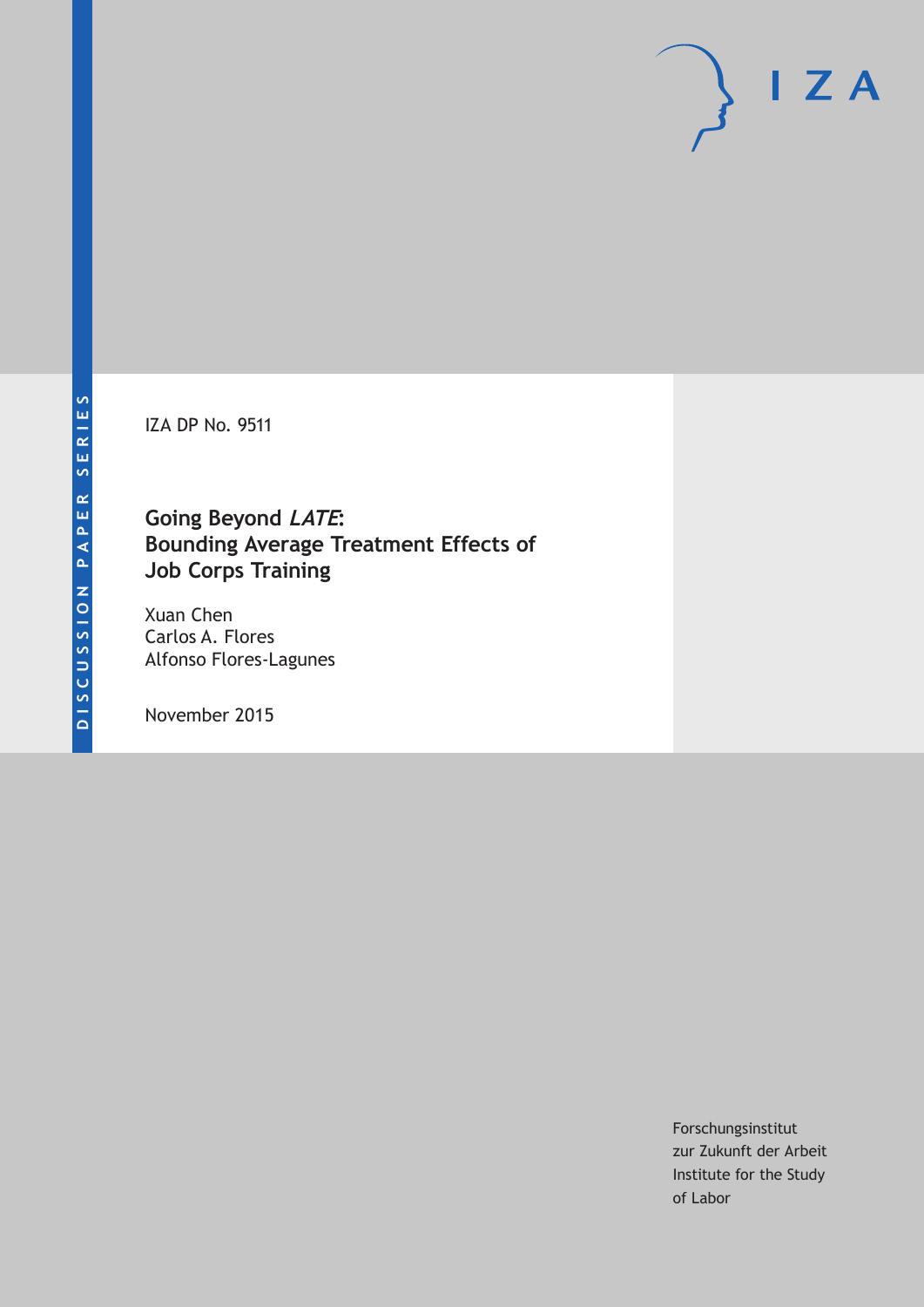# **Going Beyond** *LATE***: Bounding Average Treatment Effects of Job Corps Training**

# **Xuan Chen**

*Renmin University of China* 

# **Carlos A. Flores**

*California Polytechnic State University* 

# **Alfonso Flores-Lagunes**

*Syracuse University and IZA*

Discussion Paper No. 9511 November 2015

IZA

P.O. Box 7240 53072 Bonn Germany

Phone: +49-228-3894-0 Fax: +49-228-3894-180 E-mail: iza@iza.org

Any opinions expressed here are those of the author(s) and not those of IZA. Research published in this series may include views on policy, but the institute itself takes no institutional policy positions. The IZA research network is committed to the IZA Guiding Principles of Research Integrity.

The Institute for the Study of Labor (IZA) in Bonn is a local and virtual international research center and a place of communication between science, politics and business. IZA is an independent nonprofit organization supported by Deutsche Post Foundation. The center is associated with the University of Bonn and offers a stimulating research environment through its international network, workshops and conferences, data service, project support, research visits and doctoral program. IZA engages in (i) original and internationally competitive research in all fields of labor economics, (ii) development of policy concepts, and (iii) dissemination of research results and concepts to the interested public.

IZA Discussion Papers often represent preliminary work and are circulated to encourage discussion. Citation of such a paper should account for its provisional character. A revised version may be available directly from the author.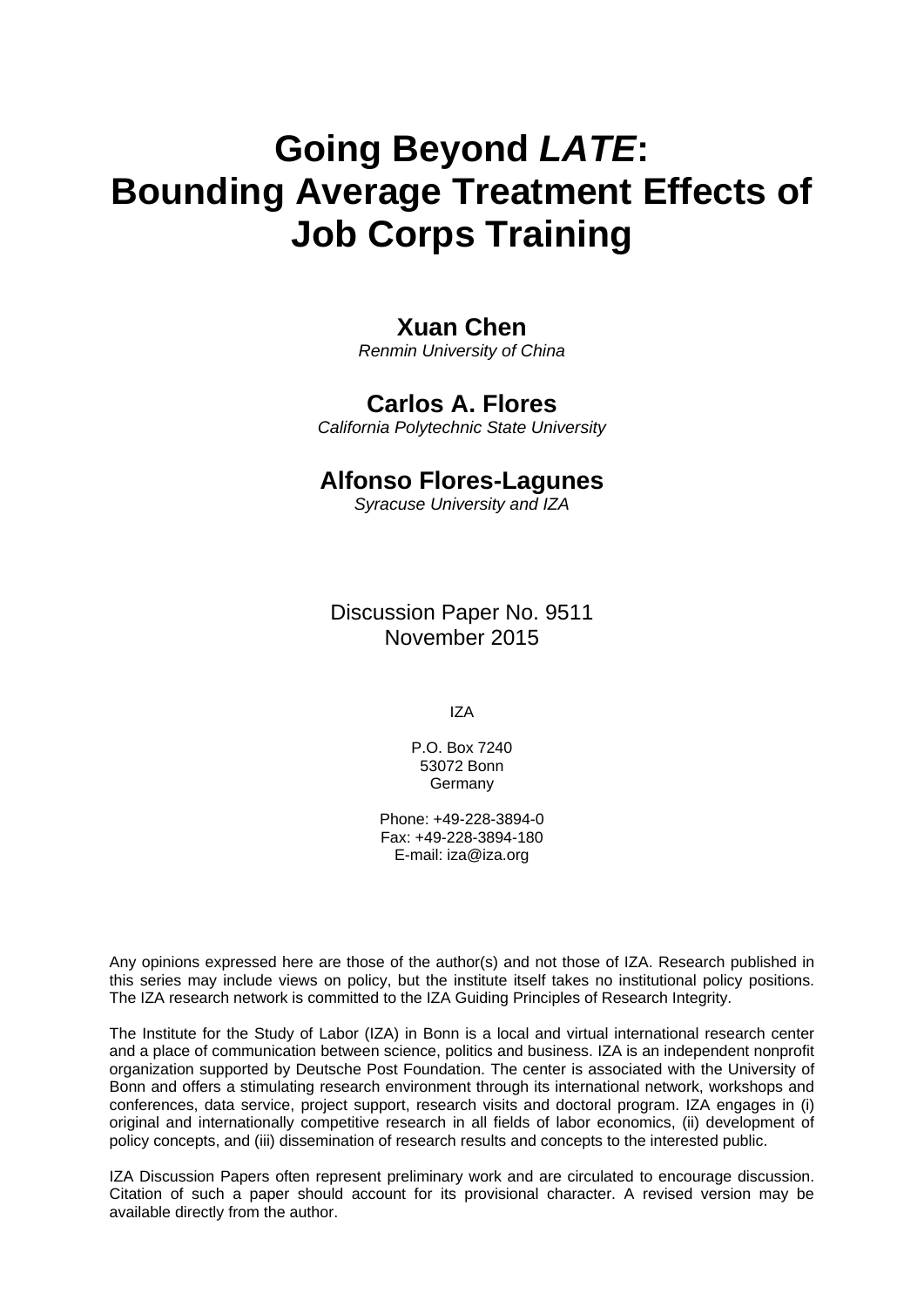# **ABSTRACT**

# **Going Beyond** *LATE***: Bounding Average Treatment Effects of Job Corps Training\***

We derive nonparametric sharp bounds on average treatment effects with an instrumental variable (IV) and use them to evaluate the effectiveness of the Job Corps (JC) training program for disadvantaged youth. We concentrate on the population average treatment effect (*ATE*) and the average treatment effect on the treated (*ATT*), which are parameters not point identified with an IV under heterogeneous treatment effects. The main assumptions employed to bound the *ATE* and *ATT* are monotonicity in the treatment of the average outcomes of specified subpopulations, and mean dominance assumptions across the potential outcomes of these subpopulations. Importantly, the direction of the mean dominance assumptions can be informed from data, and some of our bounds do not require an outcome with bounded support. We employ these bounds to assess the effectiveness of the JC program using data from a randomized social experiment with non-compliance (a common feature of social experiments). Our empirical results indicate that the effect of JC on eligible applicants (the target population) four years after randomization is to increase weekly earnings and employment by at least \$24.61 and 4.3 percentage points, respectively, and to decrease yearly dependence on public welfare benefits by at least \$84.29. Furthermore, the effect of JC on participants (the treated population) is to increase weekly earnings by between \$28.67 and \$43.47, increase employment by between 4.9 and 9.3 percentage points, and decrease public benefits received by between \$108.72 and \$140.29. Our results also point to positive average effects of JC on the labor market outcomes of those individuals who decide not to enroll in JC regardless of their treatment assignment (the so-called never takers), suggesting that these individuals would indeed benefit from participating in JC.

JEL Classification: J30, C13, C21

Keywords: training programs, program evaluation, average treatment effects, bounds, instrumental variables

Corresponding author:

 $\overline{a}$ 

Alfonso Flores-Lagunes Department of Economics and Center for Policy Research Syracuse University 426 Eggers Hall Syracuse, NY 13244-1020 USA E-mail: afloresl@maxwell.syr.edu

<sup>\*</sup> We are grateful for comments from Joshua Angrist, Wallice Ao, Dan Black, Ying-Ying Lee, Ismael Mourifié, Jeff Smith, and seminar participants at University of Miami, California Polytechnic State University at San Luis Obispo, University of Central Florida, Queens College (CUNY), the 2012 New York Camp Econometrics, the 2012 Midwest Econometrics Group Meetings at University of Kentucky, the 2014 Annual Meetings of Society of Labor Economists, the 13<sup>th</sup> IZA/SOLE Transatlantic Meeting of Labor Economists, the 2014 California Econometrics Conference at Stanford University, and the 2014 Annual Meetings of the Southern Economic Association. Flores acknowledges funding from the Research, Scholarship, and Creative Activities Grant program at California Polytechnic State University. Previous versions of this paper circulated under the title "Bounds on Population Average Treatment Effects with an Instrumental Variable." All the usual disclaimers apply.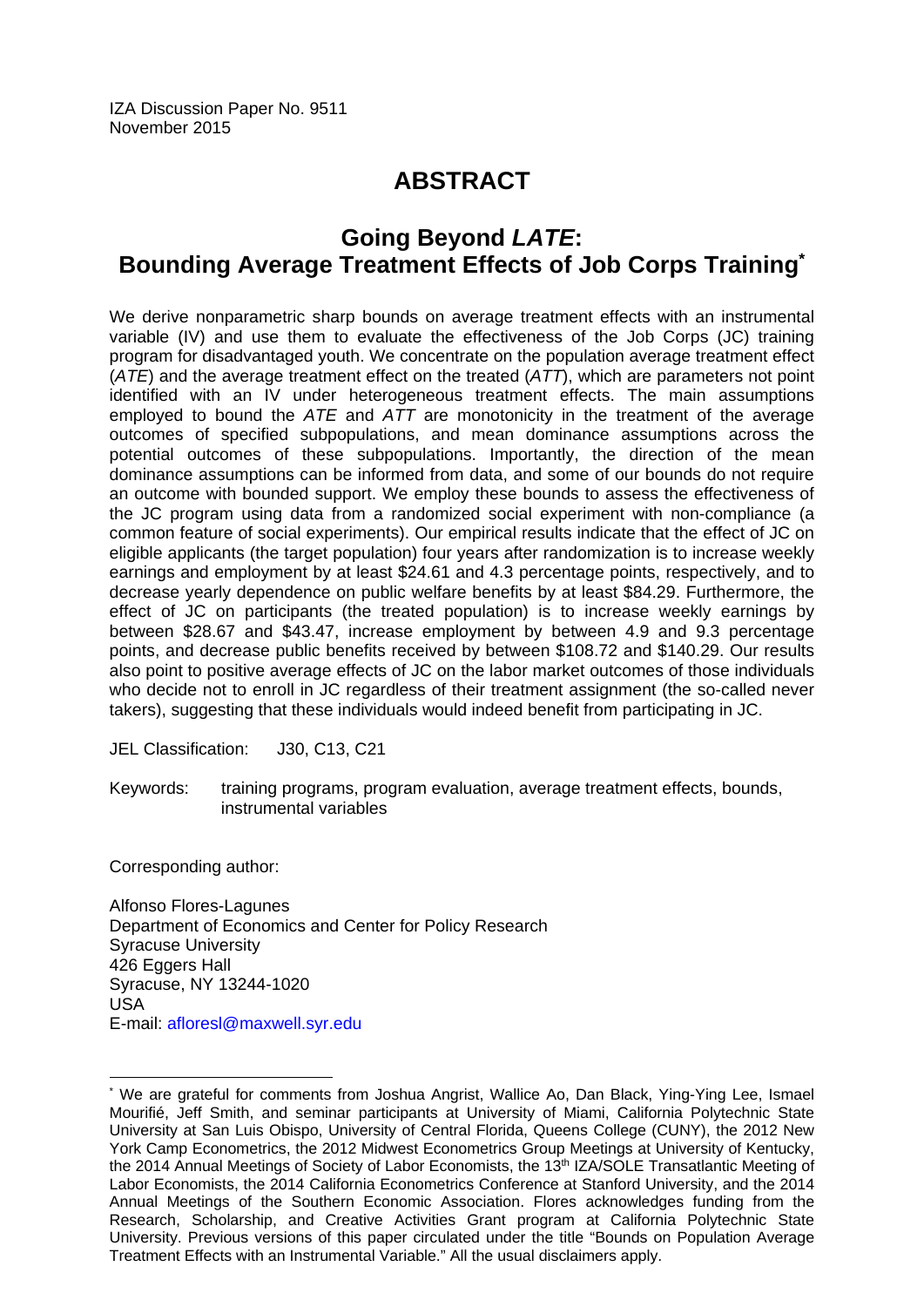# 1 Introduction

Government-sponsored training programs are essential tools to help improve the labor market prospects of economically disadvantaged citizens and reduce their dependence on safety net programs. As such, the evaluation of the effectiveness of training programs is a critical issue that has generated a large empirical and methodological literature (e.g., Lalonde, 1986; Dehejia and Wahba, 1999; Heckman et al., 1999). In the United States, Job Corps (JC) is the main training program targeted to disadvantaged youth. It delivers a comprehensive bundle of benefits to approximately 61,000 participants a year at a cost of about \$1.5 billion (US Department of Labor, 2015). In order to evaluate the effectiveness of this large-scale training program, the United States Congress authorized the National Job Corps Study (NJCS), a randomized social experiment. The randomized nature of the NJCS was intended to provide uncontroversial findings given its reliance on weak assumptions relative to other evaluation methods (e.g., LaLonde, 1986; Heckman et al., 1999). Nevertheless, the NJCS was subject to non-compliance (e.g., only about 73 % of treatment-group individuals enrolled in JC). Under non-compliance, researchers typically focus on the "intention-to-treat" ( $ITT$ ) effect that takes the randomization as the treatment of interest, or on the "local average treatment effect"  $(LATE)$  that corresponds to the effect of the training program for a particular subset of individuals. Both of the previous effects fall short of the average effect of the training program for the population or for those undergoing training—parameters of first order importance in the evaluation literature (e.g., Heckman et al., 1999). To the best of our knowledge, there are no estimates of the latter parameters using data from the NJCS. We fill this gap by undertaking inference on them.

Estimation of the  $LATE$  in experiments where subjects do not comply with their randomized treatment assignment is accomplished by using the treatment assignment indicator as an instrumental variable for the actual treatment receipt indicator. Instrumental variable (IV) methods have been widely used in the literature of program evaluation due to its high internal validity. An influential framework for studying causality using IVs was developed by Imbens and Angrist (1994), and Angrist, Imbens and Rubin (1996) (hereafter IA and AIR, respectively). They show that, in the presence of heterogeneous effects, IV estimators point identify the local average treatment effect  $(LATE)$ for compliers, a subpopulation whose treatment status is affected by the instrument. Common criticisms of their framework are the focus on the effect for a subpopulation and the instrumentspecific interpretation of the  $LATE$  (e.g., Heckman, 1996; Robins and Greenland, 1996; Deaton, 2010; Heckman and Urzua, 2010). As a result, a growing literature pursues the external validity of IV methods. Point identification of population treatment effects usually requires an instrument to be strong enough to drive the probability of being treated from zero to one (e.g., Heckman, 2010), which is hard to satisfy in practice. Another strategy relies on stable IV estimates revealed empirically, which inspire the use of multiple instruments for the same causal relationship (e.g., Angrist and Fernandez-Val, 2010). Unfortunately, finding multiple IVs can be challenging in practice.

An alternative to point identification of treatment effects other than  $LATE$  using IVs is partial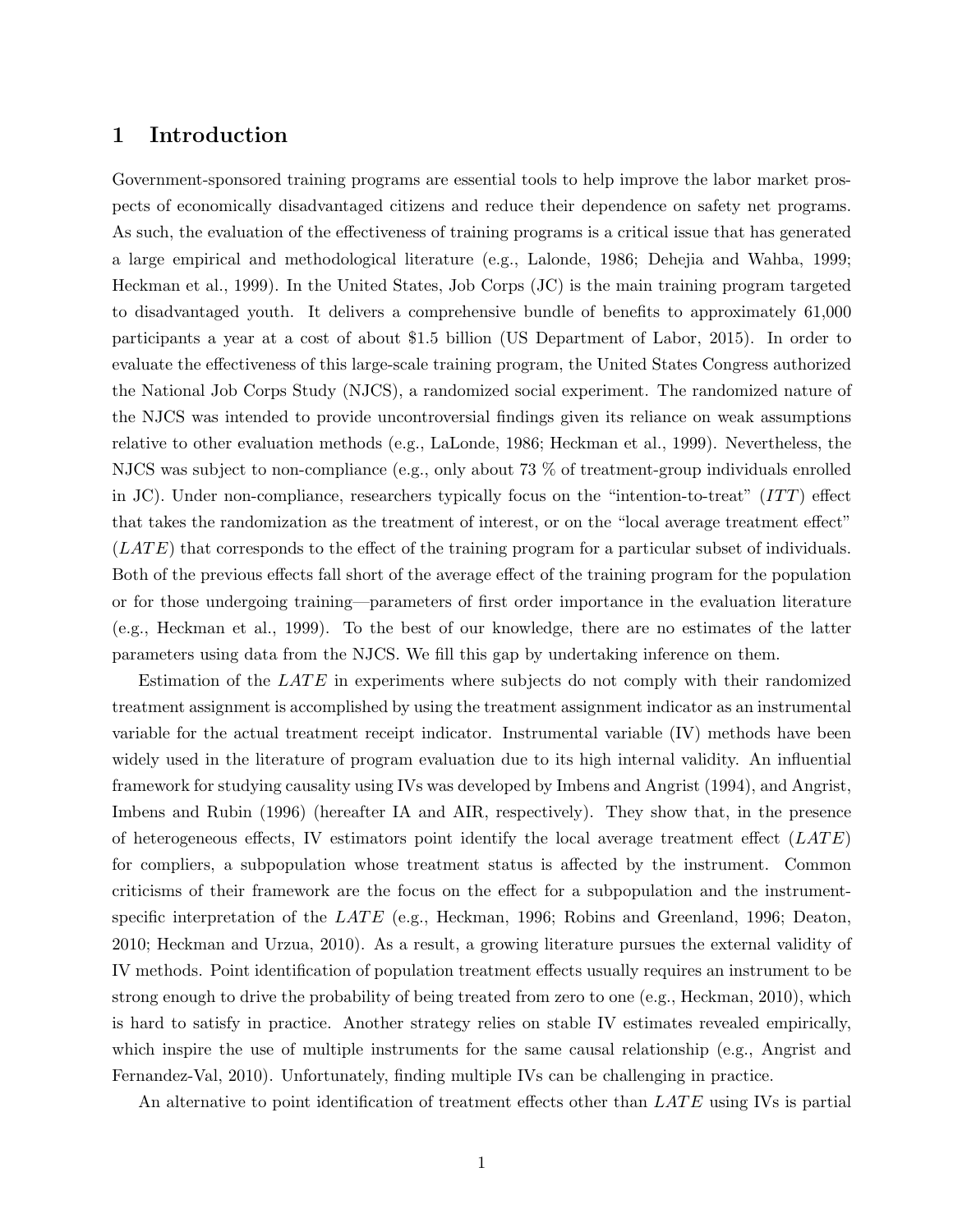identification. Manski (1990) pioneered partial identification of the population average treatment effect  $(ATE)$  under the mean independence assumption of the IV. Since then, there has been a growing literature on partial identification of the  $ATE$  with IV methods. One strand of this literature endeavors to improve Manski's (1990) bounds by imposing different monotonicity assumptions. Manski (1997) derived bounds under the monotone treatment response (MTR) assumption, which asserts monotonicity of the outcome in the treatment. Manski and Pepper (2000) introduced the monotone instrumental variable (MIV) assumption, which states that mean response varies weakly monotonically across subpopulations with different levels of the instrument (as opposed to be constant, like in the traditional mean independence of the IV assumption). Chiburis (2010a) added the mean independence of the IV assumption to both the MTR assumption and a special case of the MIV assumption to derive bounds on  $ATE$  that do not require specifying the direction of the monotonicity a priori. Another strand of the partial identification literature employs structural models on the treatment or the outcome to derive bounds. For instance, under the statistical independence of the IV assumption, Heckman and Vytlacil (2000) imposed a threshold crossing model with a separable error on the treatment. Focusing on a binary outcome, Shaikh and Vytlacil (2011) imposed threshold crossing models on both the treatment and the outcome; while Chiburis (2010b) considered a threshold crossing model on the outcome. Instead of assuming a threshold crossing model with separable errors, Chesher (2010) derived bounds by imposing a non-separable structural model on the outcome and assuming the structural function is weakly increasing in the non-separable error.

Given the alternative assumptions for partial identification of the  $ATE$  with IVs, a comparison of their identification power is important. First, the monotonicity assumption of the treatment in the IV (e.g., IA; AIR; Balke and Pearl, 1997; Huber and Mellace, 2010) and the structural model assumptions on the treatment (e.g., Heckman and Vytlacil, 2000) do not improve on the informational content (i.e., width) of Manski's bounds derived under the mean independence of the IV assumption.<sup>1</sup> Second, monotonicity assumptions of the outcome in the treatment (e.g., Manski, 1997; Manski and Pepper, 2000) and the structural model assumptions on the outcome (e.g., Bhattacharya, Shaikh and Vytlacil, 2008, hereafter BSV; Chiburis, 2010a, 2010b; Chesher 2010; Shaikh and Vytlacil, 2011) do improve on Manski's bounds. Third, partial identification with IV methods usually requires bounded support of the outcome, which is a reason why most papers focus on binary outcomes (e.g., Balke and Pearl, 1997; BSV; Hahn, 2010; Chiburis, 2010b; Shaikh and Vytlacil, 2011). It is worth noting that for the case of a binary outcome several of the assumptions (and bounds) are equivalent. For example, Machado et al. (2009) showed the equivalence between the MTR assumption and the threshold crossing model on the outcome, while BSV showed that, in the absence of covariates, the bounds for a binary outcome under the MTR and mean independence of the IV assumptions are equivalent to those derived using threshold crossing models on both the treatment and the outcome.

This paper contributes to two different literatures. First, it contributes to the partial identification

<sup>1</sup>Vytlacil (2002) shows that the assumptions of independence and monotonicity of the IV on the treatment in the  $LATE$  approach are equivalent to those of structural threshold crossing models on the treatment.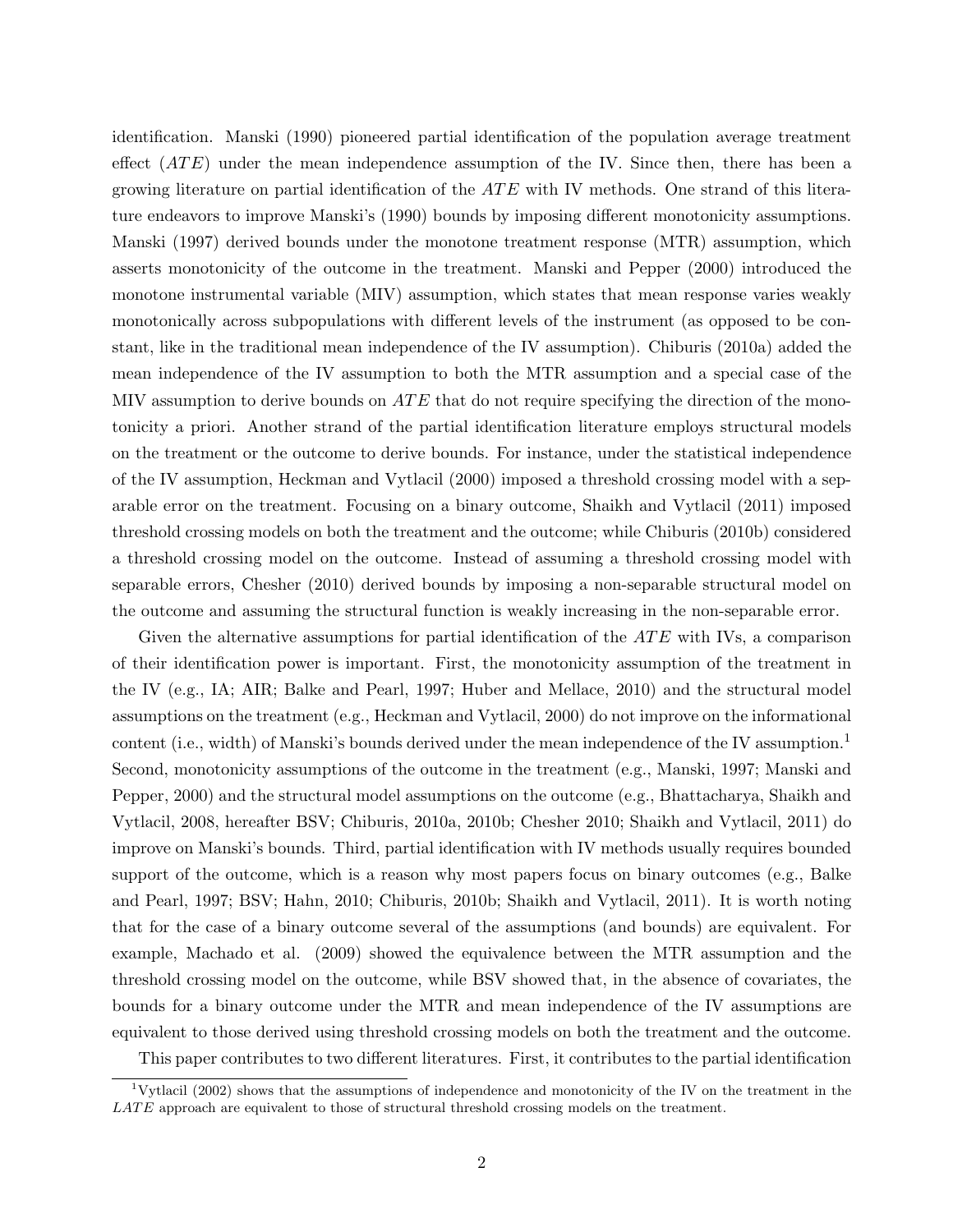literature by deriving nonparametric sharp bounds for the ATE and the average treatment effect on the treated  $(ATT)$  by extending the work of IA and AIR. The proposed bounds improve on Manski's (1990) bounds and, importantly, some of them do not require a bounded outcome. We consider the setting of a binary instrument and a binary treatment, which is common in the existing literature on partial identification of treatment effects with IV methods. We contribute to the methodological literature two different sets of assumptions. The first is monotonicity in the treatment of the average outcomes of principal strata, which are subpopulations defined by the joint potential values of the treatment status under each value of the instrument. Similar to BSV and Shaikh and Vytlacil (2011), we do not require prior knowledge about the direction of the monotonicity. However, in contrast to the existing literature (e.g., Manski and Pepper, 2000; BSV; Shaikh and Vytlacil, 2011), we impose monotonicity on the average outcomes of strata rather than on the outcome of each individual. This is important as it makes the assumption more plausible in practice by allowing some individuals to experience a treatment effect that has the opposite sign to the  $ATE$  or  $ATT$ . The second set of assumptions involves mean dominance assumptions across the potential outcomes of different strata, which have been shown to have significant identifying power in other settings (e.g., Zhang et al., 2008; Flores and Flores-Lagunes, 2010, 2013; Chen and Flores, 2014; Huber et al., 2015). We propose to inform the direction of these mean dominance assumptions by comparing average baseline characteristics across strata that are likely to be highly correlated with the outcome.

In concurrent work to ours, Huber and Mellace  $(2010)$  and Huber et al.  $(2015)$  also derive nonparametric sharp bounds on average treatment effects within the  $LATE$  framework. While both sets of work employ principal strata and consider mean dominance assumptions across these subpopulations, there are important differences between them. We consider the assumption of monotonicity in the treatment of the average outcomes of principal strata, which contains identifying power (thus narrowing the bounds) and can be justified by economic theory in certain applications. Furthermore, we consider additional variants of the mean dominance assumption across strata. On the other hand, we impose on our bounds the assumption of monotonicity of the treatment in the instrument, while those papers also consider bounds that do not impose this assumption.<sup>2</sup>

The second literature this paper contributes to is to that evaluating the effectiveness of JC, the largest federally-funded job training program for disadvantaged youth in the United States. Due to non-compliance, most studies evaluating JC using data from the NJCS concentrate on ITT effects or on the LATE for individuals who comply with their random assignment (e.g., Schochet et al., 2001; Schochet et al., 2008; Flores-Lagunes et al., 2010). To the best of our knowledge, this is the first study that assesses the effectiveness of JC for eligible applicants (the target population) and program participants (the treated population) on three important outcomes: weekly earnings, employment, and the yearly amount of public benefits received. To this end, we employ the bounds on the  $ATE$ and the *ATT* derived herein.

<sup>&</sup>lt;sup>2</sup>In general, estimated bounds without the assumption of monotonicity of the treatment in the instrument are wide in practice (Zhang et al., 2008; Blanco et al., 2013; Huber et al., 2015).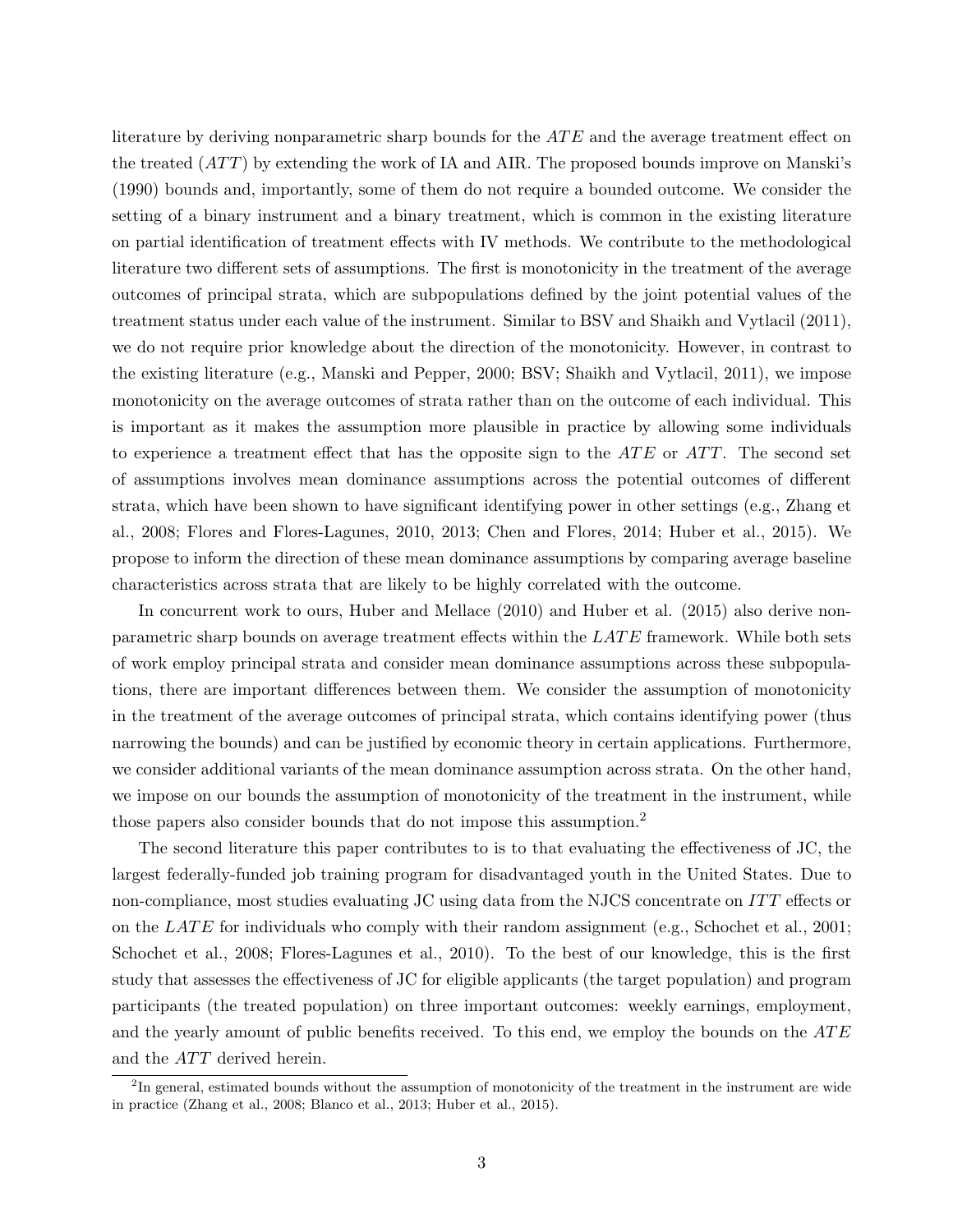Using randomization into the program as an instrument for JC participation, the narrowest estimated bounds on the  $ATE$  four years after randomization derived under our assumptions are [\$24.61, \$201.04] for weekly earnings, [.042, .163] for employment, and [−\$142.76, −\$84.29] for public benefits. These results imply that the average effect of JC participation for eligible applicants is an increase of at least 11.6% and 7.2% on weekly earnings and employment, respectively, and a decrease of at least 9.9% in yearly dependence on public benefits. As compared to other bounds in the literature, those estimated bounds are significantly narrower than the estimated IV bounds proposed by Manski (1990), Heckman and Vytlacil (2000), and Kitagawa (2009) when applied to our setting, and the ones by Huber and Mellace (2010). Those estimated bounds are also narrower than those under the combination of the mean independence of the IV and MTR assumptions in Manski and Pepper (2000)—especially for public benefits—as well as those under the previous two assumptions plus a special case of the MIV assumption in Chiburis (2010a). Our estimated bounds on employment are also narrower than the ones proposed by Balke and Pearl (1997), BSV, Chesher (2010), Chiburis (2010b), and Shaikh and Vytlacil (2011) for the case of a binary outcome. The estimated bounds on the average effects of JC on participants  $(ATT)$  are substantially narrower than those on the  $ATE$ , providing a very tight interval where the true value of this effect lies. The narrowest estimated bounds for the ATT under our assumptions are  $[$28.67, $43.47]$  (about  $[13.5\%, 20.4\%]$ ) for weekly earnings, [.049, .093] (about [8.4%, 16%]) for employment, and [−\$140.29, −\$108.72] (about [−16.5%, −12.8%]) for public benefits. In sum, our results indicate that JC has significant effects on the three outcomes analyzed, both for the population of eligible applicants  $(ATE)$  and for program participants  $(ATT)$ . Importantly, estimated bounds that do not assume the sign of the average effect of JC on the outcomes for specific subpopulations are able to statistically rule out zero or negative ATEs and ATTs for weekly earnings and employment, as their 95 percent confidence intervals exclude zero.

Finally, as a by-product of our analysis, we also estimate bounds on the effects of JC participation for different strata. Our results are particularly informative for the stratum comprised of individuals who choose to never enroll in JC regardless of their treatment assignment (the so-called never takers). This is a key stratum from a policy perspective because these individuals are part of the target population of JC but decide against enrolling in it, probably believing they would not benefit from it. In our application, slightly more than one out of every four individuals belongs to this stratum. Thus, it is critical to determine whether those individuals would benefit, on average, from participating in JC. Our estimated bounds provide statistically significant evidence that, indeed, the average labor market outcomes of these individuals would be improved by participating in JC. More specifically, without imposing assumptions on the sign of the effects for this stratum, we find that their average weekly earnings and employment four years after randomization would be improved by at least \$13.03 (5.8%) and 2.5 percentage points (4.2%), respectively.

The rest of the paper is organized as follows. Section 2 presents the setup and the partial identification results on the  $ATE$  and  $ATT$ , with proofs relegated to the Appendix. Section 3 employs those bounds to analyze the effectiveness of the JC program, while Section 4 concludes.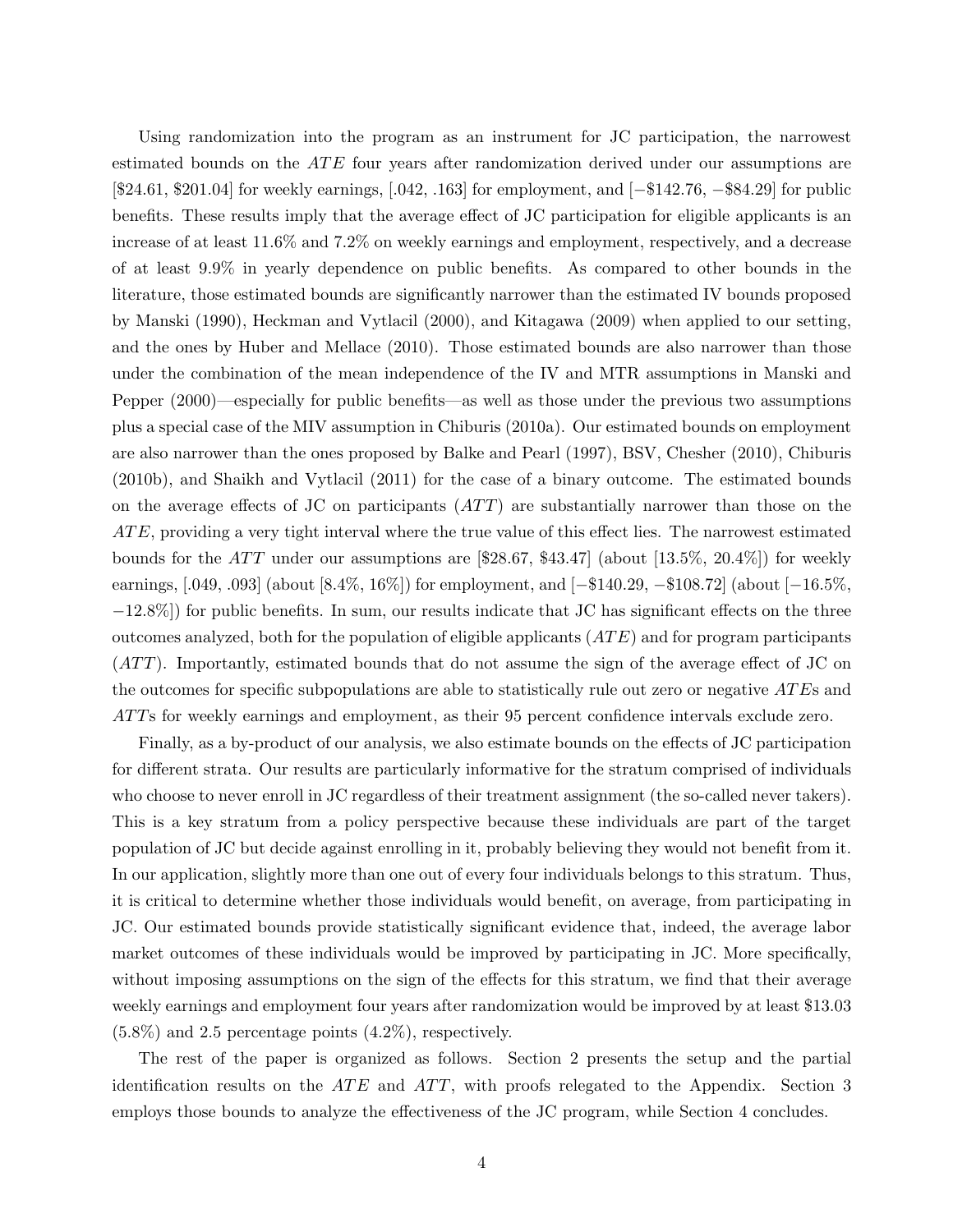## 2 Bounds on Average Treatment Effects

## 2.1 Setup and Benchmark Bounds

Consider a random sample of size n from a population. Let  $D_i \in \{0,1\}$  indicate whether unit i is treated  $(D_i = 1)$  or not  $(D_i = 0)$ , and let  $Z_i \in \{0,1\}$  be an instrument for treatment. In our case,  $Z_i$ represents individual i's assignment to enroll  $(Z_i = 1)$  or not  $(Z_i = 0)$  in JC, while  $D_i$  represents her actual enrollment. Let  $D_i(1)$  and  $D_i(0)$  denote the treatment individual i would receive if  $Z_i = 1$ or  $Z_i = 0$ , respectively. Let Y be the outcome (e.g., weekly earnings), and denote by  $Y_i(1)$  and  $Y_i(0)$  individual i's potential outcomes under treatment  $D = d$ , i.e., the outcomes individual i would experience if she received the treatment or not, respectively. Finally, let  $Y_i(z, d)$  be the potential outcome as a function of the instrument and the treatment. Our parameters of interest are the population average treatment effect,  $ATE = E[Y_i(1) - Y_i(0)]$ , and the average treatment effect on the treated,  $ATT = E[Y_i(1) - Y_i(0)|D_i = 1]$ . For each unit, we observe  $\{Z_i, D_i(Z_i), Y_i(Z_i, D_i(Z_i))\}$ . This setting has received considerable attention in the literature (e.g., AIR, BSV). In what follows, we omit the subscript i unless necessary for clarity.

AIR partition the population into four strata based on the values of  $\{D_i(0), D_i(1)\}$ :  $\{1, 1\}$ ,  $\{0, 0\}$ ,  $\{0,1\}$  and  $\{1,0\}$ . AIR (and the subsequent literature) refer to these strata as always takers  $(at)$ , never takers  $(nt)$ , compliers  $(c)$ , and defiers  $(d)$ , respectively. AIR impose the following assumptions, which we adopt hereafter:

**Assumption 1** (Randomized Instrument).  $\{Y(0,0), Y(0,1), Y(1,0), Y(1,1), D(0), D(1)\}\)$  is independent of Z.

**Assumption 2** (Exclusion Restriction).  $Y_i(0, d) = Y_i(1, d) = Y_i(d), d \in \{0, 1\}$  for all i.

**Assumption 3** (Nonzero First Stage).  $E[D(1) - D(0)] \neq 0$ .

**Assumption 4** (Individual-Level Monotonicity of D in Z). Either  $D_i(1) \geq D_i(0)$  for all i, or  $D_i(1) \leq D_i(0)$  for all *i*.

Assumptions 1 through 3 are standard assumptions in the IV literature (e.g., IA, AIR). Assumption 4 rules out the existence of defiers (compliers) when the monotonicity is non-decreasing (non-increasing). The direction of the monotonicity can be inferred from the data given the independence of Z. Following BSV, we order Z so that  $E[D|Z=1] \geq E[D|Z=0]$  to simplify notation in the rest of this section.<sup>3</sup>

Let  $LATE_k = E[Y(1) - Y(0)|k]$  and  $\pi_k$  denote, respectively, the local (i.e., stratum-specific) average treatment effect and the stratum proportion in the population for stratum k, with  $k = at$ , nt, c. Let  $\overline{Y}^{zd} = E[Y|Z = z, D = d]$  and  $p_{d|z} = Pr(D = d|Z = z)$ . Under Assumptions 1 to

 ${}^{3}$ It is possible to derive bounds on *ATE* and *ATT* without Assumption 4 (e.g., Huber et al., 2015) but in practice the resulting bounds are typically wide and unable to rule out zero (e.g., Zhang et al., 2008; Blanco et al., 2013; Huber et al., 2015). Therefore, we do not consider bounds without Assumption 4 in this paper.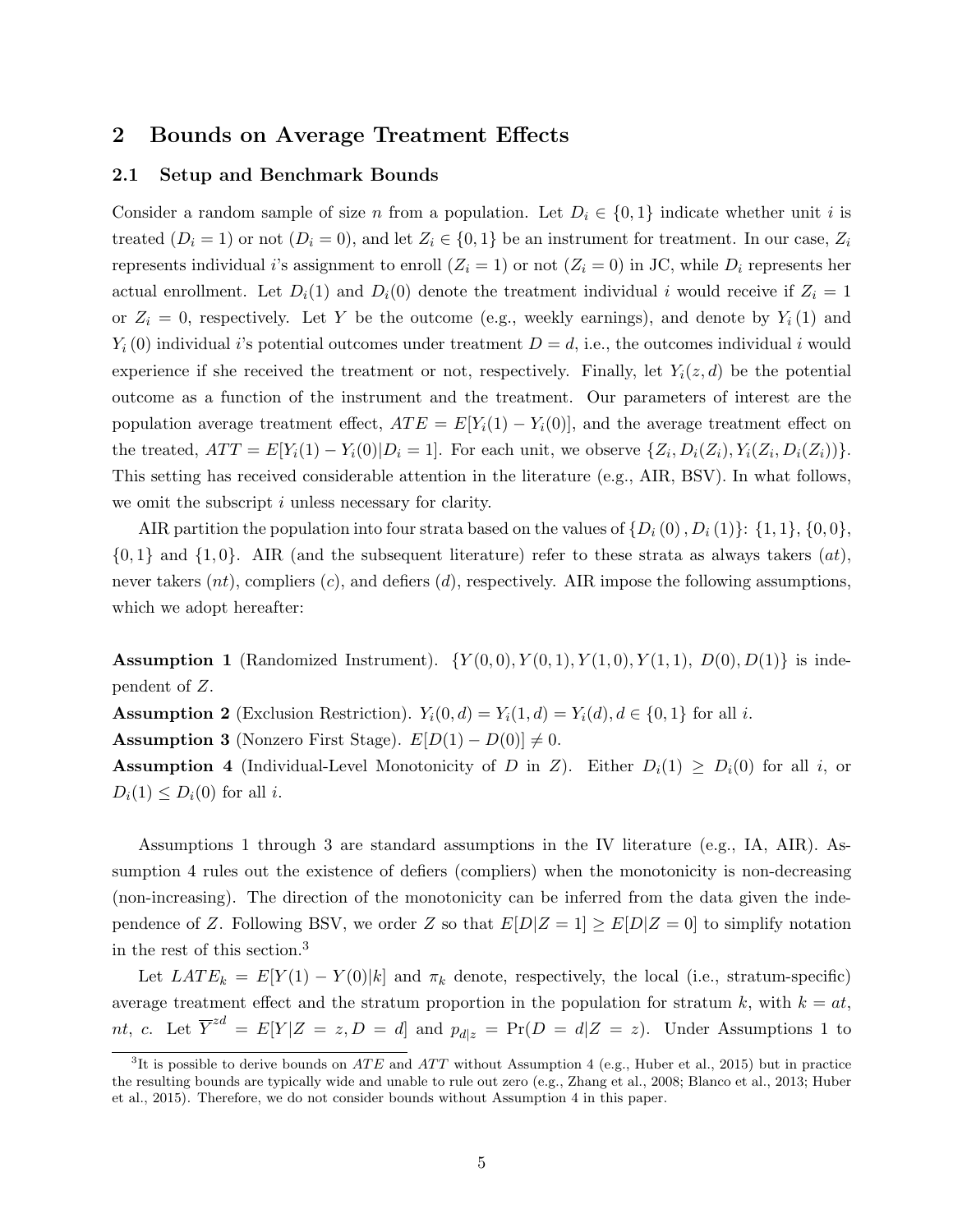4, the following quantities are point identified (IA; AIR):  $\pi_{at} = p_{1|0}, \pi_{nt} = p_{0|1}, \pi_c = p_{1|1} - p_{1|0}$ ,  $E[Y(1)|at] = \overline{Y}^{01}$ ,  $E[Y(0)|nt] = \overline{Y}^{10}$  and  $LATE_c = (E[Y|Z=1] - E[Y|Z=0])/(p_{1|1} - p_{1|0})$ . Thus, in this setting the conventional IV estimand point identifies  $LATE_c$ , the local average treatment effect for compliers—units whose treatment status is affected by the instrument.<sup>4</sup>

We start by partially identifying the  $ATE$ . To this end, we write it as a function of the  $LATE$ for always takers, never takers, and compliers:

$$
ATE = \pi_{at} LATE_{at} + \pi_{nt} LATE_{nt} + \pi_c LATE_c \tag{1}
$$

$$
= p_{1|1}\overline{Y}^{11} - p_{0|0}\overline{Y}^{00} + p_{0|1}E[Y(1)|nt] - p_{1|0}E[Y(0)|at];
$$
\n(2)

where  $E[Y|Z=z] = E[E[Y|Z=z, D=d]|Z=z]$  is used in the second line.

By equation (2), since  $Y(1)$  for never takers and  $Y(0)$  for always takers are never observed in the data, additional assumptions are needed to bound the  $ATE$ . The most basic assumption considered in the previous literature (e.g., Manski, 1990) is the bounded support of the outcome.

**Assumption 5** (Bounded Outcome).  $Y(0), Y(1) \in [y^l, y^u]$ .

This assumption states that the potential outcomes under the two treatment arms have bounded support. Replacing  $E[Y(1)|nt]$  and  $E[Y(0)|at]$  in equation (2) with either  $y<sup>l</sup>$  or  $y<sup>u</sup>$ , sharp bounds on the  $ATE$  under Assumptions 1 through 5 can be obtained.

**Proposition 1** Under Assumptions 1 through 5 the bounds  $LB \leq ATE \leq UB$  are sharp, where

$$
LB = \overline{Y}^{11} p_{1|1} - \overline{Y}^{00} p_{0|0} + y^l p_{0|1} - y^u p_{1|0}
$$
  

$$
UB = \overline{Y}^{11} p_{1|1} - \overline{Y}^{00} p_{0|0} + y^u p_{0|1} - y^l p_{1|0}.
$$

The bounds in Proposition 1 are given here for reference since they represent a natural benchmark for the subsequent results. These bounds on the  $ATE$  coincide with the IV bounds in Manski (1990), Heckman and Vytlacil (2000), and Kitagawa (2009) when applied to the present setting; and with those in Huber et al. (2015). When the outcome is binary, these bounds also coincide with those in Balke and Pearl (1997).

# 2.2 Bounds on the ATE under Weak Monotonicity of Local Average Outcomes in the Treatment

The following is the first set of assumptions we consider to improve the identification power of the bounds in Proposition 1.

 $4P$ oint identification of the rest of the quantities follows from Assumptions 1 and 4, as the latter implies that those observations with  $\{Z = 0, D = 1\}$  are always takers, and those with  $\{Z = 1, D = 0\}$  are never takers. For completeness, note that observations with  $\{Z = 0, D = 0\}$  are either never takers or compliers, while those with with  $\{Z = 1, D = 1\}$ are either always takers or compliers.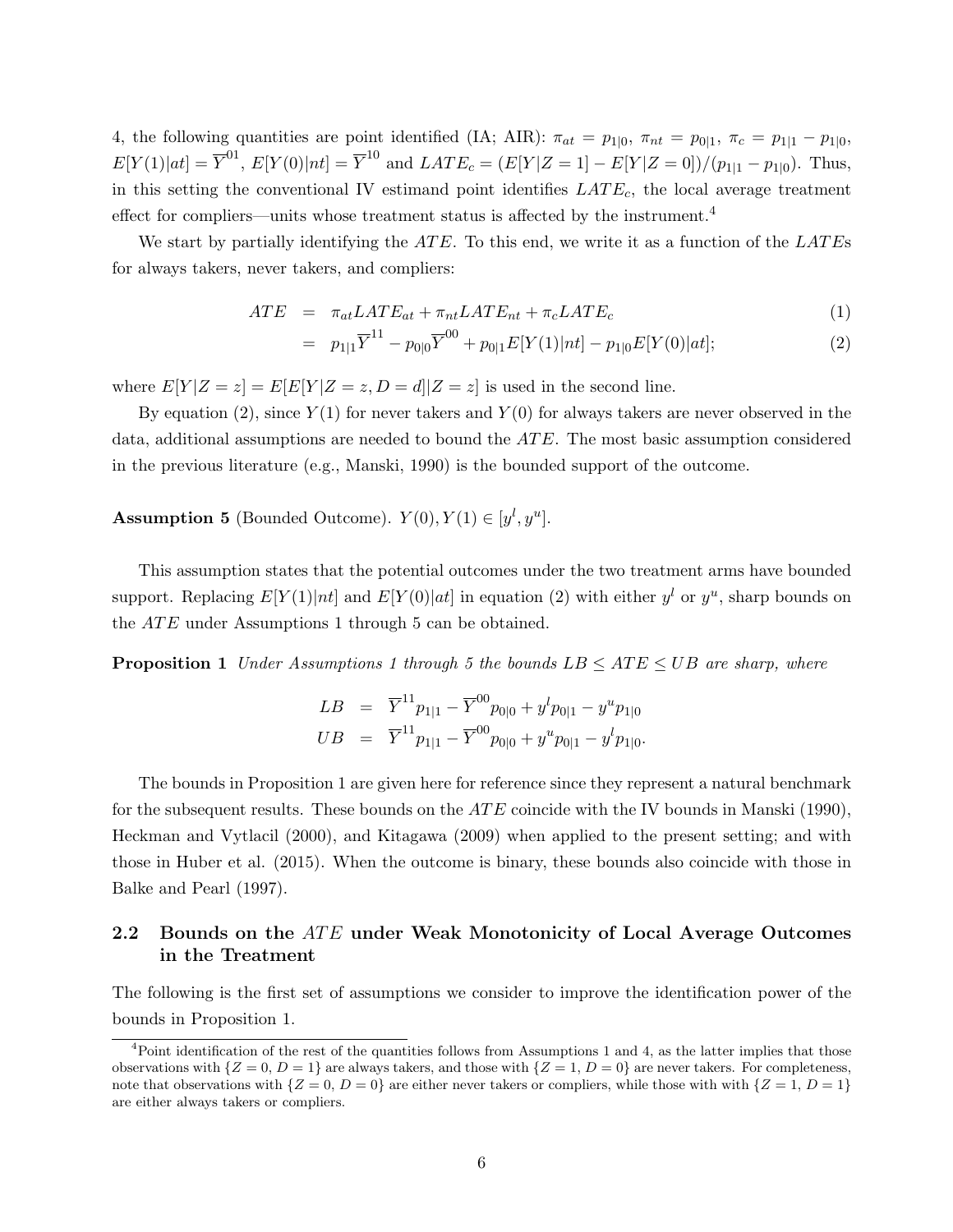**Assumption 6** (Weak Monotonicity in D of Average Outcomes of Strata). (i) Either  $E[Y(1)|k] \ge$  $E[Y(0)|k]$  for all  $k = at, nt, c$ ; or  $E[Y(1)|k] \le E[Y(0)|k]$  for all  $k = at, nt, c$ . (ii)  $E[Y(1) - Y(0)|c] \neq 0$ .

Assumption  $6(i)$  requires that the LATEs of the three existing strata are all either non-negative or non-positive. This assumption is similar to that in BSV, with the important distinction that we impose weak monotonicity on the  $LATEs$  rather than on the individual effects, which renders our assumption more plausible in practice by allowing some individuals to have a treatment effect of opposite sign to that of the  $ATE$ . Assumption 6(ii) is used to identify the direction of the monotonicity from the sign of the IV estimand  $(LATE_c)$  under the current assumptions. Note that, since we ordered Z so that  $E[D|Z=1] \geq E[D|Z=0]$  (i.e.,  $p_{1|1} - p_{1|0} \geq 0$ ), the ITT effect  $E[Y|Z=1]-E[Y|Z=0]$  and  $LATE_c$  share the same sign. The following proposition presents sharp bounds on the *ATE* under the additional Assumption 6.

**Proposition 2** Under Assumptions 1 through 6 the bounds  $LB \leq ATE \leq UB$  are sharp, where, if  $E[Y|Z=1]-E[Y|Z=0]>0,$ 

$$
LB = E[Y|Z=1] - E[Y|Z=0]
$$
  

$$
UB = \overline{Y}^{11} p_{1|1} - \overline{Y}^{00} p_{0|0} + y^u p_{0|1} - y^l p_{1|0};
$$

and if  $E[Y|Z=1] - E[Y|Z=0] < 0$ ,

$$
LB = \overline{Y}^{11} p_{1|1} - \overline{Y}^{00} p_{0|0} + y^l p_{0|1} - y^u p_{1|0}
$$
  

$$
UB = E[Y|Z=1] - E[Y|Z=0].
$$

Depending on the sign of  $LATE_c$ , either the lower or the upper bound in Proposition 2 improves upon the corresponding bound in Proposition 1. If  $LATE_c > 0$ , the lower bounds on  $LATE_{at}$  and  $LATE_{nt}$  become zero; otherwise, their upper bounds become zero. Consequently, depending on the sign of  $LATE_c$ , equation (1) implies that either the lower or upper bound on the  $ATE$  equals the ITT effect (which equals  $\pi_c LATE_c$  since  $\pi_c = p_{1|1} - p_{1|0}$ ). When the outcome is binary, the bounds in Proposition 2 coincide with those in BSV and Chiburis (2010b), both of which equal the bounds in Shaikh and Vytlacil (2011) and Chesher (2010) when there are no exogenous covariates other than the binary instrument. Moreover, if  $LATE_c$  is positive (negative) and Assumptions 1 to 6 hold, then the bounds in Proposition 2 equal the bounds obtained by imposing the mean independence of the IV assumption and the increasing (decreasing) MTR assumption in Manski and Pepper (2000). Importantly, MTR imposes monotonicity of the outcome in the treatment at the individual level, and it requires one to know the direction of the effect a priori. Similarly, depending on the sign of the individual effect, BSV showed the equivalence of their bounds to those under the mean independence of the IV assumption and the MTR assumption for the case of a binary outcome. Thus, in the present setting, our results can be seen as an extension of those in BSV to the case of a non-binary outcome.<sup>5</sup>

<sup>&</sup>lt;sup>5</sup>See BSV for a discussion of the trade-off between the MTR assumption of Manski and Pepper (2000) and the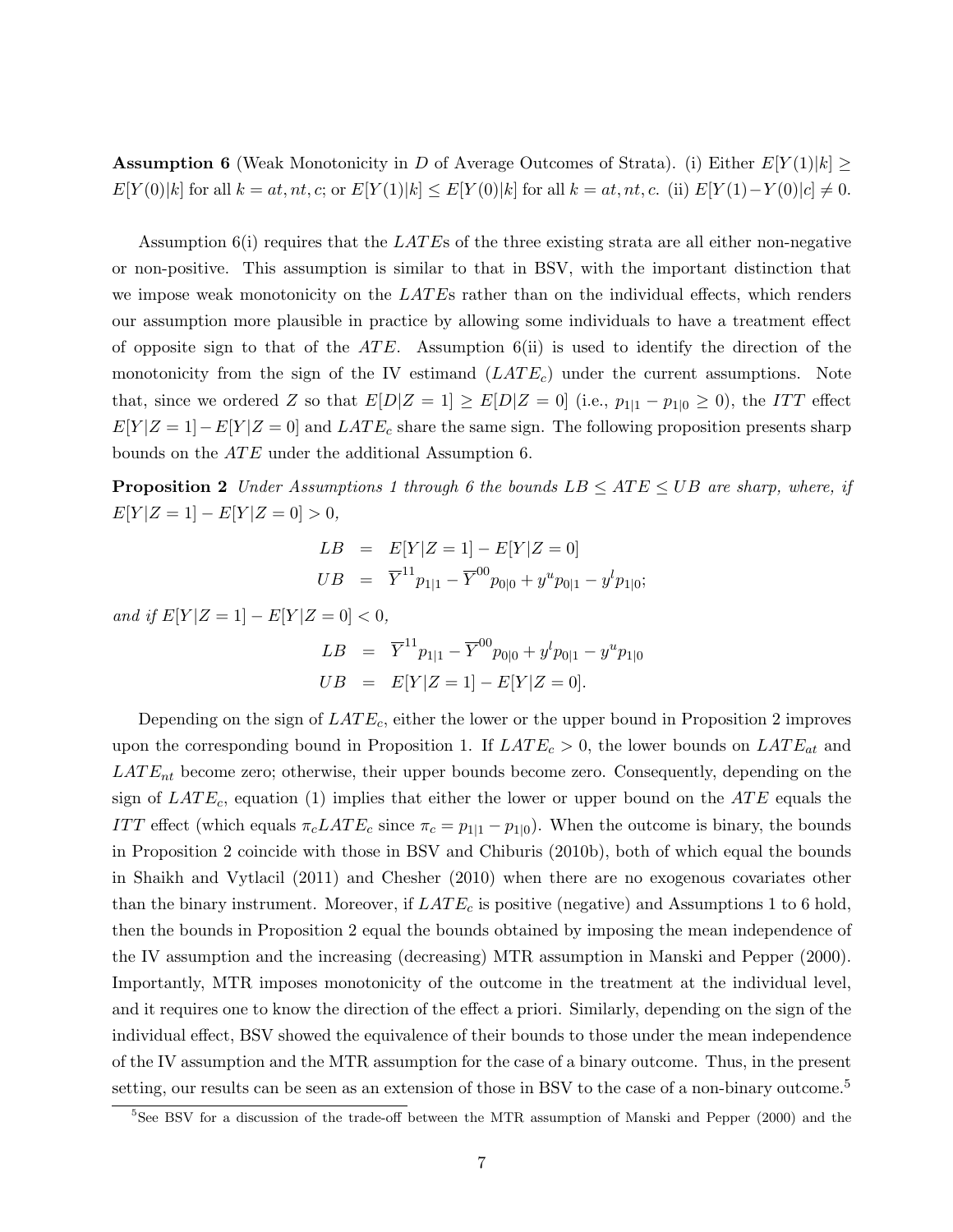#### 2.3 Bounds on the  $ATE$  under Weak Mean Dominance across Strata

In practice, some strata tend to have characteristics that make them more likely to have higher mean potential outcomes than others. The three alternative assumptions below formalize the notion that, under the same treatment status, never takers have the highest average potential outcomes among the three strata, while always takers have the lowest. Other rankings across strata, which may be more appropriate for other applications, are certainly possible. The particular direction of the weak mean dominance assumptions we employ is consistent with our analysis of the effectiveness of JC, as we discuss in Section 3.2. We consider three alternative mean dominance assumptions to provide more options to applied researchers wanting to implement our bounds, as some of them may be more plausible than others in certain applications.

Assumption 7a.  $E[Y(d)|at] \leq E[Y(d)|nt]$  for  $d = 0, 1$ . **Assumption 7b.**  $E[Y(0)|at] \leq E[Y|Z=0,D=0]$  and  $E[Y(1)|nt] \geq E[Y|Z=1,D=1]$ . **Assumption 7c.**  $E[Y(0)|at] \leq E[Y(0)|c]$  and  $E[Y(1)|nt] \geq E[Y(1)|c]$ .

The always takers and never takers are likely to be the most "extreme" strata in many applications, so Assumption 7a may be viewed as the weakest of the three. Assumption 7b compares the mean  $Y(0)$  and  $Y(1)$  of the always takers and never takers, respectively, to those of a weighted average of the other two strata, while Assumption 7c compares them to those of the compliers.<sup>6</sup> Note that it is possible for Assumption 7b to hold even if either Assumption 7a or 7c does not hold, providing a middle ground between Assumptions 7a and 7c in some applications. For instance, it is possible to have  $E[Y(0)|at] > E[Y(0)|c]$  and  $E[Y(0)|at] \leq E[Y|Z=0,D=0]$ , if  $E[Y(0)|nt]$  and the proportions of compliers and never takers are such that the latter inequality holds. Huber et al. (2015) consider an assumption similar in spirit to Assumption 7c, but they do not consider assumptions similar to 7a or 7b (nor Assumption 6).<sup>7</sup> Although none of these assumptions is directly testable, it is possible to obtain indirect evidence about their plausibility by comparing relevant average pre-treatment characteristics—e.g., pre-treatment outcomes—of the different strata (e.g., Flores and Flores-Lagunes, 2010, 2013; Bampasidou et al., 2014; Chen and Flores, 2014). For Assumption 7c, the direction may also be informed by comparing point identified quantities,  $E[Y(1)|at]$  to  $E[Y(1)|c]$ , and  $E[Y(0)|nt]$  to  $E[Y(0)|c]$ , to the extent that the inequalities in Assumption 7c also hold under the alternative treatment status.

We present bounds under Assumptions 1 through 5 and each of the three versions of Assumption 7. Due to the direction of the mean dominance inequalities in Assumption 7, in each case the lower bound is higher than that in Proposition 1, while the upper bound is the same.

assumption of monotonicity of the treatment in the instrument at the individual level.

<sup>&</sup>lt;sup>6</sup>Note that  $E[Y|Z=0,D=0] = \frac{\pi_c}{\pi_c + \pi_{nt}} E[Y(0)|c] + \frac{\pi_{nt}}{\pi_c + \pi_{nt}} E[Y(0)|nt]$ , with an analogous equation holding for  $E[Y|Z = 1, D = 1].$ 

<sup>7</sup>They assume the mean potential outcomes of compliers are not lower than those of always and never takers.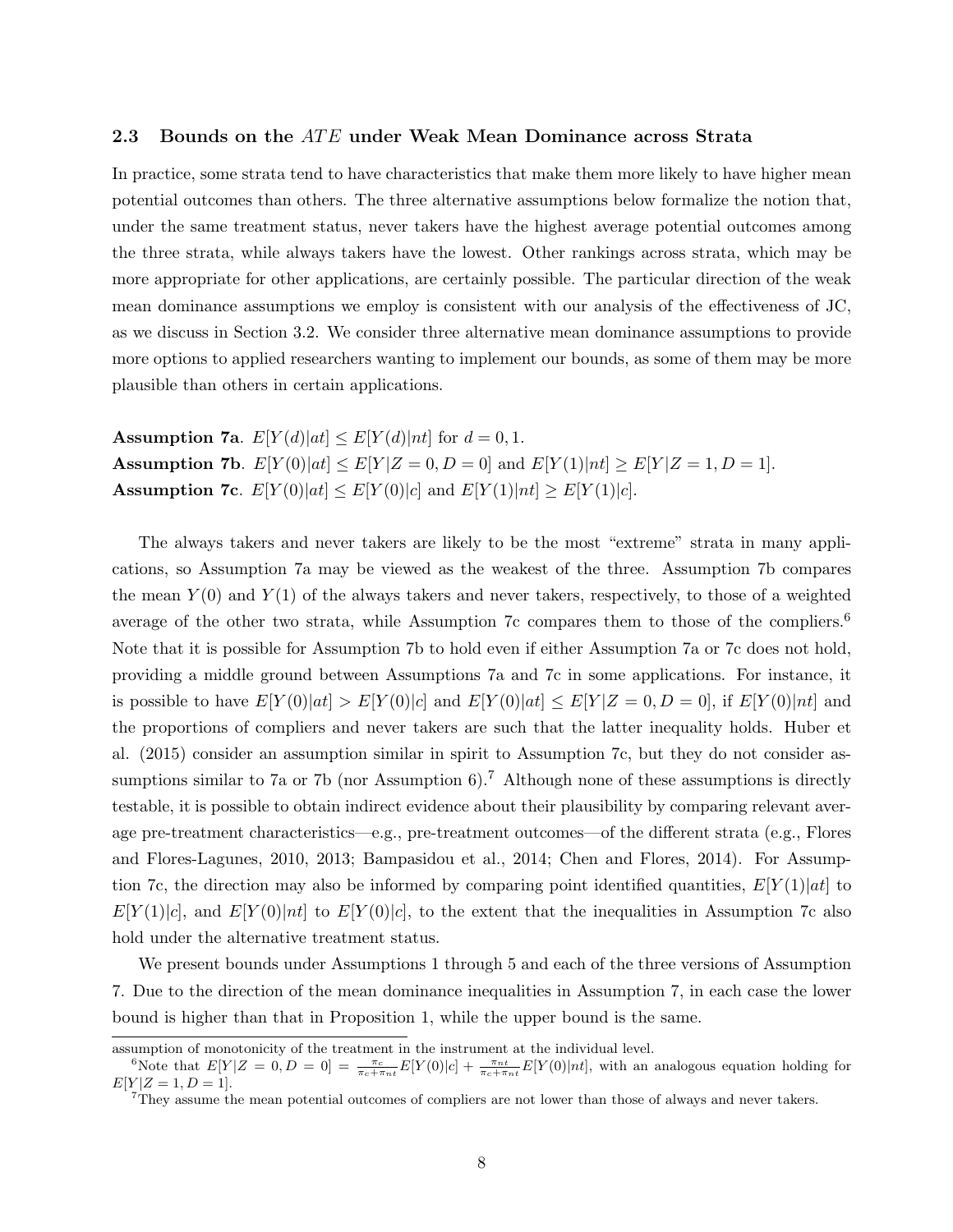$\textbf{Proposition 3 \ \ } Let \; UB = \overline{Y}^{11} p_{1|1} - \overline{Y}^{00} p_{0|0} + y^u p_{0|1} - y^l p_{1|0}. \ \; Then,$ (a) Under Assumptions 1 through 5 and 7a the bounds  $LB \leq ATE \leq UB$  are sharp, where

$$
LB = \overline{Y}^{11} p_{1|1} - \overline{Y}^{00} p_{0|0} + \overline{Y}^{01} p_{0|1} - \overline{Y}^{10} p_{1|0};
$$

(b) Under Assumptions 1 through 5 and 7b the bounds  $LB \leq ATE \leq UB$  are sharp, where

$$
LB = \overline{Y}^{11} - \overline{Y}^{00};
$$

(c) Under Assumptions 1 through 5 and 7c the bounds  $LB \leq ATE \leq UB$  are sharp, where

$$
LB = \overline{Y}^{11} p_{1|1} - \overline{Y}^{00} p_{0|0} + \frac{\overline{Y}^{11} p_{1|1} - \overline{Y}^{01} p_{1|0}}{p_{1|1} - p_{1|0}} p_{0|1} - \frac{\overline{Y}^{00} p_{0|0} - \overline{Y}^{10} p_{0|1}}{p_{1|1} - p_{1|0}} p_{1|0}.
$$

We now consider the combination of Assumption 6 with Assumptions 7a through 7c. In this case, if  $LATE<sub>c</sub> < 0$ , there are testable implications because the following inequalities are expected to hold:  $\overline{Y}^{01} \leq \overline{Y}^{10}$  (under Assumption 7a);  $\overline{Y}^{01} \leq \overline{Y}^{00}$  and  $\overline{Y}^{11} \leq \overline{Y}^{10}$  (under 7b);  $\overline{Y}^{01} \leq E[Y(0)|c]$  and  $E[Y(1)|c] \leq \overline{Y}^{10}$  (under 7c). If any of these inequalities is rejected in a given application, then the data provide statistical evidence against the validity of the corresponding assumptions. The following three propositions provide the resulting bounds when Assumptions 6 and each one of Assumptions 7a through 7c are combined.

**Proposition 4** Under Assumptions 1 through 6 and 7a the bounds  $LB \leq ATE \leq UB$  are sharp, where, if  $E[Y|Z = 1] - E[Y|Z = 0] > 0$ ,

$$
LB = \overline{Y}^{11} p_{1|1} - \overline{Y}^{00} p_{0|0} + \max{\{\overline{Y}^{10}, \overline{Y}^{01}\}} p_{0|1} - \min{\{\overline{Y}^{10}, \overline{Y}^{01}\}} p_{1|0}
$$
  

$$
UB = \overline{Y}^{11} p_{1|1} - \overline{Y}^{00} p_{0|0} + y^u p_{0|1} - y^l p_{1|0};
$$

and if  $E[Y|Z = 1] - E[Y|Z = 0] < 0$ ,

$$
LB = \overline{Y}^{11} p_{1|1} - \overline{Y}^{00} p_{0|0} + \overline{Y}^{01} p_{0|1} - \overline{Y}^{10} p_{1|0}
$$
  

$$
UB = E[Y|Z=1] - E[Y|Z=0].
$$

**Proposition 5** Under Assumptions 1 through 6 and 7b the bounds  $LB \leq ATE \leq UB$  are sharp, where, if  $E[Y|Z=1] - E[Y|Z=0] > 0$ ,

$$
LB = \overline{Y}^{11} p_{1|1} - \overline{Y}^{00} p_{0|0} + \max{\{\overline{Y}^{10}, \overline{Y}^{11}\}} p_{0|1} - \min{\{\overline{Y}^{01}, \overline{Y}^{00}\}} p_{1|0}
$$
  

$$
UB = \overline{Y}^{11} p_{1|1} - \overline{Y}^{00} p_{0|0} + y^u p_{0|1} - y^l p_{1|0};
$$

and if  $E[Y|Z = 1] - E[Y|Z = 0] < 0$ ,

$$
LB = \overline{Y}^{11} - \overline{Y}^{00}
$$
  

$$
UB = E[Y|Z=1] - E[Y|Z=0].
$$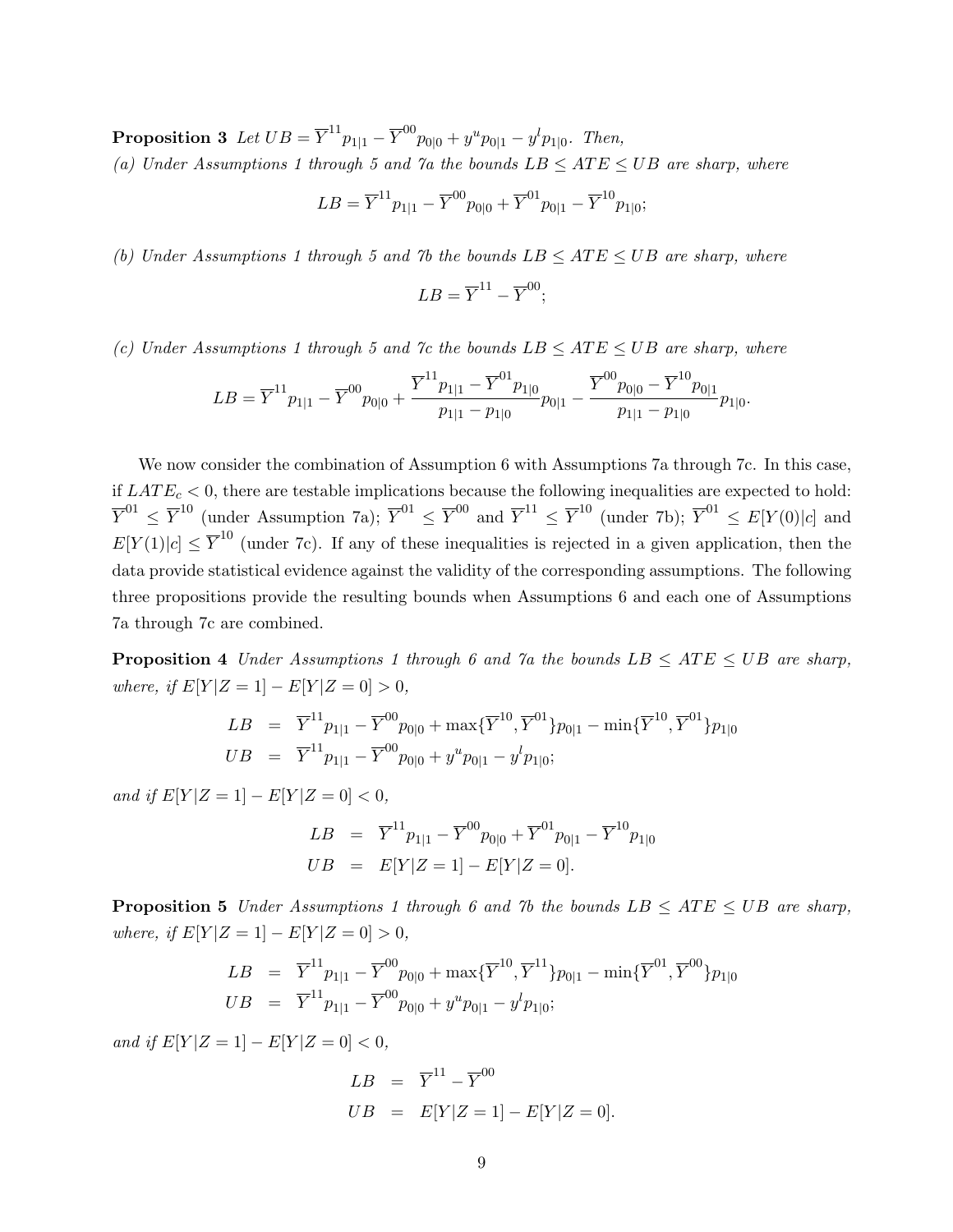**Proposition 6** Under Assumptions 1 through 6 and 7c the bounds  $LB \leq ATE \leq UB$  are sharp, where, if  $E[Y|Z = 1] - E[Y|Z = 0] > 0$ ,

$$
LB = \overline{Y}^{11} p_{1|1} - \overline{Y}^{00} p_{0|0} + \max{\{\overline{Y}^{10}, \frac{\overline{Y}^{11} p_{1|1} - \overline{Y}^{01} p_{1|0}}{p_{1|1} - p_{1|0}}\}} p_{0|1}
$$

$$
- \min{\{\overline{Y}^{01}, \frac{\overline{Y}^{00} p_{0|0} - \overline{Y}^{10} p_{0|1}}{p_{1|1} - p_{1|0}}\}} p_{1|0}
$$

$$
UB = \overline{Y}^{11} p_{1|1} - \overline{Y}^{00} p_{0|0} + y^u p_{0|1} - y^l p_{1|0};
$$

and if  $E[Y|Z = 1] - E[Y|Z = 0] < 0$ ,

$$
LB = \overline{Y}^{11} p_{1|1} - \overline{Y}^{00} p_{0|0} + \frac{\overline{Y}^{11} p_{1|1} - \overline{Y}^{01} p_{1|0}}{p_{1|1} - p_{1|0}} p_{0|1} - \frac{\overline{Y}^{00} p_{0|0} - \overline{Y}^{10} p_{0|1}}{p_{1|1} - p_{1|0}} p_{1|0}
$$
  
\n
$$
UB = E[Y|Z = 1] - E[Y|Z = 0].
$$

Note that, if  $LATE_c < 0$ , the bounds in Propositions 4 through 6 do not require boundedness of the outcome because Assumption 6 improves upon the upper bound in Proposition 1, while Assumption 7 improves upon the lower bound. In contrast, if  $LATE_c > 0$ , Assumptions 6 and 7 each improve only upon the lower bound in Proposition 1. Also, the bounds in Propositions 4 through 6 are narrower than the bounds in Proposition 2 and the corresponding bounds in Proposition 3. This is because, under the combined assumptions, the weak monotonicity assumption on the local average outcomes (Assumption 6) improves further upon either the lower or upper bound in Proposition 3, depending on the sign of  $LATE_c$ , while the weak mean dominance assumptions further improve upon the lower bound in Proposition 2. Hence, relative to the bounds in Huber et al. (2015) that use all their assumptions, the addition of Assumption 6 results in narrower bounds.

The bounds in Proposition 5 coincide with the bounds derived by Chiburis (2010a) under the MTR assumption (without specifying the direction a priori), the decreasing monotone treatment selection or MTS assumption (a special case of the MIV assumption, where the instrument is the realized treatment), and the mean independence of the IV assumption. This is because Assumption 7b coincides with the decreasing MTS assumption imposed on the counterfactual average outcomes of always takers and never takers (i.e.,  $E[Y(0)|at]$  and  $E[Y(1)|nt]$ ).

As a final note, the bounds in Proposition 6 are also the sharp bounds for the  $ATE$  if we replace Assumption 7c with the assumption  $E[Y(d)|at] \leq E[Y(d)|c] \leq E[Y(d)|nt]$  for  $d = 0, 1$ . Interestingly, however, since  $E[Y(d)|c]$  may be more difficult to estimate in practice than  $E[Y|Z=d, D=d]$ (e.g., if the IV is weak and  $p_{1|1} - p_{1|0}$  is close to zero), the estimated bounds in Proposition 5 (using Assumption 7b) could produce narrower confidence intervals in practice than the estimated bounds based on Proposition 6.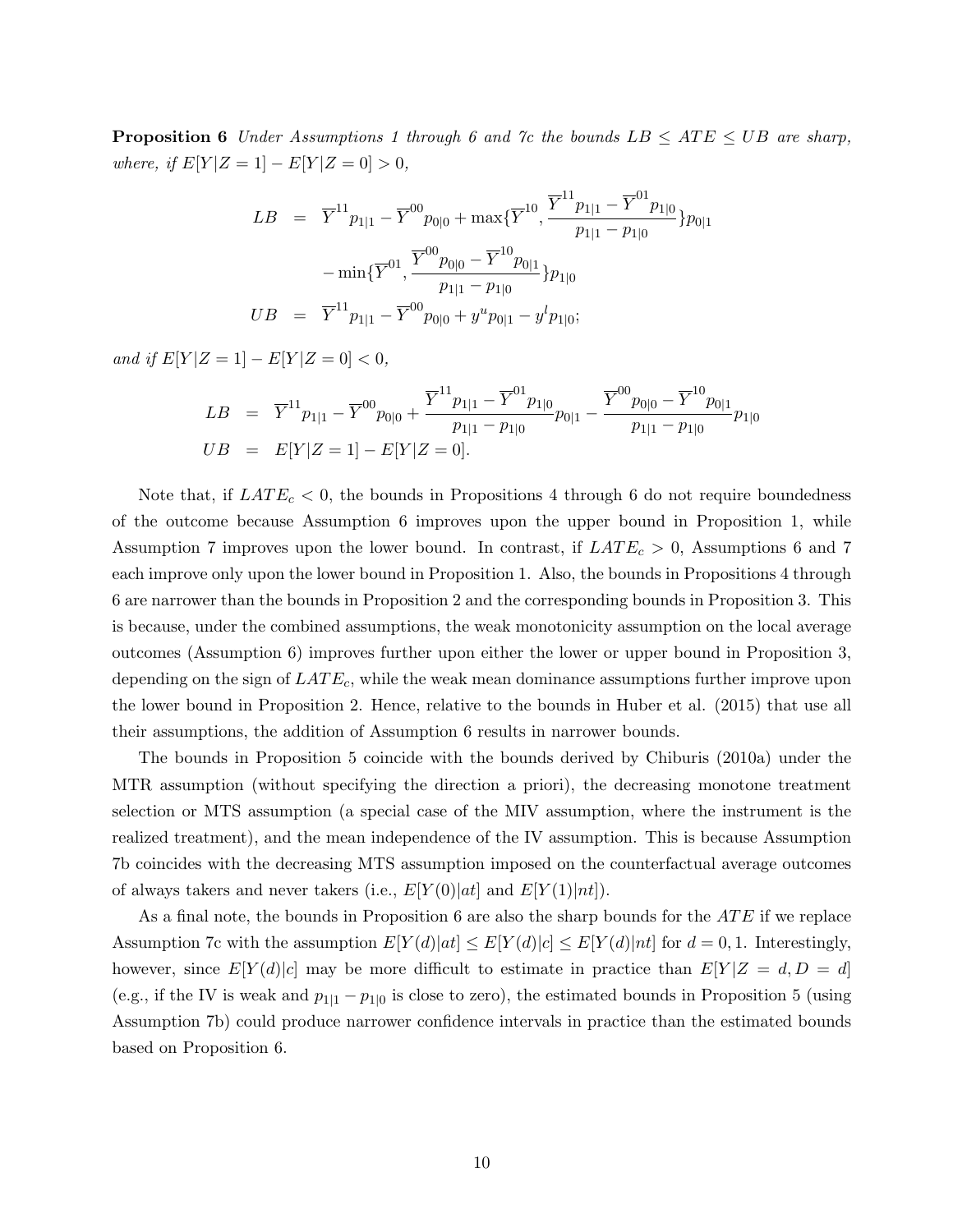#### 2.4 Bounds on the ATT

This subsection presents bounds on the average treatment effect on the treated  $(ATT)$ . They are derived using the same approach and under similar assumptions to those employed above to derive bounds on the  $ATE$ . The treated subpopulation is a mixture of the compliers and always takers strata (e.g., see footnote 4). Hence, we start by defining  $q_z \equiv \Pr(Z = z)$  and  $r_1 \equiv \Pr(D = 1)$  in order to write the  $ATT$  as a weighted average of  $LATE_{at}$  and  $LATE_{c}$  as:

$$
ATT = \frac{q_1}{r_1} (\pi_c LATE_c + \pi_{at} LATE_{at}) + \frac{q_0 \pi_{at}}{r_1} LATE_{at} \tag{3}
$$

$$
= \frac{1}{r_1}[q_1(E[Y|Z=1]-E[Y|Z=0]) + p_{1|0}(\overline{Y}^{01}-E[Y(0)|at])]. \tag{4}
$$

Equation (4) shows the  $ATT$  can also be viewed as a weighted average of the  $ITT$  effect and the  $LATE_{at}$ . Thus, only assumptions on  $Y(0)$  for always takers are required to bound the ATT.

The propositions below, labeled Proposition 1' to Proposition 6', present the bounds for the  $ATT$ and parallel those presented in the previous subsections for the ATE.

**Proposition 1'** Under Assumptions 1 through 5 the bounds  $lb \leq ATT \leq ub$  are sharp, where

$$
lb = \frac{1}{r_1} [q_1(E[Y|Z=1] - E[Y|Z=0]) + p_{1|0}(\overline{Y}^{01} - y^u)]
$$
  

$$
ub = \frac{1}{r_1} [q_1(E[Y|Z=1] - E[Y|Z=0]) + p_{1|0}(\overline{Y}^{01} - y^l)].
$$

The next proposition adds the assumption of weak monotonicity of average potential outcomes within the *at* stratum, which corresponds to Assumption 6 as applied to this stratum (i.e., ignoring the *nt* stratum). Similar to the case of the  $ATE$ , when this assumption is added either the lower bound or the upper bound on the  $ATT$  is improved with respect to the benchmark bounds in Proposition 1', depending on the sign of the  $LATE_c$ .

**Proposition 2'** Under Assumptions 1 through 5, and Assumption 6 as applied to the at stratum, the bounds  $lb \leq ATT \leq ub$  are sharp, where, if  $E[Y|Z=1] - E[Y|Z=0] > 0$ ,

$$
lb = \frac{q_1}{r_1}(E[Y|Z=1] - E[Y|Z=0])
$$
  
\n
$$
ub = \frac{1}{r_1}[q_1(E[Y|Z=1] - E[Y|Z=0]) + p_{1|0}(\overline{Y}^{01} - y^l)];
$$

and if  $E[Y|Z=1] - E[Y|Z=0] < 0$ ,

$$
lb = \frac{1}{r_1} [q_1(E[Y|Z=1] - E[Y|Z=0]) + p_{1|0}(\overline{Y}^{01} - y^u)]
$$
  

$$
ub = \frac{q_1}{r_1} (E[Y|Z=1] - E[Y|Z=0]).
$$

For the ATT, the three alternative mean dominance assumptions we consider are the same as those in Assumptions 7a to 7c with respect to the non-identified mean  $E[Y(0)|at]$  (i.e., ignoring those inequalities involving  $E[Y(1)|nt]$ . As for the ATE, only the lower bounds on the ATT are improved under the mean dominance assumption relative to the bounds in Proposition 1'.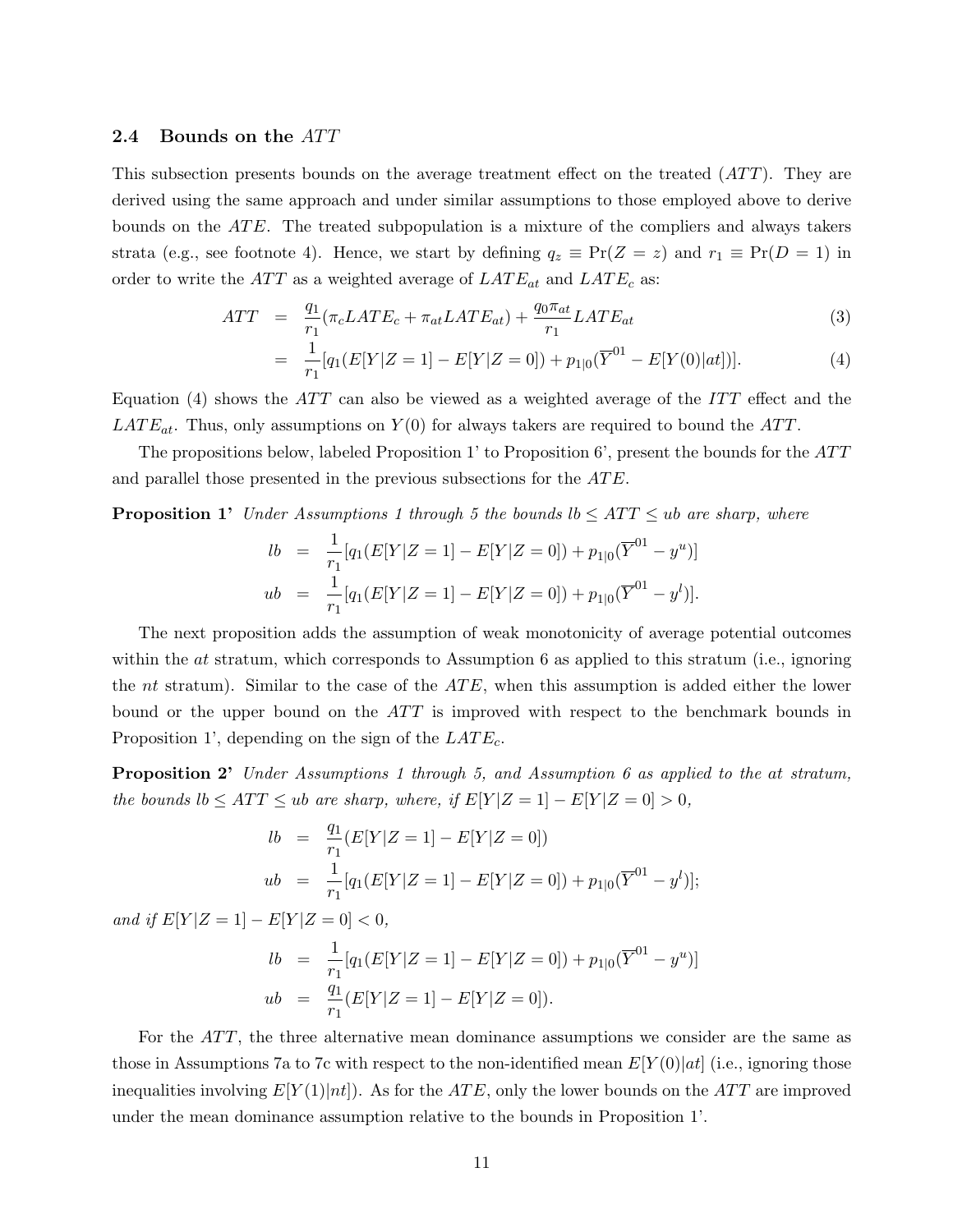**Proposition 3'** Let  $ub = \frac{1}{n}$  $\frac{1}{r_1}[q_1(E[Y|Z=1]-E[Y|Z=0]) + p_{1|0}(\overline{Y}^{01}-y^l)].$  Then,

(a) Under Assumptions 1 through 5, and  $\gamma$  as applied to the term  $E[Y(0)|at]$ , the bounds  $lb \leq$  $ATT \leq ub$  are sharp, where  $lb = \frac{1}{rs}$  $\frac{1}{r_1}[q_1(E[Y|Z=1]-E[Y|Z=0]) + p_{1|0}(\overline{Y}^{01}-\overline{Y}^{10})];$ 

(b) Under Assumptions 1 through 5, and 7b as applied to the term  $E[Y(0)|at]$ , the bounds  $lb \leq$  $ATT \leq ub$  are sharp, where  $lb = \frac{1}{rs}$  $\frac{1}{r_1}[q_1(E[Y|Z=1]-E[Y|Z=0]) + p_{1|0}(\overline{Y}^{01}-\overline{Y}^{00})];$ 

(c) Under Assumptions 1 through 5, and 7c as applied to the term  $E[Y(0)|at]$ , the bounds  $lb \leq$  $ATT \leq ub$  are sharp, where  $lb = \frac{1}{rs}$  $\frac{1}{r_1}[q_1(E[Y|Z=1]-E[Y|Z=0]) + p_{1|0}(\overline{Y}^{01}-\frac{\overline{Y}^{00}p_{0|0}-\overline{Y}^{10}p_{0|1}}{p_{1|1}-p_{1|0}}]$  $\frac{p_{0|0}-1-p_{0|1}}{p_{1|1}-p_{1|0}}\big)\big].$ 

The last three propositions provide bounds on the  $ATT$  combining Assumption 6 with each of Assumptions 7a to 7c (all these four assumptions as applied only to the non-identified mean  $E[Y(0)|at]$ ). As with the  $ATE$ , when the  $LATE<sub>c</sub>$  is positive, both the weak monotonicity of average potential outcomes assumption (Assumption 6) and the weak mean dominance assumption (Assumptions 7a to 7c) improve the lower bound on the  $ATT$  relative to the bounds in Proposition 1'. Under a negative  $LATE_c$ , Assumption 6 and the different versions of Assumption 7 improve the upper and lower bounds on the  $ATT$ , respectively, thus eliminating the requirement that the outcome is bounded. In general, as for the  $ATE$ , the weak monotonicity of average potential outcomes assumption for the at stratum has identifying power for the ATT.

**Proposition 4'** Under Assumptions 1 through 5, and 6 and 7a as applied to the term  $E[Y(0)|at]$ , the bounds  $lb \leq ATT \leq ub$  are sharp, where, if  $E[Y|Z=1] - E[Y|Z=0] > 0$ ,

$$
lb = \frac{1}{r_1} [q_1(E[Y|Z=1] - E[Y|Z=0]) + p_{1|0}(\overline{Y}^{01} - \min{\{\overline{Y}^{01}, \overline{Y}^{10}\}\})]
$$
  

$$
ub = \frac{1}{r_1} [q_1(E[Y|Z=1] - E[Y|Z=0]) + p_{1|0}(\overline{Y}^{01} - y^l)];
$$

and if  $E[Y|Z=1] - E[Y|Z=0] < 0$ ,

$$
lb = \frac{1}{r_1} [q_1(E[Y|Z=1] - E[Y|Z=0]) + p_{1|0}(\overline{Y}^{01} - \overline{Y}^{10})]
$$
  

$$
ub = \frac{q_1}{r_1} (E[Y|Z=1] - E[Y|Z=0]).
$$

**Proposition 5'** Under Assumptions 1 through 5, and 6 and 7b as applied to the term  $E[Y(0)|at]$ , the bounds  $lb \leq ATT \leq ub$  are sharp, where, if  $E[Y|Z=1] - E[Y|Z=0] > 0$ ,

$$
lb = \frac{1}{r_1} [q_1(E[Y|Z=1] - E[Y|Z=0]) + p_{1|0}(\overline{Y}^{01} - \min{\{\overline{Y}^{01}, \overline{Y}^{00}\}\})]
$$
  

$$
ub = \frac{1}{r_1} [q_1(E[Y|Z=1] - E[Y|Z=0]) + p_{1|0}(\overline{Y}^{01} - y^l)];
$$

and if  $E[Y|Z=1] - E[Y|Z=0] < 0$ ,

$$
lb = \frac{1}{r_1} [q_1(E[Y|Z=1] - E[Y|Z=0]) + p_{1|0}(\overline{Y}^{01} - \overline{Y}^{00})]
$$
  
\n
$$
ub = \frac{q_1}{r_1}(E[Y|Z=1] - E[Y|Z=0]).
$$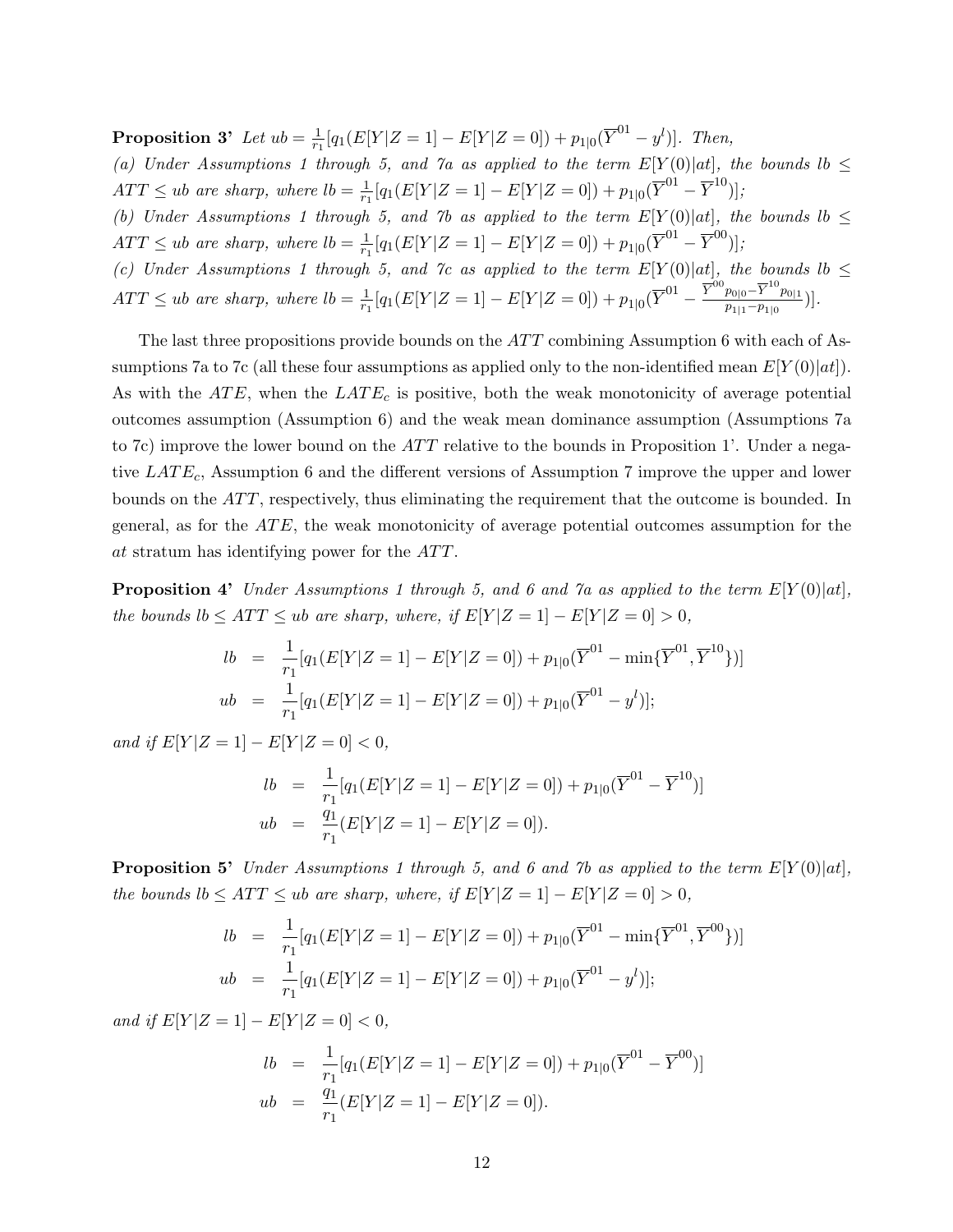**Proposition 6'** Under Assumptions 1 through 5, and 6 and 7c as applied to the term  $E[Y(0)|at]$ , the bounds  $lb \leq ATT \leq ub$  are sharp, where, if  $E[Y|Z=1] - E[Y|Z=0] > 0$ ,

$$
lb = \frac{1}{r_1} [q_1(E[Y|Z=1] - E[Y|Z=0]) + p_{1|0}(\overline{Y}^{01} - \min{\{\overline{Y}^{01}, \frac{\overline{Y}^{00}p_{0|0} - \overline{Y}^{10}p_{0|1}}{p_{1|1} - p_{1|0}}\})]
$$
  
\n
$$
ub = \frac{1}{r_1} [q_1(E[Y|Z=1] - E[Y|Z=0]) + p_{1|0}(\overline{Y}^{01} - y^l)];
$$

and if  $E[Y|Z = 1] - E[Y|Z = 0] < 0$ ,

$$
lb = \frac{1}{r_1} [q_1(E[Y|Z=1] - E[Y|Z=0]) + p_{1|0}(\overline{Y}^{01} - \frac{\overline{Y}^{00} p_{0|0} - \overline{Y}^{10} p_{0|1}}{p_{1|1} - p_{1|0}})]
$$
  
\n
$$
ub = \frac{q_1}{r_1} (E[Y|Z=1] - E[Y|Z=0]).
$$

#### 2.5 Estimation and Inference

The objects in the expressions of the bounds derived above can be estimated with sample analogs. However, complications for estimation and inference arise in the bounds that involve minimum (min) or maximum (max) operators. First, because of the concavity (convexity) of the min (max) function, sample analog estimators of the bounds can be severely biased in small samples. Second, closedform characterization of the asymptotic distribution of estimators for parameters involving min or max functions are very difficult to derive and, thus, usually unavailable. Furthermore, Hirano and Porter (2012) showed that there exist no locally asymptotically unbiased estimators and no regular estimators for parameters that are nonsmooth functionals of the underlying data distribution, such as those involving min or max operators.

To deal with those issues, for bounds containing min or max operators we employ the methodology proposed by Chernozhukov, Lee and Rosen (2013; hereafter CLR) to obtain confidence regions for the true parameter value, as well as half-median unbiased estimators for the lower and upper bounds. The half-median-unbiasedness property means that the upper (lower) bound estimator exceeds (falls below) the true value of the upper (lower) bound with probability at least one half asymptotically. This is an important property because achieving local asymptotic unbiasedness is not possible, implying that bias-correction procedures cannot completely eliminate local bias, and reducing bias too much will eventually cause the variance of the procedure to diverge (Hirano and Porter, 2012). For details on our implementation of CLR's method see Flores and Flores-Lagunes (2013). For the bounds without min or max operators, we use sample analog estimators and construct the confidence regions for the true parameter value proposed by Imbens and Manski (2004).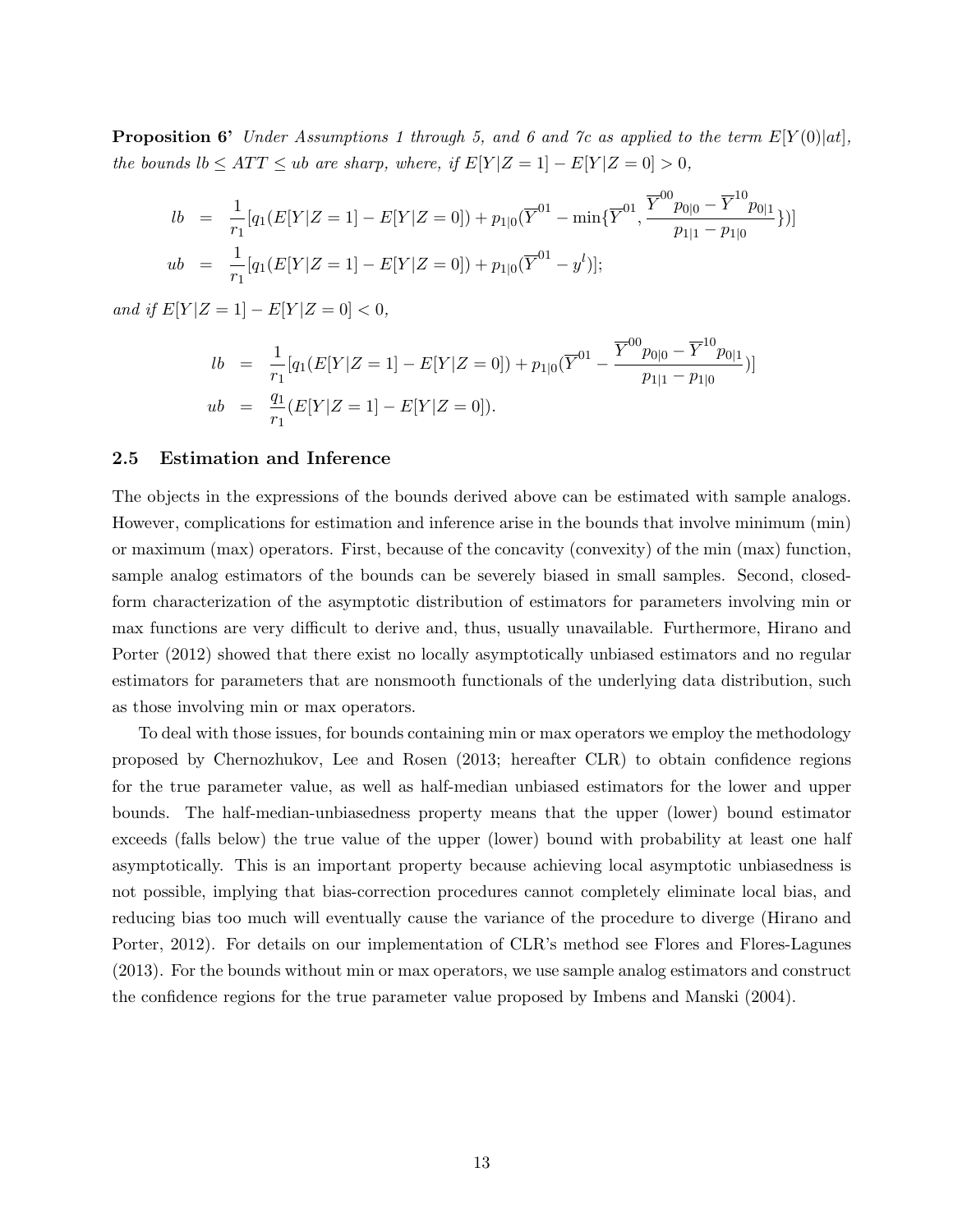# 3 Bounds on Average Treatment Effects of Job Corps Training

## 3.1 The Job Corps Program and Data

Job Corps (JC) is the largest and most comprehensive education and job training program in the United States. It serves economically disadvantaged youth through the delivery of academic education, vocational training, residential living, health care and health education, counseling, and job placement assistance. Since its creation in 1964, JC has served over 2 million young people (U.S. Department of Labor, 2015). Eligibility into the program is based on age (16 to 24), being economically disadvantaged, being high school dropout or in need of additional education or vocational training, not being on probation or parole; and being free of serious medical or behavioral problems. Approximately 70% of JC enrollees are members of minority groups, and 75% are high school dropouts (U.S. Department of Labor, 2015). The average length of stay for participants is 8.2 months, with an average number of academic and vocational hours received in JC comparable to that of a regular year of high school education (Schochet et al., 2001).

In the mid-1990s, the U.S. Department of Labor funded the National Job Corps Study (NJCS) to assess the program effectiveness. We use data from the NJCS, whose main feature was the randomization of eligible applicants into a treatment group allowed to enroll in JC and a control group barred from receiving JC services for three years. Eligible applicants were taken at random from the 48 contiguous U.S. states, making this social experiment one of the few with nationally representative character. From a randomly selected research sample of 15,386 first time eligible applicants, 61 percent (9,409) were assigned to the treatment group and 39 percent (5,977) to the control group. These individuals were interviewed at baseline (randomization) and followed with surveys at weeks 52, 130, and 208 after randomization (Schochet et al., 2001).

Randomization in the NJCS took place before participants' assignment to a JC center. As a result, there is an important degree of non-compliance as only about 73% of individuals in the treatment group actually enrolled in JC, while about 1.4% of individuals in the control group managed to enroll in JC during the three-year embargo (Schochet et al., 2001). Counting individuals in the control group that enrolled in JC after the embargo was lifted, the latter percentage increases to 4.3%. Non-compliance is a very common occurrence in randomized experiments, which typically forces researchers to change their original goal of estimating the causal effect of receiving treatment for the population (e.g., eligible applicants) or those receiving treatment (e.g., JC participants), to that of estimating effects for a different treatment or subpopulation. For example, in order to take full advantage of randomization, most of the previous evaluations of JC using the NJCS data estimate the ITT effect or the  $LATE_c$  (e.g., Burghardt et al., 2001; Schochet et al., 2001; Schochet et al., 2008; Lee, 2009; Flores-Lagunes et al., 2010). In the case of the  $ITT$  effect, the randomization indicator is employed in lieu of the actual treatment receipt indicator, which implies that the effect being estimated is that of being offered participation in JC, rather than the effect of actual JC participation. As a result, focusing on  $ITT$  effects tends to dilute the impacts of JC (e.g., Schochet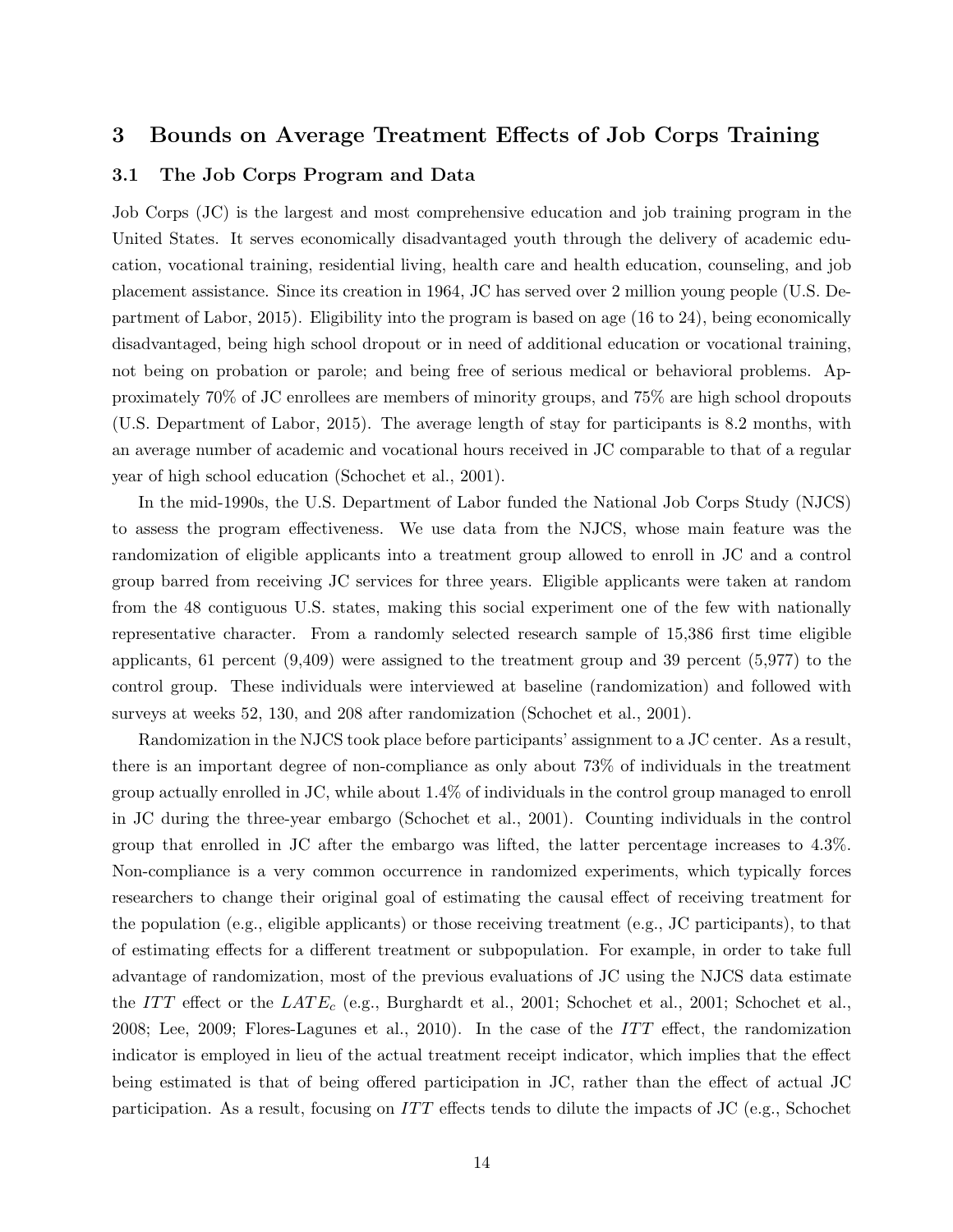et al., 2001; Chen and Flores, 2014). In the case of the  $LATE_c$ , the randomization indicator is used as an IV for actual program enrollment, which identifies the effect of JC participation for the subpopulation of compliers (individuals who participate in JC only if assigned to enroll). In our application, the results below show this effect is representative of only about 69% of eligible JC applicants.

To our knowledge, the previous literature on the effectiveness of JC using data from the NJCS has not analyzed the effects of JC participation on the population of eligible applicants  $(ATE)$  or the group of participants  $(ATT)$ , both of which are very important populations from a policy perspective. We fill this gap by undertaking inference on these two parameters. The outcome variables we consider are weekly earnings and employment at week 208 after random assignment, and public assistance benefits received during the fourth year after randomization.<sup>8</sup>

To conduct our analysis, we start with the original NJCS sample of individuals that responded to the 48-month interview (11,313 individuals, 4,485 in control and 6,828 in treatment groups) and drop cases with missing information on three key variables: the outcomes, the randomization indicator, and the indicator for actual enrollment in JC. Given that the cases with missing information on labor market outcomes (weekly earnings and employment) and receipt of public benefits are different, we construct two samples. The first sample, for labor market outcomes, consists of 10,520 individuals (4,187 in control and 6,333 in treatment groups), while the second sample, for receipt of public benefits, consists of 10,976 individuals (4,387 in control and 6,589 in treatment groups). In some analyses below we employ pre-treatment variables, which may be missing for some individuals. In those cases, we impute the missing information using the mean of the corresponding variable. Throughout the analysis, we employ NJCS-provided design weights, since due to both design and programmatic reasons some subpopulations had different sampling probabilities (Schochet et al.,  $2001$ ).<sup>9</sup>

Table 1 reports a selection of average baseline characteristics for both samples by random assignment status  $(Z)$ , along with the percentage of missing values for each variable. As one would expect given the randomization in the NJCS, and consistent with the original NJCS reports, the differences in average pre-treatment characteristics between treatment and control groups are statistically insignificant in both samples.<sup>10</sup> Thus, both samples maintain the balance of baseline variables between treatment and control groups. The means of the variables are also in line with the characteristics of eligible JC applicants in other studies (e.g., Schochet et al., 2001; Schochet et al., 2008; Lee, 2009; Flores-Lagunes et al., 2010). For instance, the typical individual is 18 years old, a minority, never married, without a job in the previous year, with low weekly earnings (about \$110), and received

<sup>&</sup>lt;sup>8</sup>Public benefits include Aid to Families with Dependent Children (AFDC) or Temporary Assistance for Needy Families (TANF), food stamps, Supplemental Security Income (SSI) or Social Security Retirement, Disability, or Survivor (SSA), and General Assistance.

<sup>9</sup>Specifically, the weights we employ address sample design, 48-month interview design, and 48-month interview non-response.

<sup>&</sup>lt;sup>10</sup>The exceptions are the differences in means for "personal income between 6,000 and 9,000" in both samples, and "Father's education" (which is marginally statistically significant) in the public benefits sample.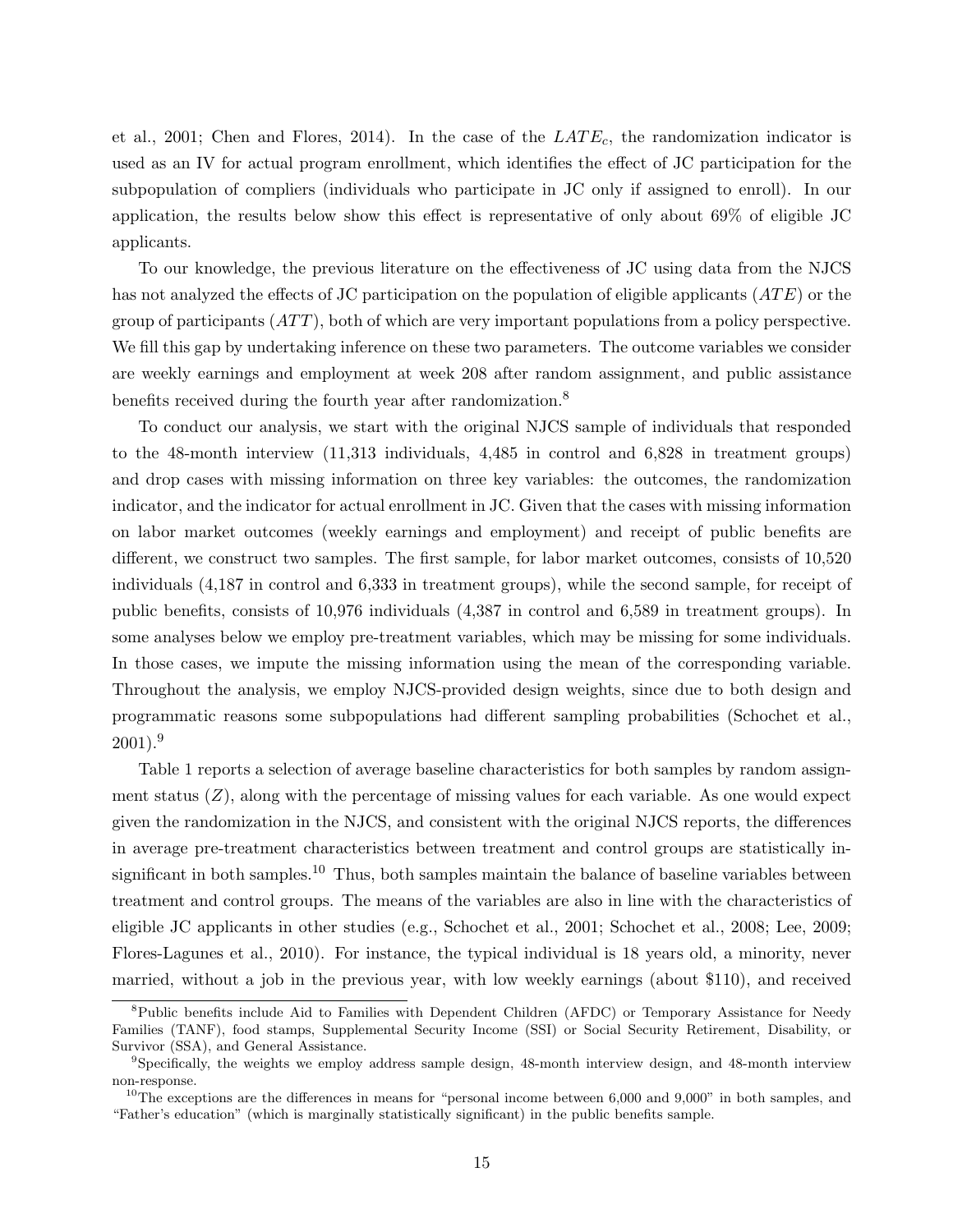public benefits (59% of eligible applicants did).

#### 3.2 Assessment of Assumptions and Preliminary Estimates

In this subsection we undertake an assessment of our assumptions in the context of evaluating the effects of JC, and also discuss some preliminary estimates of objects that are point identified.

Assumption 1 is random assignment of the instrument, which in our context is satisfied by design. Assumption 2 is the exclusion restriction assumption, which states that random assignment (the instrument) has an effect on the outcomes exclusively through enrollment in JC (the treatment). This assumption is likely satisfied in the present context, and has been widely used in the JC literature (e.g., Schochet et al., 2001; Frumento et al., 2012; Chen and Flores, 2014). However, there could be threats to its validity. For instance, this assumption could be violated if some individuals become overly discouraged by receiving the random control assignment that their labor market outcomes or public benefits are directly affected. As has been argued elsewhere (e.g., Schochet et al., 2001; Frumento et al., 2012), while this type of responses may directly affect the short run outcomes of those individuals, it seems reasonable to assume that assignment to JC has a negligible effect on the long run outcomes we consider through channels other than JC participation.

The top panel of Table 2 shows some relevant estimates for our two analysis samples (each sample in a vertical panel of the table). The first two rows show estimated averages for the groups with  $Z = 1$  (treatment group) and  $Z = 0$  (control group). By looking at the column "Enrollment" (in JC) in each vertical panel, it is clear that non-compliance behavior is similar between the two samples: 73% of individuals in the treatment group enrolled in JC, while 4.3% of individuals in the control group enrolled in JC at some point during the 208 weeks after randomization. The entries in the other columns show the mean outcomes in each of the groups with  $Z = 1$  and  $Z = 0$ . Assumption 3 states that the instrument has a non-zero average effect on the treatment. This is clearly the case in each sample by looking at the  $ITT$  estimates on "Enrollment" (third row). The estimated effect of the instrument on the treatment is a highly statistically significant 0.69 in both samples. The other estimated ITT effects on that row pertain to the outcomes and are highly statistically significant as well. They are \$22.19, 0.038 percentage points, and −\$84.29 for weekly earnings, employment (both at week 208 after randomization), and public benefits during year 4 after randomization, respectively.

To point identify the average effect of JC participation for compliers  $(LATE_c)$ , individual-level weak monotonicity of the treatment in the instrument (Assumption 4) is needed (IA; AIR). Although this is a conventional assumption of IV-methods, it is strong in some applications because monotonicity is imposed at the individual level. Not surprisingly, this assumption has considerable identifying power for  $LATE_c$  (allowing point identification), and for our bounds on  $ATE$  and  $ATT$ (see footnote 3). In our context, Assumption 4 requires that no individual enrolls in JC if assigned to the control group but does not enroll if assigned to participate in JC. This assumption has been used previously in the JC literature (e.g., Schochet et al., 2001; Frumento et al., 2012; Chen and Flores, 2014), and seems plausible since it is unlikely that eligible applicants would enroll in JC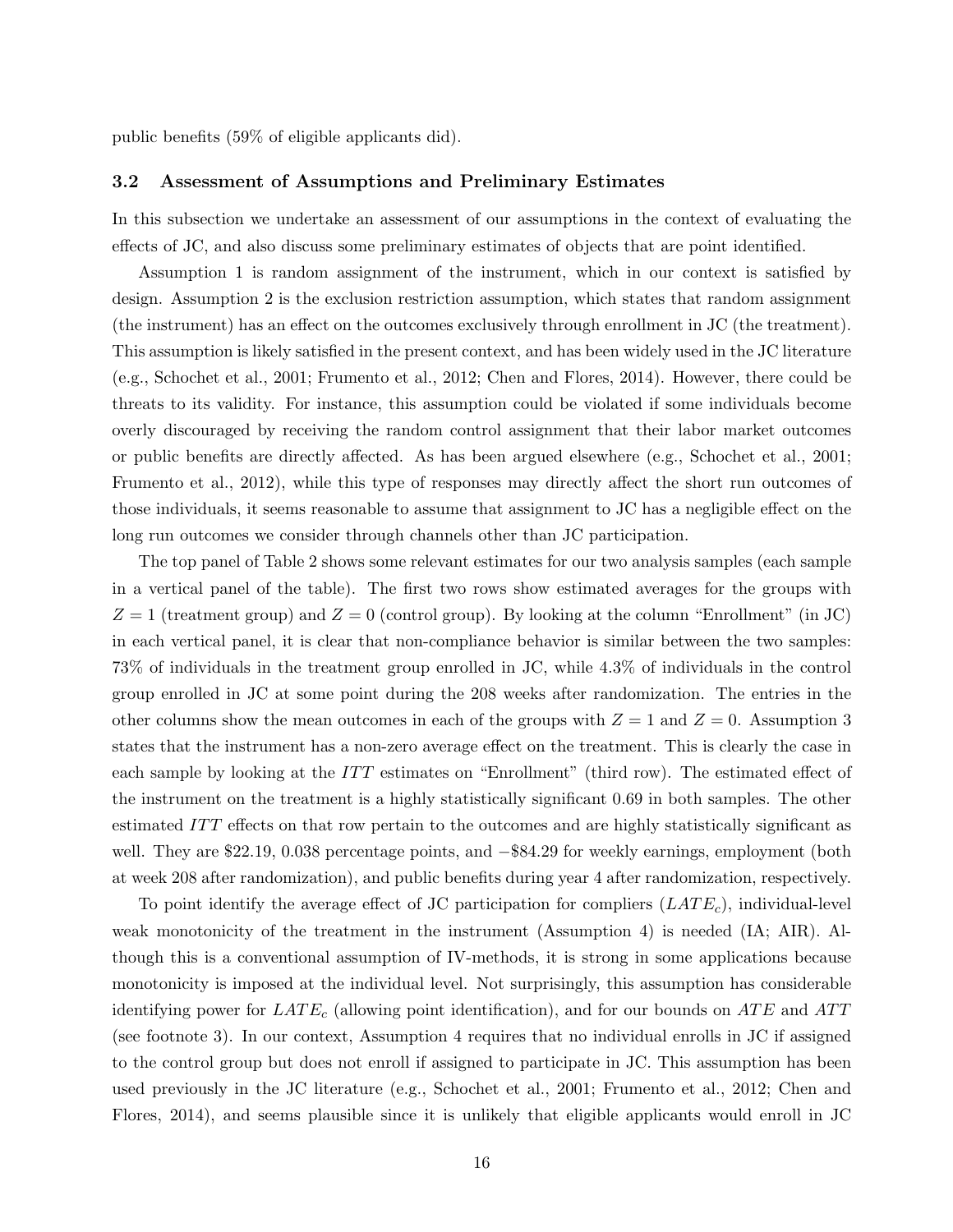only if denied access to it. The fourth row in the top panel of Table 2 presents  $LATE_c$  estimates under Assumptions 1 through 4. The estimates are \$32.29, 0.055, and −\$122.28 for weekly earnings, employment, and public benefits, respectively; and are all highly statistically significant. As usual, the  $LATE_c$  estimates are larger in absolute value than the corresponding  $ITT$  estimates because the former equal the latter divided by the effect of assignment on enrollment. These results on the ITT and  $LATE_c$  are consistent with the findings from the NJCS in Burghardt et al. (2001).

Under Assumptions 1 to 4 it is also possible to point identify the proportion of each stratum in the population. These point estimates are shown in the second panel of Table 2. In both samples, the proportion of compliers is the largest (69%), followed by never takers (27%) and always takers (4%). Hence, 69 percent of the individuals would enroll in JC if offered the opportunity to do so, and would not enroll otherwise. Importantly, about 1 in 4 eligible individuals—the never takers—decides not to participate in JC regardless of whether or not they are offered the opportunity to do so. This is an important subpopulation from a policy perspective, as these individuals are part of the target population of JC but would not participate in the program even if given the opportunity. If their outcomes could be improved by participating in JC, there could be gains from finding ways to encourage them to enroll in JC. Thus, it is important to gather evidence on the average effects of JC for never takers  $(LATE_{nt})$ , and to consider the characteristics of the individuals in this stratum to shed light on the possible reasons why they decide not to participate in JC. We touch on these points in the empirical analysis below.

The next assumptions to consider are those added to the usual IV assumptions to construct our bounds. Assumption 5 is that the outcome is bounded. Employment is naturally bounded in [0, 1]. A common practice in the bounding literature, which we also adopt here, is to use the observed in-sample maximum and minimum values for outcomes such as earnings and public benefits. Assumption 6 imposes weak monotonicity in the treatment of the mean outcomes of each stratum. Since under Assumptions 1 to 4  $LATE_c$  is point identified, Assumption 6 becomes an assumption on the signs of  $LATE_{at}$  and  $LATE_{nt}$ , which under this assumption are identified from the sign of  $LATE_c$  for each outcome. Given the  $LATE_c$  estimates in Table 2, Assumption 6 imposes nonnegative LATEs for weekly earnings and employment, and non-positive LATEs for public benefits. Based on the characteristics of JC and its stated goals (see Section 3.1), along with the long-term nature of the outcomes we consider (which mitigate potential "lock-in" effects—van Ours, 2004), we expect that, on average, the effects of JC on always and never takers will have the postulated signs in Assumption 6 for each outcome. Put differently, we would not expect that, on average, JC would harm the outcomes of always or never takers. Empirical evidence on the plausibility of Assumption 6 can be gathered by analyzing estimated bounds on  $LATE_{nt}$  and  $LATE_{at}$  that do not impose this assumption. Below we present cases in which such bounds are able to determine the sign of these parameters in our application, with the results being consistent with the directions implied by Assumption 6.

Assumption 7 imposes weak mean dominance of potential outcomes across different strata. As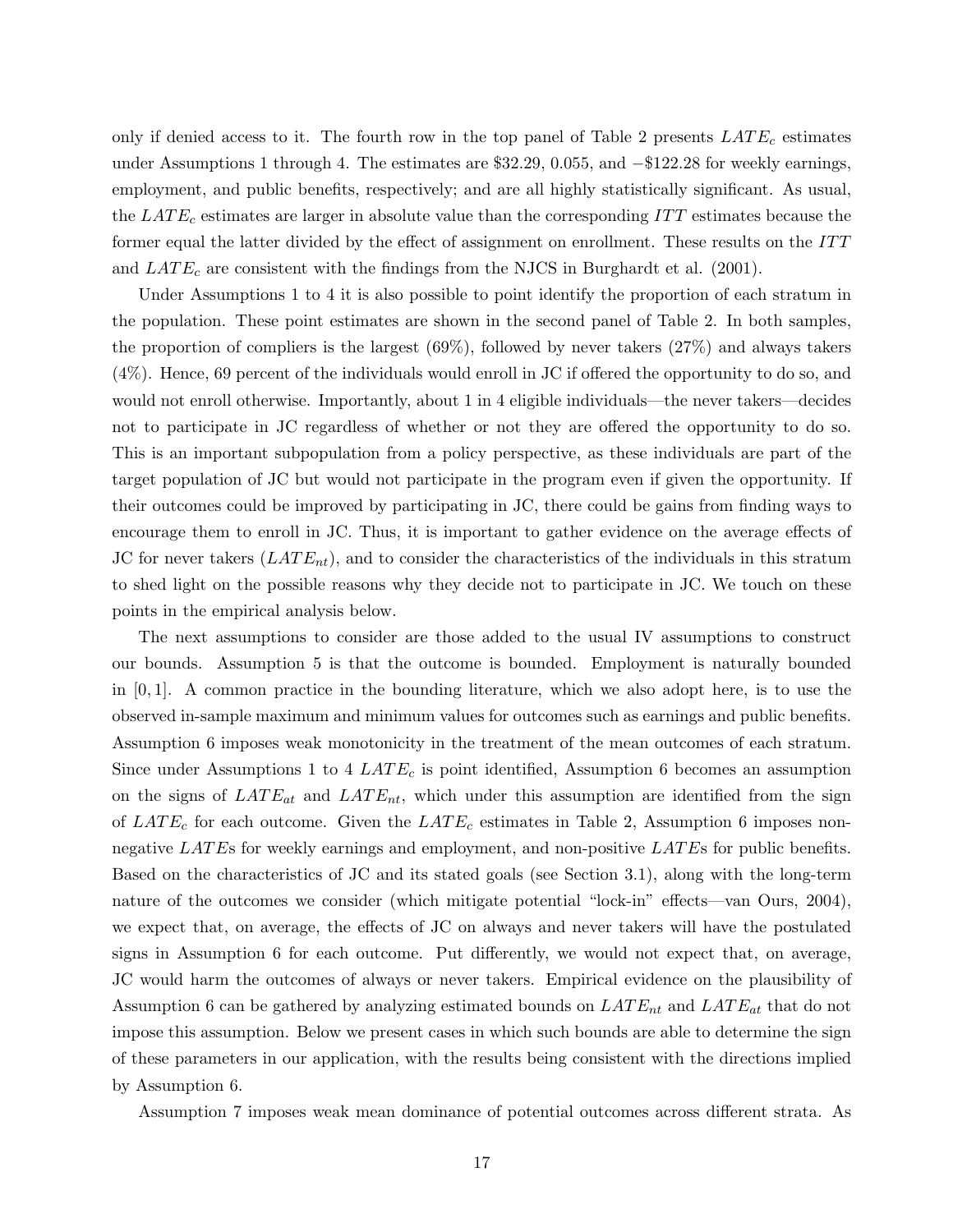mentioned in Section 2.3, the (weak) ranking of the average potential outcomes of strata can be informed by the estimates of mean outcomes point identified under Assumptions 1 through 4. The third panel of Table 2 reports a number of estimated mean outcomes for different strata and observed groups, and the last panel shows relevant average outcome differences.<sup>11,12</sup> The estimated means follow a certain pattern in each of the samples: under the treatment status, the mean outcome for always takers  $(E[Y(1)|at])$  is the smallest, followed by the mean outcome for the mixture of always takers and compliers  $(E[Y|Z=1, D=1])$ , and the mean outcome for compliers  $(E[Y(1)|c])$ . Under the control status, the mean outcome for compliers  $(E[Y(0)|c])$  is the smallest, followed by the mean outcome for the mixture of never takers and compliers  $(E[Y|Z=0,D=0])$ , and the mean outcome for never takers  $(E[Y(0)|nt])$ . This ordering is consistent with the general notion of Assumption 7—that the compliers have better average potential outcomes than the always takers, but worse than the never takers.

We now employ these point estimates to inform the plausibility of the different versions of Assumption 7. Although it is not possible to compare the mean of the same potential outcomes for all three strata, the estimated mean outcomes in Table 2 suggest that never takers and always takers are the two "extreme" groups pertaining to their mean outcomes. Thus, Assumption 7a that compares these two strata under the same treatment status seems plausible. Regarding Assumption 7b, given that the never takers appear to have the more favorable outcomes, followed by the compliers and then the always takers, it seems plausible in our application. Moreover, for the labor market outcomes under Assumption 6 (so  $LATE_{at} \ge 0$ ), the fact that  $\overline{Y}^{00} = E[Y|Z=0, D=0]$  is (statistically) significantly larger than  $\overline{Y}^{01} = E[Y(1)|at]$  implies that the first inequality in Assumption 7b  $(E[Y|Z = 0, D = 0] \geq E[Y(0)|at])$  holds.<sup>13</sup> Regarding Assumption 7c, the inequalities  $E[Y(1)|at] \leq E[Y(1)|c]$  and  $E[Y(0)|c] \leq E[Y(0)|nt]$  can shed light on the plausibility of this assumption to the extent that these relationships also hold under the alternative treatment status. As shown in Table 2,  $E[Y(1)|c]$  is statistically greater than  $E[Y(1)|at]$  for both labor market outcomes, providing indirect evidence in favor of the first inequality of Assumption 7c  $(E[Y(0)|at] \leq E[Y(0)|c]$ . Similarly, for weekly earnings,  $E[Y(0)|at]$  is statistically larger than  $E[Y(0)|c]$  with a 0.10 significance level, offering indirect evidence in favor of the second inequality of Assumption 7c  $(E[Y(1)|nt] \ge E[Y(1)|c]$ . The rest of the comparisons are not statistically different from zero, providing no indirect evidence against Assumption 7c. Lastly, recall that for the case

<sup>&</sup>lt;sup>11</sup>Remember that the non-identified quantities are  $E[Y(0)|at]$  and  $E[Y(1)|nt]$ , while the averages in Table 2 provide estimates for the mean of  $Y(0)$  for compliers, never takers, and a mixture of them; and of  $Y(1)$  for compliers, always takers, and a mixture of them.

 $12$ We follow Lee (2009) and use a transformed measure of weekly earnings and public benefits to minimize the effect of outliers in the estimation of sample means. Specifically, the observed outcome distribution for each of those two outcomes is split into 20 percentile groups  $(5^{th}, 10^{th}, \ldots, 95^{th})$ , and the mean outcome within each of the 20 groups is assigned to each individual.

<sup>&</sup>lt;sup>13</sup>A similar argument could be made for the second inequality in Assumption 7b if  $\overline{Y}^{10} = E[Y(0)|nt]$  were statistically larger than  $\overline{Y}^{11} = E[Y|Z=1, D=1]$ , but for the labor market outcomes they are not statistically different from each other. Note, however, that this does not contradict the assumptions, as it is still possible to have  $E[Y(1)|nt] \ge$  $E[Y(0)|nt]$  (Assumption 6) and  $E[Y(1)|nt] \geq E[Y|Z=1, D=1]$  (Assumption 7b).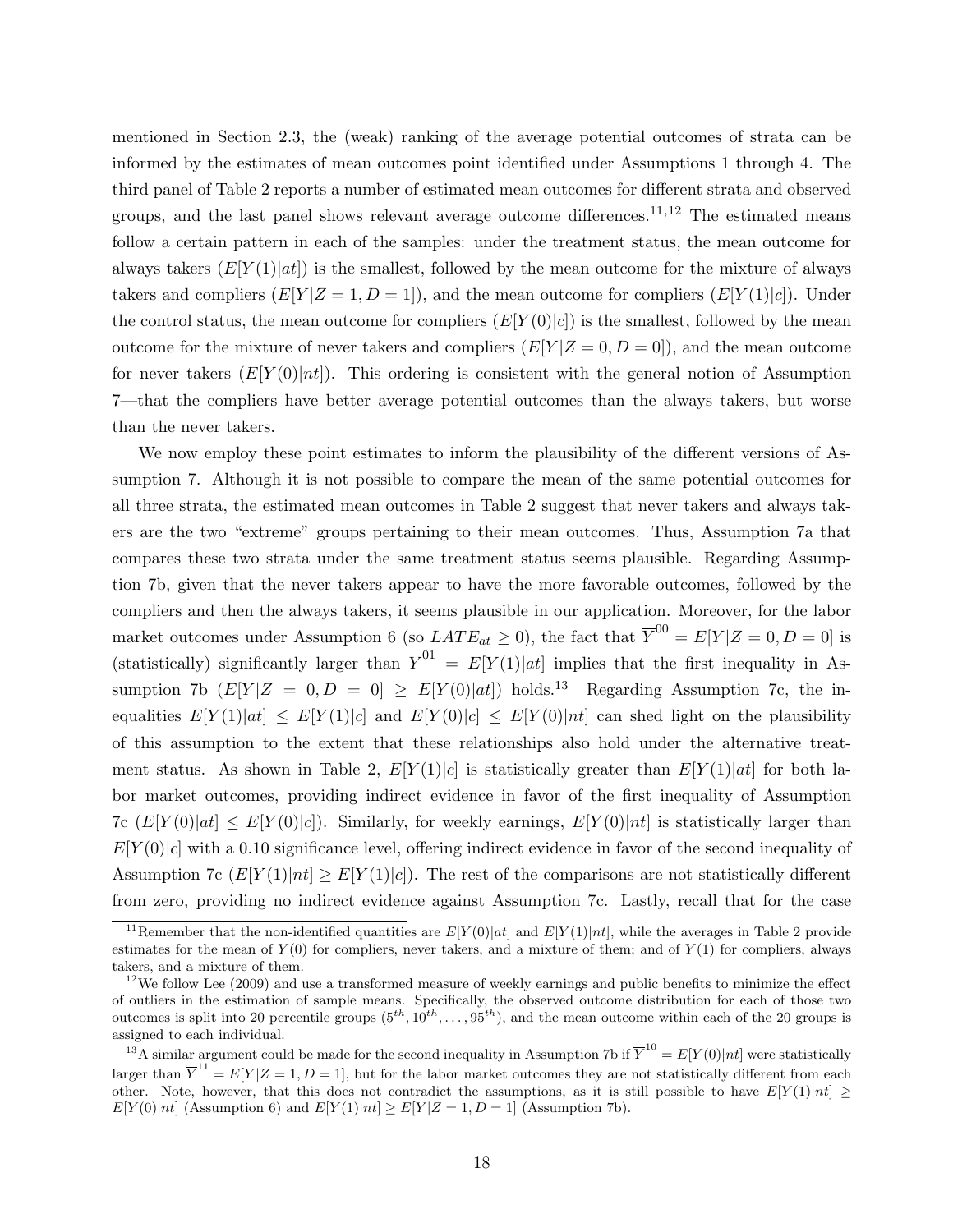of public benefits, in which the estimated  $LATE_c$  is negative, there are testable implications under Assumptions 1 through 7 (see Section 2.3). They are shown in the last five rows of Table 2, with the first of them corresponding to Assumption 7a, the next two to Assumption 7b, and the last two to Assumption 7c. All five testable implications are soundly satisfied in our application. Overall, the estimated average outcomes in Table 2 do not provide evidence against the different versions of Assumption 7, and their ordering conforms to that implied by Assumption 7.

An additional way to gather indirect evidence on Assumption 7 is to compare average baseline characteristics of the strata that are likely to be highly correlated with the outcomes considered (e.g., Flores and Flores-Lagunes, 2010, 2013; Bampasidou, et al., 2014). For instance, Assumption 7c would be less likely to hold for a particular outcome if the average baseline characteristics likely to be highly correlated to that outcome would make compliers more likely to have higher mean potential outcomes than never takers, or lower mean outcomes than always takers. Similarly, Assumption 7a would be less likely to hold if those average baseline characteristics for the always takers would make them more likely to have higher mean potential outcomes than the never takers.<sup>14</sup> In addition, comparing the average baseline characteristics of the different strata can help to gain intuition on the results from Table 2 that suggest that never takers may have the highest average potential outcomes for the labor market outcomes (weekly earnings and employment) but also for the public benefits outcome (in both cases followed by compliers and then always takers), which at first may seem counterintuitive.

Tables 3 and 4 (for each analysis sample, respectively) show estimated averages of selected pretreatment characteristics by stratum, along with differences in averages across strata.<sup>15</sup> The estimates are similar in the two samples. We start by considering the labor market outcomes. The stratum of never takers appears to have average pre-treatment characteristics that are highly related to better labor market outcomes, as individuals in this stratum are more likely to be older, have higher level of education at baseline, have personal income above \$9,000 (and less likely to have personal income below \$3,000), and, importantly, to have better labor market outcomes the year prior to randomization and at baseline (e.g., earnings). By contrast, individuals in the always takers stratum are more likely to be younger, have lower level of education at baseline, lower personal income, and lower earnings in the year prior to randomization—all characteristics that are arguably highly related to worse labor market outcomes. Moreover, looking at the differences in average pre-treatment characteristics between these two strata (last column in each table), all the differences documented above have the expected sign (according to Assumption 7a) and most of them are statistically

<sup>&</sup>lt;sup>14</sup>For Assumption 7b, one can also compute the average baseline characteristics of the groups  $\{Z = 0, D = 0\}$  and  ${Z = 1, D = 1}$ . While we omit these results for brevity, the results shown below for the different strata are also informative of Assumption 7b.

<sup>&</sup>lt;sup>15</sup>Under Assumptions 1 and 4 the average baseline characteristics of all strata are point identified from the observed mean of those characteristics for the four groups given by the values of  $\{Z,D\}$ , as each of them is a weighted average of the mean characteristics of different strata (see footnotes 4 and 6), with the weights being point identified. We employ a GMM approach to estimate the average baseline characteristics of the strata because the number of moment conditions exceeds the number of parameters. See Appendix for details.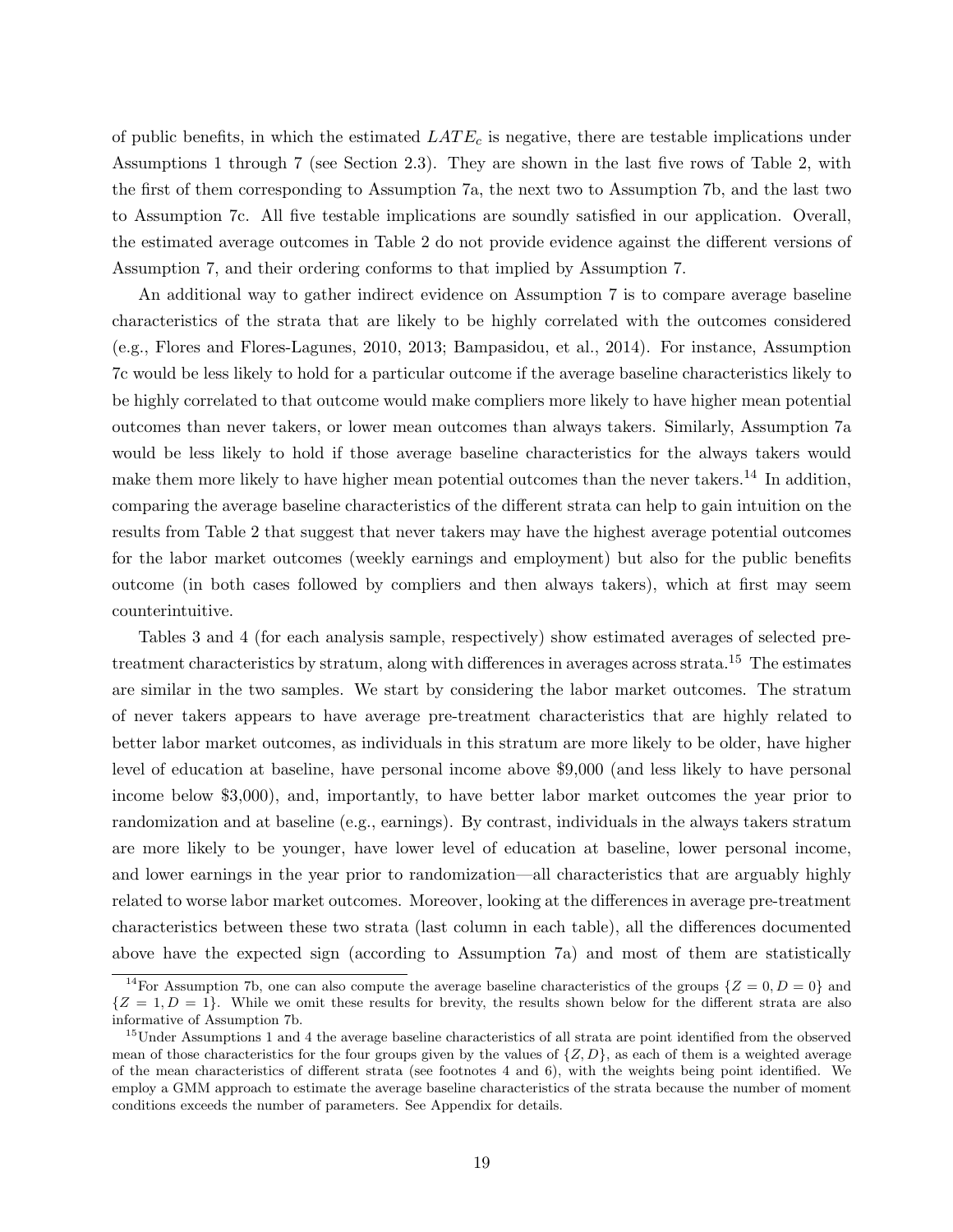significant. Particularly notable are the statistical significance of pre-treatment outcomes such as the earnings measures, which are expected to be highly correlated with the labor market outcomes at week 208 after randomization. This indirect evidence favors the plausibility of Assumption 7a for the labor market outcomes.

We now turn our attention to the public benefits outcome. Interestingly, as compared to always takers, never takers also have average baseline characteristics that would make them more likely to receive higher levels of public benefits. In particular, relative to always takers, never takers are more likely to be female, have children, be married, and have household income below \$3,000 (and less likely to have household income above \$18,000), with all these differences being statistically significant. Similarly, never takers are more likely to receive public benefits at baseline, and to have received them for more months, although these differences are not statistically significant.<sup>16</sup> It is known that the variables previously mentioned are highly correlated to the receipt of public assistance (e.g., Moffitt, 2003). For instance, AFDC/TANF benefits are specifically directed towards families with children. Likewise, the outcome variable public benefits received includes assistance that the individuals, their spouse, or children who lived with them received; hence, individuals who are married with children are likely to receive higher public benefits than single individuals without children. Moreover, Schochet et al. (2001) report that females with children had very different experiences with public benefits—both at baseline and post-randomization—than males and females without children. They indicate that, while 51 percent of males and 67 percent of females received public benefits the year prior to randomization, 88 percent of females with children did. They also report that after randomization females with children continued to receive public benefits with a much larger proportion than males and females without children did, and that their average amount received was also the largest among the three groups (by a considerable amount). In sum, the average of baseline characteristics highly correlated to the receipt of public benefits for the never takers and always takers provide indirect evidence in favor of Assumption 7a for the public benefits outcome.

In addition, the average baseline characteristics of the strata previously discussed shed light on the results in Table 2 that suggest never takers may have the largest average potential outcomes for both the labor market and public benefits outcomes, which is also the intuition behind Assumption 7. The results in Tables 3 and 4 suggest that, while never takers are an homogeneous group with respect to compliance behavior, they are a heterogeneous group in other regards: as compared to the other strata, this stratum is comprised of individuals who, at baseline, are on average better educated and have better labor market histories, but also of individuals who are more likely to be female, married, and have children. As a result, as compared to the other strata, never takers may indeed have higher average potential outcomes for both labor market and public benefits outcomes.

Turning attention to the stratum of compliers, their estimated averages for the pre-treatment characteristics previously discussed are generally in-between the magnitude of the corresponding ones for never takers and always takers. This is consistent with the proposed strata ordering implied

<sup>&</sup>lt;sup>16</sup>Unfortunately, there is no information on the dollar amount of public benefits received prior to randomization.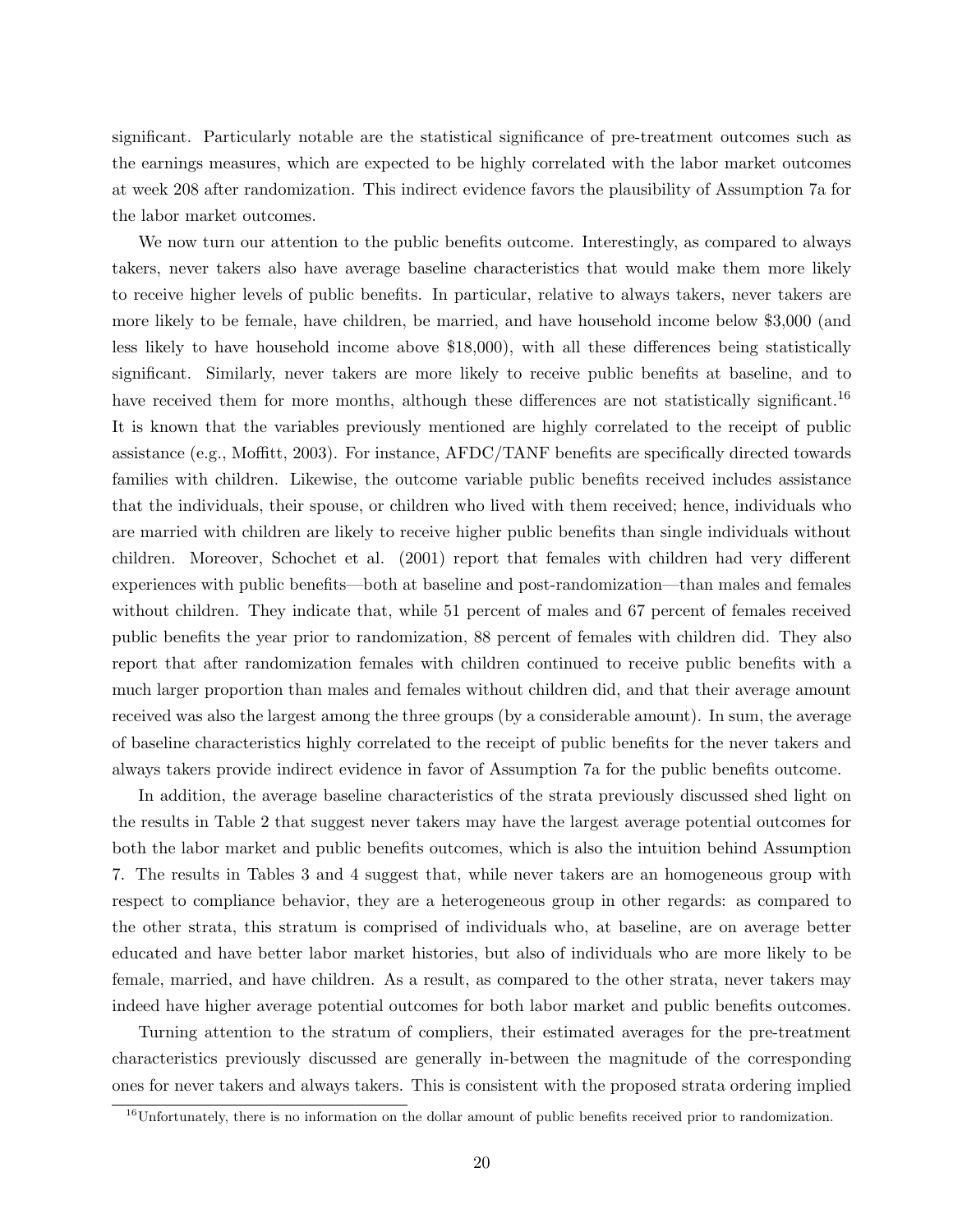in Assumptions 7b and 7c. The fourth and fifth columns in Tables 3 and 4 show estimated differences in average pre-treatment characteristics between compliers and never takers, and compliers and always takers, respectively. Most of the differences between never takers and compliers are of the expected sign for the corresponding outcomes, and are often statistically significant; for example, those regarding education and earnings at baseline for the labor market outcomes, and female and having children for public benefits. While the differences between compliers and always takers are sometimes of the opposite sign to the one conjectured in Assumptions 7b and 7c, in no instance are those opposite-signed differences statistically significant. Importantly, for the labor market outcomes, the differences in earnings in the year prior to randomization and education at baseline are of the expected sign and statistically different; while for the public benefits outcome the female and household income variables are of the expected sign and statistically different. In sum, based on the indirect evidence from average pre-treatment characteristics, we conclude that the data do not provide indirect evidence against the different versions of Assumptions 7, and that the majority of the evidence suggests that these assumptions are plausible for all the outcomes considered.

Before concluding this subsection, we note that the average characteristics of the different strata can provide relevant information to policy makers and JC administrators (e.g., Frumento et al., 2012; Bampasidou et al., 2014). Of particular interest, as mentioned above, is the never takers stratum as these individuals always decide against enrolling in JC regardless of treatment assignment (even though they initially applied to join JC). As noted above, relative to the other strata, never takers tend to have on average better education and labor market histories at baseline, while at the same time they are more likely to be female, married, and have children. Hence, as discussed by Frumento et al. (2012), one possible reason why these individuals decide against enrolling in JC may be that they believe they would not benefit from it (they may consider themselves to be "too good" for the program), while another reason may be that some of them are not able to enroll because of family constraints (e.g., difficulty in finding childcare).<sup>17</sup> JC administrators could use this information to increase the participation of these individuals in JC. A first critical step, however, is to determine whether or not never takers would indeed benefit from JC. If they would benefit, then administrators could, for example, focus their efforts on better informing these individuals that, despite their good characteristics relative to other eligible applicants, they can still benefit from enrolling in JC. In addition, JC administrators could focus on relaxing some of the family constraints that may prevent these individuals from participating in JC, for example, by extending JC's childcare services (which are available at some centers). On the other hand, if these individuals would not benefit from JC, administrators could try to find better ways to serve them (e.g., through alternative services or education programs). In Section 3.5 we analyze the effects of JC for this important stratum.

 $17$ Frumento et al. (2012) analyze the effect of JC on wages using the NJCS and a "principal stratification" approach to adjust for non-compliance and sample selection (as wages are observed only for employed individuals). Our stratification is different from theirs because they have to address two identification issues, and they rule out the existence of always takers (for further discussion, see also Chen and Flores, 2014). However, in general, our results regarding the characteristics of never takers are consistent with theirs.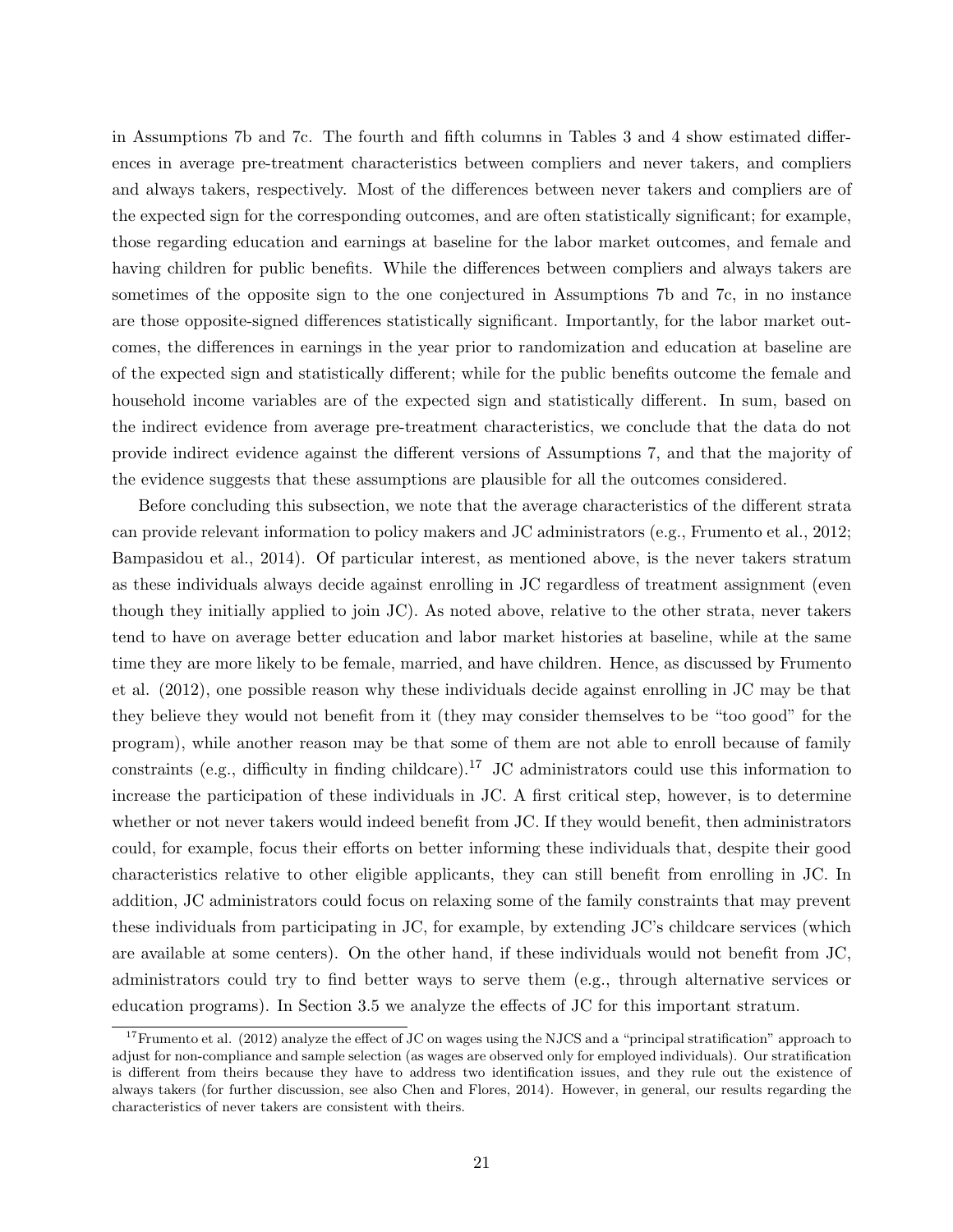## 3.3 Results on the Bounds on the ATE

Table 5 shows estimated bounds on the ATEs on labor market outcomes (weekly earnings and employment) at week 208 after randomization and on public welfare benefits received during the fourth year after randomization. The vertical panels correspond to each of these outcomes. The ATE is interpreted as the average effect of JC participation for the population of eligible applicants (the target population in the NJCS). Estimated bounds are presented under Assumptions 1 to 4 plus the additional assumptions corresponding to Propositions 1 through 6. Under each pair of estimated bounds in Table 5, we report a 95 percent confidence interval for the true value of the parameter  $(ATE).$ 

We begin by discussing the estimated bounds on the  $ATE$  for weekly earnings. The estimated bounds under Proposition 1 (shown in the first row) represent a benchmark for subsequent bounds. They use the IV assumptions in AIR (Assumptions 1 to 4) plus the bounded-outcome assumption (Assumption 5). The estimated bounds are wide and fail to identify the sign of the  $ATE$ . Thus, it is desirable to consider additional plausible assumptions to tighten them. Recall that these bounds coincide with the IV bounds proposed by Manski (1990), Heckman and Vytlacil (2000), and Kitagawa  $(2009)$  when applied to our setting. The estimated bounds on the  $ATE$  under Proposition 2, which use the additional assumption of weak monotonicity in  $D$  of average outcomes of strata (Assumption 6), are presented in the second row. For weekly earnings, the  $ATE$  is bounded within the interval [\$22.19, \$201.02], and its corresponding 95 percent confidence interval excludes zero. Thus, the bounds obtained by assuming non-negative LAT Es for always and never takers imply strictly positive average effects of JC on weekly earnings for eligible applicants. Relative to the estimated bounds under Proposition 1, adding Assumption 6 increases the lower bound to \$22.19, which equals the value of the ITT. Recall that the bounds under Proposition 2 are equivalent to those under the MTR assumption in Manski and Pepper (2000), with the important distinction that Assumption 6 is imposed at the stratum level rather than at the individual level, making it easier to hold in practice.

Rows 3 to 5 in Table 5 present the estimated bounds under each of the three weak mean dominance assumptions across strata (Assumptions 7a to 7c, corresponding to Propositions 3a to 3c). Each one of these assumptions improve upon the lower bound in Proposition 1. Importantly, Assumptions 7a to 7c do not impose restrictions on the signs of the  $LATE$  (and thus  $ATE$ ). The estimated bounds under Proposition 3a are not able to identify the sign of the  $ATE$  on weekly earnings. However, in each set of estimated bounds under Propositions 3b and 3c, negative ATEs on weekly earnings are statistically ruled out with 95 percent confidence. Therefore, we are able to pin down the sign of the average effect of JC on weekly earnings for eligible applicants without imposing restrictions on the sign of this effect (since Assumption 6 is not used). Moreover, the different identifying power of Assumptions 7a to 7c is evident in this application—while adding Assumption 7a is not enough to identify the sign of the  $ATE$ , Assumptions 7b and 7c are. In this case, Assumption 7c yields the tighter estimated bounds, which are also tighter than the estimated bounds under Proposition 2.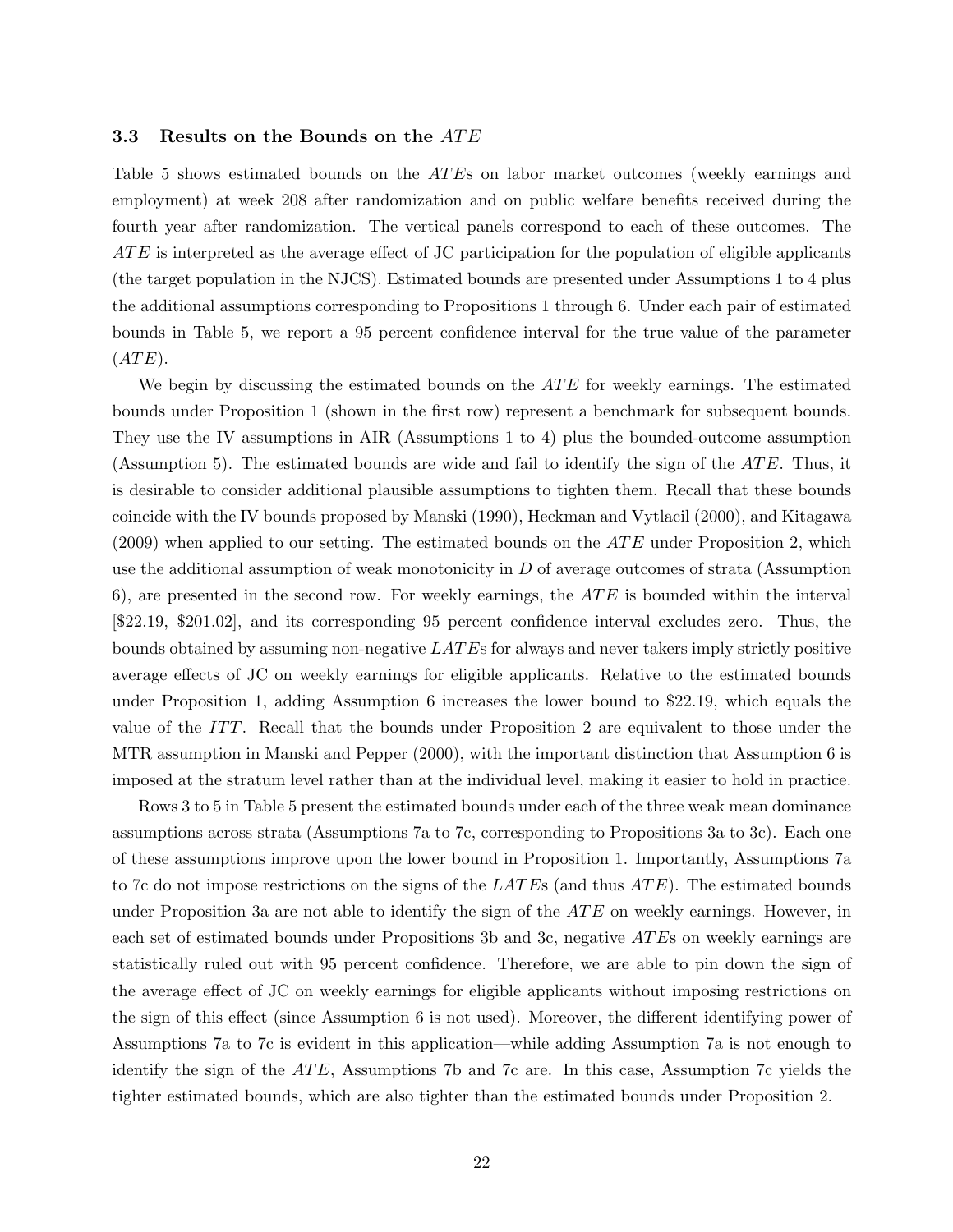The last three rows in Table 5 show estimated bounds when combining Assumptions 1 to 6 with each one of Assumptions 7a to 7c (Propositions 4 to 6, respectively). Given the positive ITT effect on weekly earnings, in each of the bounds only the lower bound is improved relative to the benchmark bounds in Proposition 1.<sup>18</sup> Each of the three sets of estimated bounds—and the corresponding 95 percent confidence intervals—identify the sign of the AT E on weekly earnings. The estimated bounds in Proposition 6 are the narrowest, [\$24.61, \$201.04]. They imply that the percentage increase in average weekly earnings from participating in JC for eligible applicants is bounded between 11.6% and 94.4%.<sup>19</sup> For these estimated bounds, the lower bound is 10 percent higher than the ITT effect (\$22.19), while  $LATE_c$  (\$32.29) falls within the bounds, with both estimated effects falling inside the 95 percent confidence interval for the ATE. However, note that our estimated bounds are for the average effect of actually enrolling in JC (as opposed to the effect of being allowed to enroll in JC—the ITT) for all eligible applicants (as opposed to being only for compliers—the  $LATE<sub>c</sub>$ ). Lastly, ATEs of JC on weekly earnings that are lower than \$16.01 (7.5%) and larger than \$210.59 (98.9%) can be ruled out with 95 percent confidence.

The second vertical panel in Table 5 presents the estimated bounds for employment. In contrast to weekly earnings, employment is binary and thus bounded in  $[0, 1]$ . A similar pattern to the estimated bounds for weekly earnings is found in the bounds for employment. The estimated benchmark bounds under Proposition 1 are  $[-0.15, 0.163]$ , which are wide and unable to identify the sign of the ATE on employment. In the binary-outcome setting, these bounds also coincide with those in Balke and Pearl (1997). When adding the assumption of weak monotonicity in D of average outcomes of strata (Assumption 6), the estimated bounds (and corresponding 95 percent confidence intervals) in Proposition 2 identify the sign of the  $ATE$  on employment: [0.038, 0.163]. These bounds are also equal to those proposed by BSV, Chesher (2010), Chiburis (2010b), and Shaikh and Vytlacil (2011), all of whom analyze a binary outcome.

Replacing Assumption 6 with each of Assumptions 7a to 7c (rows 3 to 5) produces estimated bounds that generate a pattern similar to that of weekly earnings. Specifically, Assumption 7a by itself is not enough to identify the sign of the  $ATE$ , while Assumptions 7b and 7c are. Thus, as for weekly earnings, we are able to statistically rule out a negative or zero average effect of JC on the probability of employment four years after randomization for eligible applicants without making assumptions about the sign of this effect. Turning to the estimated bounds when combining all assumptions in the last three rows, Proposition 6 employing Assumption 7c (last row) provides the tightest bounds on the  $ATE$  for employment: [0.042, 0.163]. As percentage increases with respect to  $E[Y|D = 0] = 0.582$ , these estimated bounds are [7.2\%, 28\%]. As for weekly earnings, while the lower bound is 10 percent higher than the ITT effect (0.038), both the ITT effect and  $LATE_c$ (0.055) fall within the 95 percent confidence interval corresponding to these bounds. Lastly, with 95

<sup>&</sup>lt;sup>18</sup>Note that sometimes the upper bound changes very slightly. This is the result of the application of the CLR (2013) procedure to compute half-median unbiased estimates and valid confidence intervals.

<sup>&</sup>lt;sup>19</sup>These percentages are calculated using  $E[Y|D=0] = 212.98$ , since  $E[Y(0)]$  is not point identified.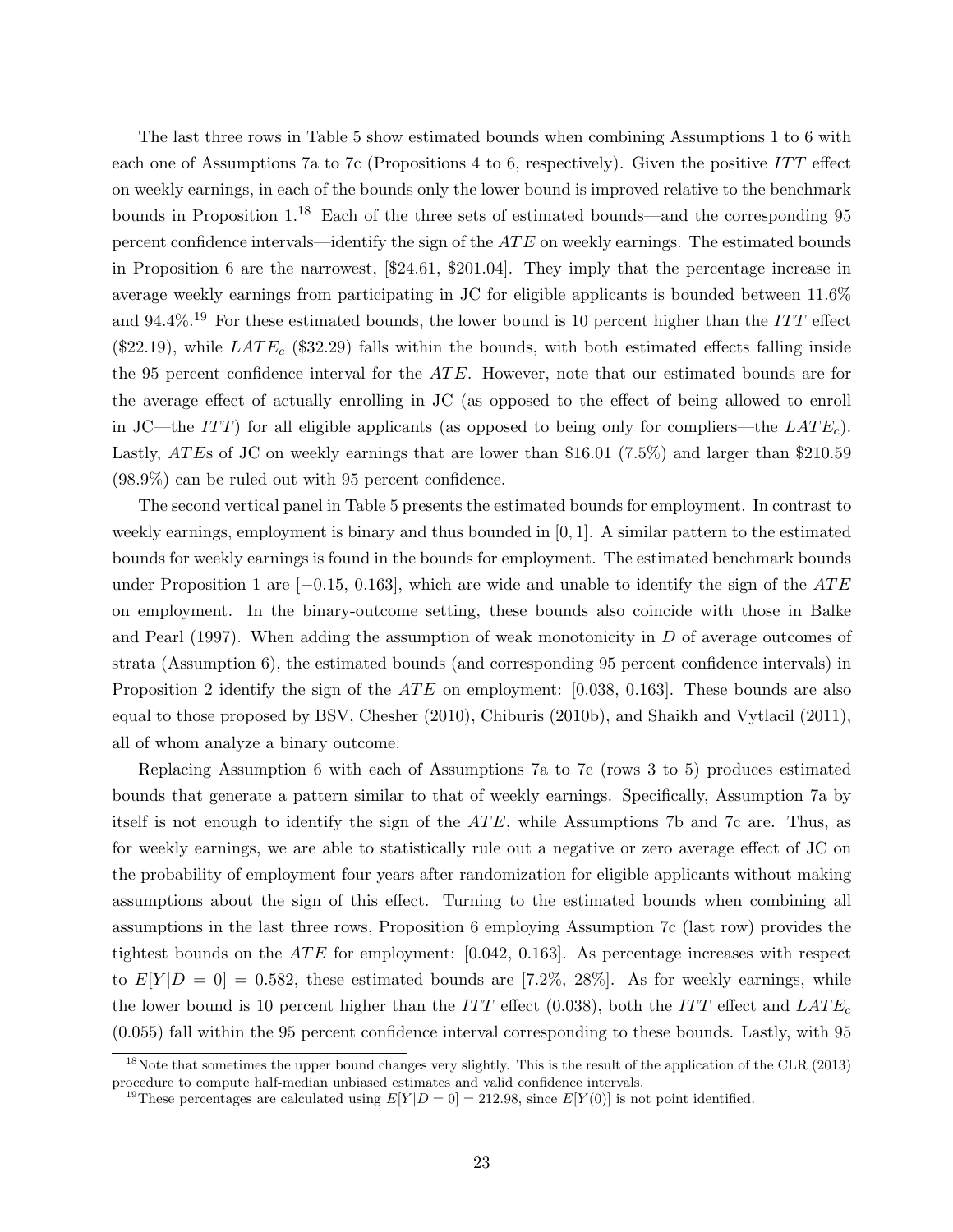percent confidence, we can rule out *ATEs* of JC on employment that are lower than 0.023 (4%) and larger than 0.18 (30.9%).

The final vertical panel in Table 5 reports the estimated bounds on the ATE for dependence on public benefits. Besides its public policy relevance, this outcome is important from an illustrative point of view because the ITT effect of assignment to JC on public benefits dependence is negative, and thus the bounds under Propositions 4, 5, and 6 do not require the bounded-outcome assumption. The estimated benchmark bounds under Proposition 1 are wide and largely uninformative. When Assumption 6 is added, the estimated bounds are [−\$632.86, −\$84.29], identifying the sign of the  $ATE$  and providing much narrower bounds relative to the benchmark bounds. In this case, Assumption 6 imposes non-positive average effects of JC on public benefit dependence for always takers and never takers, which is informed by the point identified negative  $LATE_c$  under the current assumptions. Rows 3 to 5 present the estimated bounds under each one of the Assumptions 7a to 7c. Note that, for public benefits, Assumption 6 has stronger identification power than the mean dominance assumptions. In particular, none of the estimated bounds under Assumptions 7a to 7c allow us to identify the sign of the  $ATE$ . However, note that these assumptions do have identifying power as they substantially improve the lower bound relative to the one in Proposition 1. For instance, the estimated lower bound under Assumption 7c is  $-142.76$ , ruling out ATEs of JC on public benefits received below  $-16.8\%$  (using  $E[Y|D=0] = $852.12$  as reference point).

Lastly, the last three rows report estimated bounds under Propositions 4 to 6, respectively. For public benefits, both the upper and lower bounds are improved (relative to those in Proposition 1) when considering the combination of Assumption 6 and each of Assumptions 7a to 7c, with the former assumption improving the upper bound and the latter ones improving the lower bound. Importantly, this results in the bounded-outcome assumption being not necessary to derive bounds on the  $ATE$ for this outcome. The width of the estimated bounds under Propositions 4 to 6 shrinks considerably relative to the estimated bounds under the previous Propositions. The estimated bounds on the ATE for public benefits under the combined assumptions identify the sign of the  $ATE$ . The estimated bounds under Proposition 6—employing Assumption 7c—are the narrowest at [−\$142.76, −\$84.29], implying bounds in percentage terms (relative to  $E[Y|D=0]$ ) of [−16.8%, −9.9%]. For this outcome, the upper bound equals the estimated ITT effect, and the  $LATE_c$  (−\$122.28) falls within the bounds. Finally, with 95 percent confidence we are able to rule out *ATE*s of JC on public benefits received below  $-210.62$  ( $-24.7\%$ ) or above  $-22.13$  ( $-2.6\%$ ).

To summarize, we find statistically positive average effects of JC on weekly earnings and employment four years after randomization for the population of eligible applicants, and statistically negative average effects on the yearly amount of public benefits received.

## 3.4 Results on the Bounds on the ATT

Table 6 presents estimated bounds on the  $ATT$ s—interpreted as the average effects of JC for its participants—on the labor market outcomes and the amount of public benefits received. While, in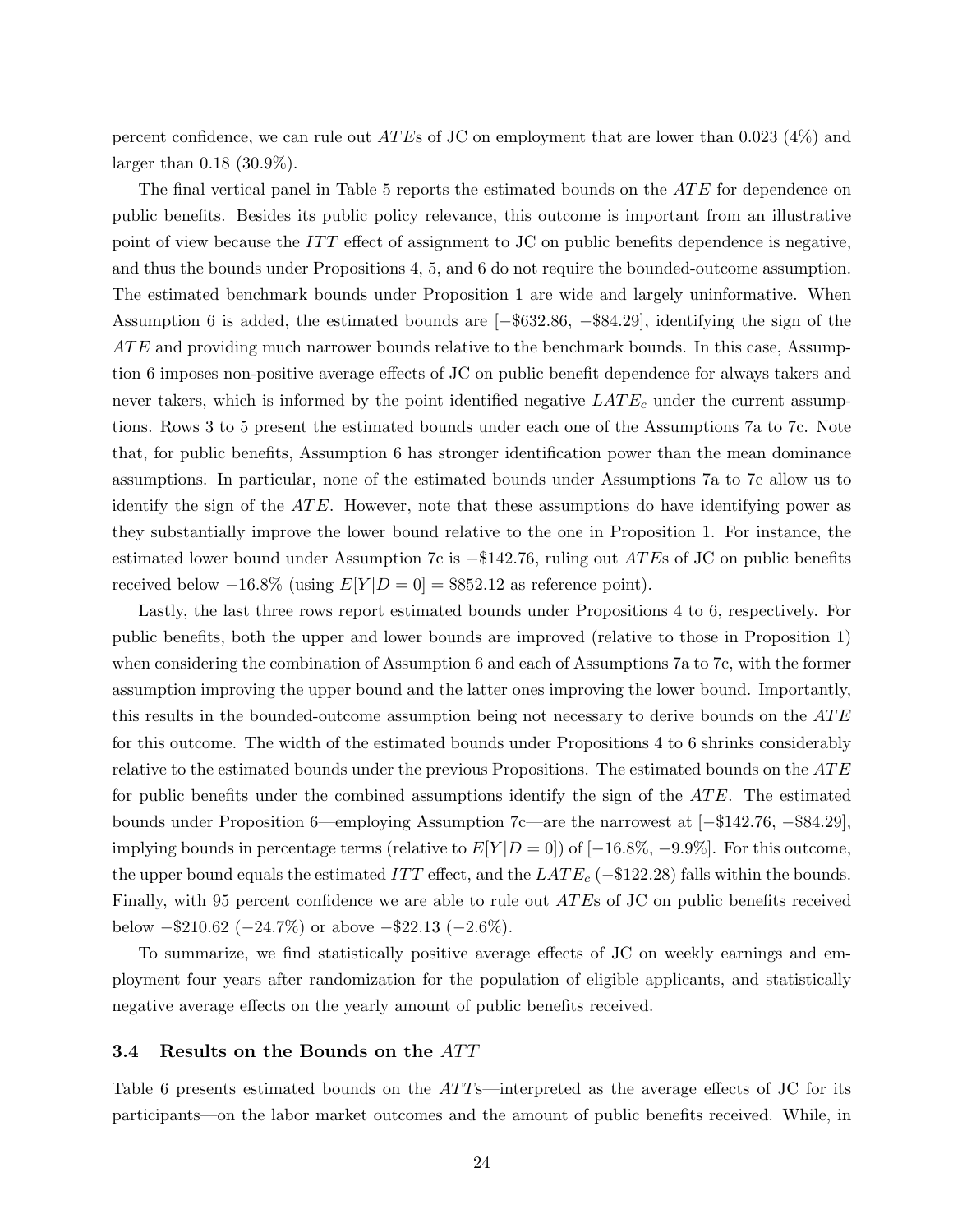general, the estimated bounds on the  $ATT$  show similar patterns to those for the estimated bounds on the  $ATE$ , the former are considerably more informative. This is because, to bound the  $ATT$ , we only need to bound the  $LATE_{at}$  (see equation (4)) and, in our JC application, always takers account for a relatively small proportion of JC participants  $(0.043/0.385 = 11.2\%$ , where  $Pr(D = 1) = 0.385$ . In contrast, for the ATE we need to bound both  $LATE_{at}$  and  $LATE_{nt}$ , where always and never takers account for  $31\%$  of the underlying  $ATE$  population.

The estimated bounds on the  $ATT$  for weekly earnings are shown in the first vertical panel of Table 6.<sup>20</sup> Under the bounded-outcome assumption (Assumption 5), the estimated bounds fail to identify the sign of the  $ATT$ . However, the width of the estimated identification region is significantly narrower than that of the corresponding  $ATE$  bounds in Table 5. All remaining estimated bounds for weekly earnings in Table 6 identify a statistically positive sign for the  $ATT$ . Under Assumption 6 (Proposition 2'), the ATT is bounded between [\$28.67, \$43.47], where Assumption 6 imposes a nonnegative  $LATE_{at}$  (informed by the positive  $LATE_c$  estimate for weekly earnings). The estimated bounds for the  $ATT$  under each of the mean dominance assumptions (Assumptions 7a to 7c) in rows 3 to 5 improve upon the lower bound in Proposition 1' by a smaller amount relative to the estimated bounds under Assumption 6. Importantly, however, all three estimated bounds under Assumptions 7a to 7c are able to (statistically) pin down the sign of the  $ATT$  for weekly earnings without imposing restrictions on the sign of  $LATE_{at}$ . Interestingly, in this case the estimated bounds on the  $ATT$ combining Assumptions 6 and each of 7a to 7c (rows 6 to 8) do not improve upon the estimated bounds using Assumption 6 only (row 2). This is a finite sample result in that the implementation of the CLR procedure to obtain half-median unbiased estimates yields the former estimated bounds slightly wider than the estimated bounds under Assumption 6 only (which do not contain min or max operators). Consequently, the narrowest estimated bounds for the average effect of JC participation on weekly earnings for JC participants are [\$28.67, \$43.47]. Using the weekly earnings of nonparticipants as reference (since  $E[Y(0)|D=1]$  is not point identified), these bounds imply that the percentage increase in average weekly earnings is between 13.5% and 20.4%. Moreover, with 95 percent confidence, we can rule out  $ATTs$  of JC on weekly earnings lower than \$18.32 (8.6%) and larger than \$54.03 (25.4%).

A similar pattern to that of the estimated bounds on the  $ATT$  for weekly earnings is found for employment. Excluding the estimated benchmark bounds (first row), all the other estimated bounds identify a statistically positive  $ATT$  on employment—including those that do not impose restrictions on the sign of  $LATE_{at}$ . The narrowest estimated bounds are obtained under Assumption 6 (second row), [0.049, 0.093], implying bounds on the percentage effects (using  $E[Y|D=0]$  as reference) of [8.4%, 16%]. These bounds allow us to discard  $ATT$ s on employment lower than 0.027 (4.5%) and larger than 0.116 (19.9%) with 95 percent confidence.

<sup>&</sup>lt;sup>20</sup>For reference, the estimated values of  $Pr(D = 1)$  and  $Pr(Z = 1)$ —used to estimate the ATT bounds (see equations  $(3)$  and  $(4)$ )—are (standard errors in parenthesis): 0.385 (0.005) and 0.498 (0.005), respectively, for the labor market outcomes sample, and 0.385 (0.005) and 0.496 (0.005), respectively, for the public benefits sample.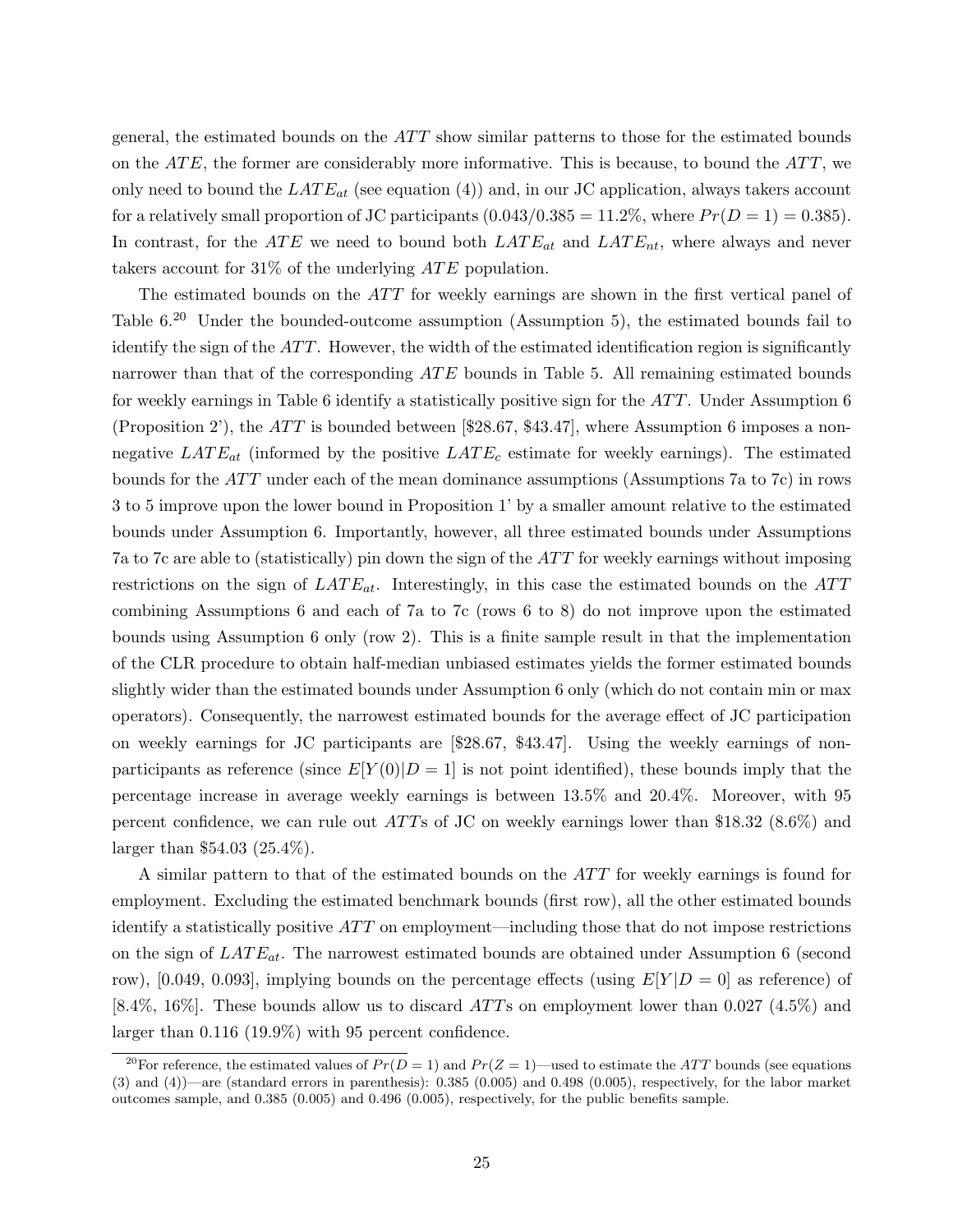The estimated benchmark bounds on the  $ATT$  for public benefits received identify a negative sign for the  $ATT$ , which is in stark contrast to the results for the  $ATE$ , although the 95 percent confidence interval includes positive values. All the other estimated bounds for public benefits are narrower than the benchmark bounds, as expected. Like for the  $ATE$  for public benefits, Assumptions 7a to 7c improve only the lower bound relative to the benchmark bounds, while Assumption 6 improves upon the upper bound (since in this case  $LATE<sub>c</sub> < 0$ ). Contrary to the estimated ATT bounds for the labor market outcomes, the estimated bounds under Assumption 6 (imposing  $LATE_{at} \leq 0$ ) are wider relative to all other estimated bounds employing any of the versions of Assumption 7. However, since the upper bound is substantially improved by Assumption 6, these bounds are able to statistically rule out a positive or zero ATT of JC on the receipt of public benefits for JC participants with 95 percent confidence. Combining Assumptions 6 with any of Assumptions 7a to 7c (rows 5 to 8) results in narrower estimated bounds relative to those employing just one of those two assumptions. In particular, the estimated bounds combining Assumptions 6 and 7c are the narrowest at [−\$140.29,  $-$ \$108.72] (or, relative to  $E[Y|D=0]$ ,  $[-16.5\%, -12.8\%]$ ), with their corresponding 95 percent confidence interval discarding ATTs below  $-237.89$  ( $-27.9\%$ ) and above  $-20.18$  ( $-2.4\%$ ).

In sum, we find statistically positive average effects of JC on weekly earnings and employment four years after randomization for JC participants—even without imposing restrictions on the average effect of JC on these outcomes for always takers—as well as statistically negative effects for the amount of public benefits received during the fourth year after randomization.

#### 3.5 Results on Bounds on other Average Treatment Effects

To close Section 3, we discuss results for bounds on other average effects of interest,  $LATE_{nt}$  and  $LATE_{at}$ . As discussed in Section 2, the bounds on these parameters are the building blocks for our bounds on the ATE and ATT. The formulas for the bounds on  $LATE_{nt}$  and  $LATE_{at}$  corresponding to the assumptions in Propositions 1 to 6 are shown in the Appendix in the analogous Propositions 1" to 6". The estimated bounds and corresponding 95 percent confidence intervals for the three outcomes are shown in Table 7. For brevity, we focus here on the estimated bounds for the average effects of JC participation for never takers  $(LATE_{nt})$ , as this stratum accounts for 27% of the population and is relevant from a policy perspective.<sup>21</sup> As previously discussed, the individuals in this stratum are part of the target population of JC but decide against participating in the program, even if offered the opportunity to enroll. From a policy perspective, it is thus important to determine if, on average, these individuals would benefit from participating in JC, or if they are making the correct decision of not enrolling in JC because they would not benefit from it.

Table 7 shows that, under Assumptions 1 to 4 and the mean dominance assumption in 7c (Proposition 3"c), there is a statistically positive average effect of JC participation on weekly earnings four

<sup>&</sup>lt;sup>21</sup>In addition, as can be seen from Table 7, the estimated bounds on  $LATE_{at}$  for all three of the outcomes considered are not as informative as those on  $LATE_{nt}$ , although they indeed provide valuable information (e.g., by ruling out large but plausible effects for always takers).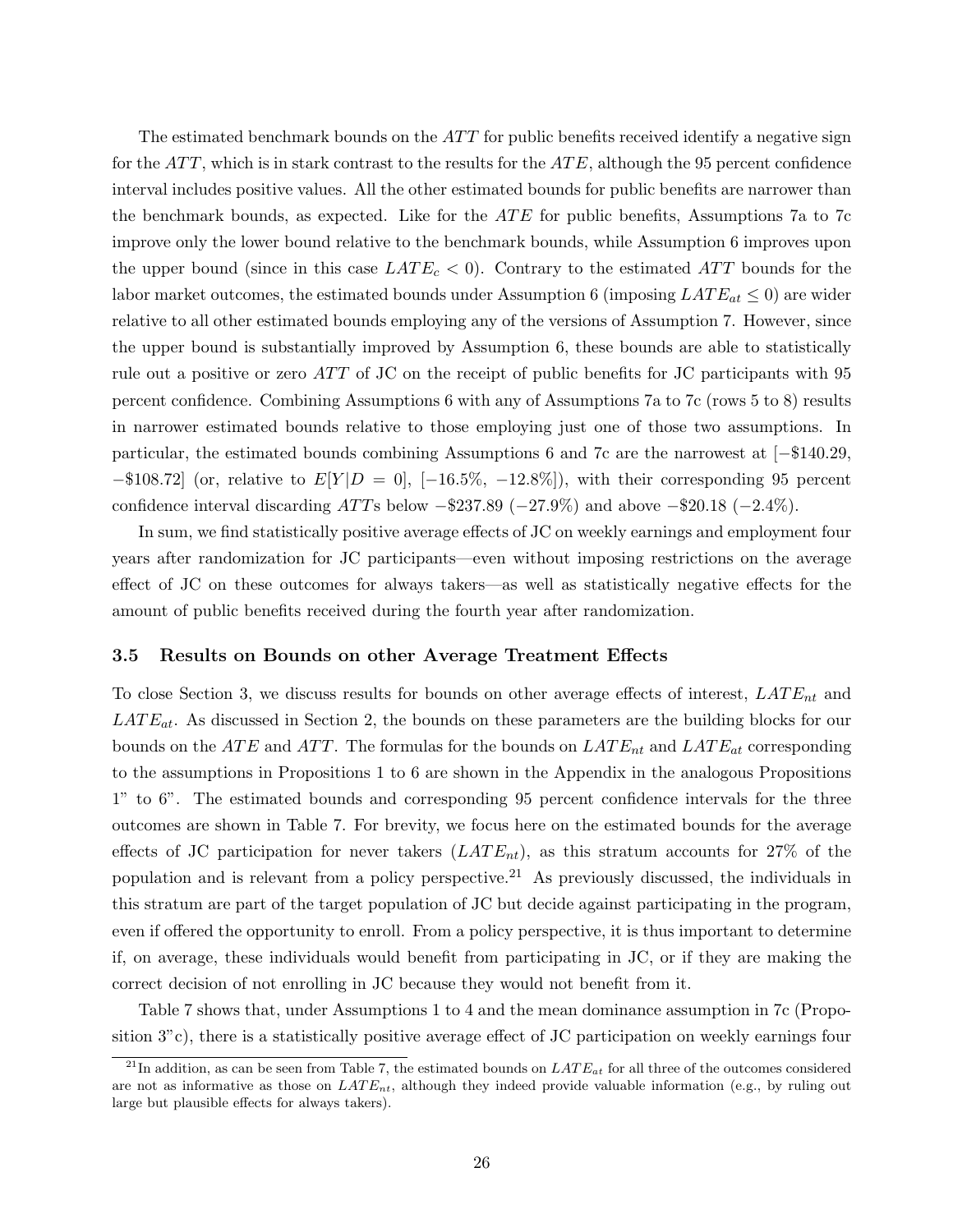years after randomization for never takers, with estimated bounds equal to [\$13.03, \$641.87]. Given the point estimate for  $E[Y(0)]$ nt of \$223.79 in Table 2, these bounds imply that JC participation increases the average weekly earnings of never takers by at least 5.8%. Importantly, these results are found without imposing restrictions on the sign of this effect. The estimated bounds based on Propositions 3"b (under Assumption 7b), 5", and 6" (the last two using Assumption 6) also rule out negative and zero values of  $LATE_{nt}$ , although their corresponding 95 percent confidence intervals include zero. However, the 90 percent confidence interval for  $LATE_{nt}$  corresponding to Proposition 6", [1.36, 649.5], excludes zero.<sup>22</sup>

The estimated bounds on  $LATE_{nt}$  for employment follow a similar pattern to that for weekly earnings, with the estimated bounds under Propositions 3"b, 3"c, 5", and 6" pointing to positive effects of JC on employment four years after randomization for never takers. While none of the corresponding 95 percent confidence intervals exclude zero (contrary to the case for weekly earnings), the 90 percent confidence intervals based on Propositions 3"b and 6" do ([0.006, 0.416] and [0.001, 0.416], respectively), thus providing (marginal) statistical evidence in favor of a positive  $LATE_{nt}$  for employment. The narrowest bounds on  $LATE_{nt}$  in this case are [0.025, 0.4] under Proposition 3"c (without imposing restrictions on the sign of  $LATE_{nt}$ ), implying that JC participation increases the probability of employment for never takers by at least 4.2%.

Regarding the receipt of public benefits, the bounds on  $LATE_{nt}$  are not able to pin down the sign of this effect. However, some of the estimated lower bounds are informative, with the largest of them ruling out decreases greater than \$172.85 (19.6%) for never takers.

In sum, we find statistically positive average effects of JC participation on labor market outcomes four years after randomization for never takers, even when employing bounds that do not impose restrictions on the sign of these effects. These findings provide statistical evidence in favor of Assumption 6 for never takers (i.e., that  $LATE_{nt} \ge 0$ ) for weekly earnings and employment. In addition, our results imply that never takers could indeed benefit from participating in JC, at least with respect to their labor market outcomes. Recall that, as discussed in Section 3.2, the never takers stratum is comprised of individuals who, as compared to those in the other two strata, are on average more educated and have better labor market histories at baseline, and also of individuals who are more likely to be women, be married, and have children. Therefore, some of these individuals may fail to enroll in JC because they miscalculate the potential benefits of JC or think they are "too good for the program" (probably due to having incomplete information), while others may fail to enroll because—even if they want to enroll—they face constraints related to their family situation that prevent them from participating in JC (e.g., lack of access to childcare). In both cases, it seems that JC administrators could encourage the enrollment of these individuals—who would likely benefit from JC and are already part of its target population—by, for example, providing more information about the services offered within JC and the expected benefits of the program even for individuals

 $^{22}$ As before, the estimated bounds under Proposition 3"c are narrower than those under Proposition 6" (which adds Assumption 6) because the latter bounds contain min or max operators and thus employ the CLR procedure.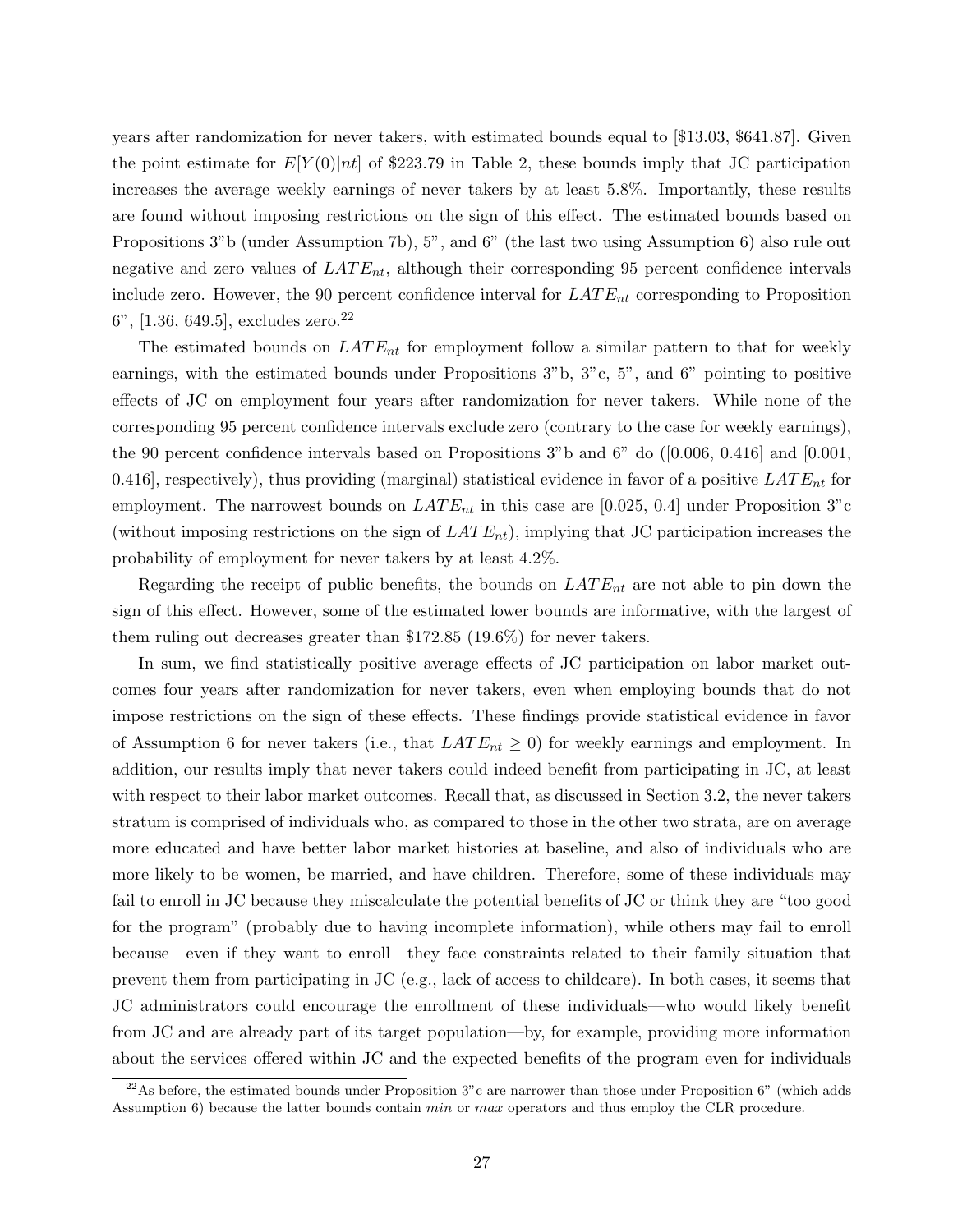with relatively good labor market histories and education (as compared to other eligible applicants), or by making it more accessible for individuals with children to enroll in JC (e.g., by expanding the childcare services available at some JC centers, or providing subsidies for childcare).

# 4 Conclusion

This paper derived sharp nonparametric bounds on the population average treatment effect  $(ATE)$ and the average treatment effect on the treated  $(ATT)$  within an IV framework, and employed them to evaluate the effectiveness of the Job Corps training program. The bounds, derived by extending the work of Imbens and Angrist (1994) and Angrist et al. (1996), improve upon the benchmark bounds—those using the standard IV assumptions plus a bounded-outcome assumption—and other bounds available in the literature. We introduced two sets of assumptions. The first is monotonicity in the treatment of the average outcomes of never takers and always takers, which is novel to the literature on partial identification of the  $ATE$  and  $ATT$ . It improves upon similar assumptions that are more difficult to justify in practice because of imposing said monotonicity at the individual level (e.g., Manski and Pepper, 2000). The second set of assumptions imposes mean dominance on potential outcomes across strata. We proposed three such mean dominance assumptions, some of which appear to be new to the literature. An important feature of our bounds is that some of them do not require an outcome with bounded support, which is an assumption typically invoked in practice.

The proposed bounds are used to analyze the average effects of Job Corps (JC) for its eligible applicants  $(ATE)$  and its participants  $(ATT)$ . In addition to being a substantive topic, this application of the proposed bounds helps to illustrate the informational content of the different assumptions considered. JC was evaluated during the mid-nineties through a large-scale, nationally representative social randomized experiment. However, due to extensive non-compliance, estimates of the program effectiveness to date concentrate on intention-to-treat  $(IT)$  effects, or local average treatment effects for the compliers subpopulation  $(LATE_c)$ . Thus, we provide new inference on average effects of actual participation in this important program for other policy-relevant populations under relatively weak assumptions, concentrating on three outcomes: weekly earnings, employment, and public benefits dependency.

Our preferred estimated bounds on the  $ATE$  indicate that JC increases weekly earnings of eligible applicants (the target population) by at least \$24.61 (about 11.6%) and employment by at least 4.2 percentage points (about 7.2%), both measured at week 208 after randomization. Importantly, we are able to find statistically positive  $ATE$ s of JC on these two labor market outcomes without imposing restrictions on the signs of these average effects for never takers and always takers. We also find that JC decreases dependence on public welfare benefits by at least \$84.29 (about 9.9%), and by no more than \$142.76 (about 16.8%), during the fourth year after randomization. Our preferred estimated bounds on the  $ATT$  are much narrower than those on the  $ATE$ . They indicate that the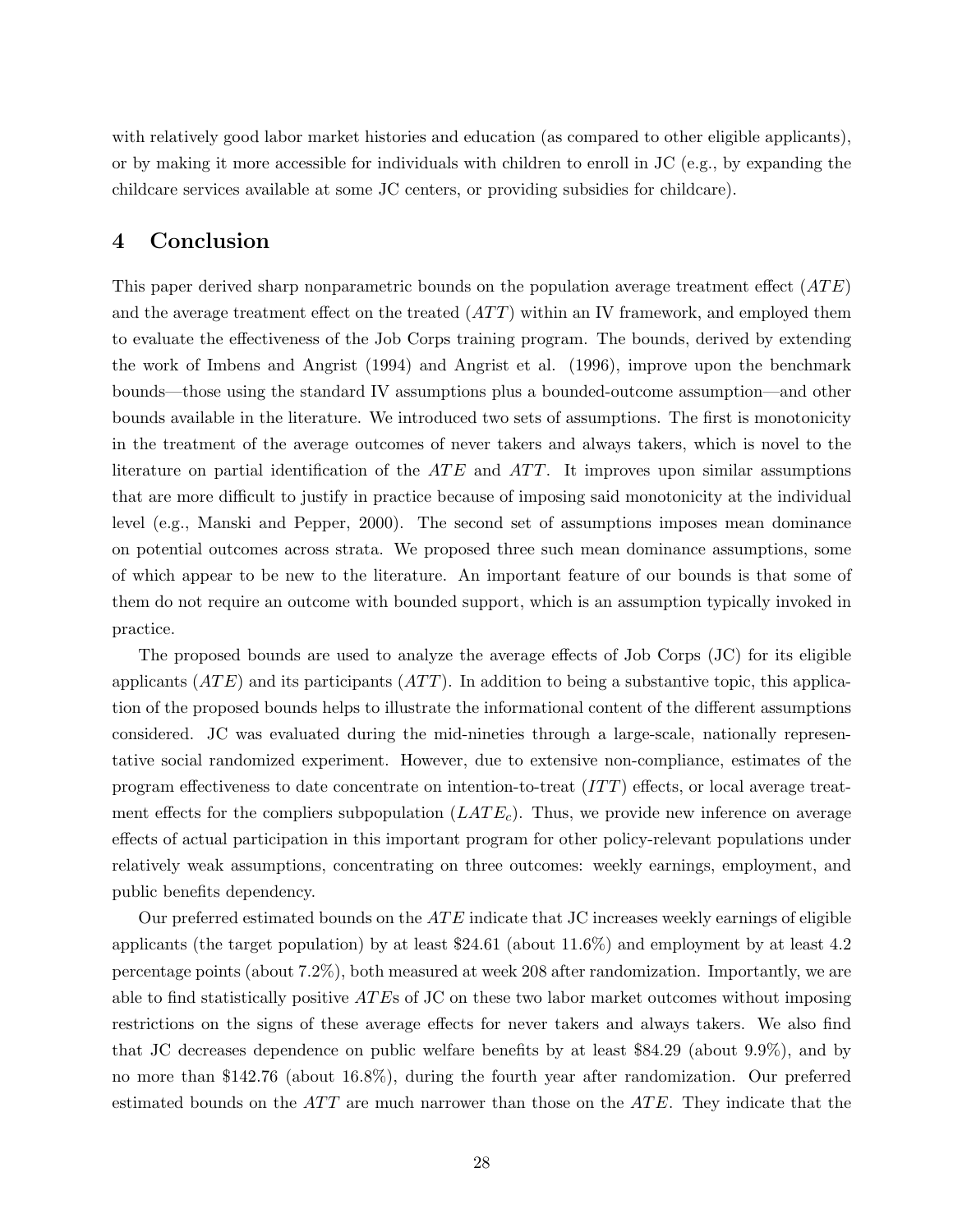average effect of JC for program participants is to increase weekly earnings and employment by at least \$28.67 (about 13.5%) and 4.9 percentage points (about 8.4%), respectively, and at most by \$43.47 (about 20.4%) and 9.3 percentage points (about 16%), respectively. Similar to the case of the  $ATE$ , we are able to statistically rule out negative and zero  $ATTs$  for these two outcomes without imposing assumptions on the sign of the average effect for always takers. In addition, we find that JC decreases the average amount of public benefits received by JC participants by at least  $$108.72$  (about  $12.8\%$ ) and at most  $$140.29$  (about  $16.5\%$ ). When comparing these results to the corresponding  $ITT$  and  $LATE_c$  estimates, in all cases these two estimated effects fall within the corresponding 95 percent confidence intervals from our estimated bounds. Importantly, however, our results apply to the effects of actual JC participation (contrary to the  $ITT$ ) for all eligible applicants or participants (contrary to the  $LATE<sub>c</sub>$ ), and thus are also relevant for policy purposes.

Lastly, as a by-product of our main analysis, we consider the average effect of JC for never takers. This is a key subpopulation for policy purposes because it is comprised of individuals who are part of the target population of JC and who, even if offered the opportunity to enroll, decide not to participate in JC. Slightly more than one out of every four individuals in our sample belongs to this stratum. From a policy perspective, it is thus important to determine whether or not, on average, these individuals would benefit from participating in JC. We find statistical evidence that, indeed, the average labor market outcomes of these individuals would be improved by participating in JC. Employing bounds that do not impose restrictions on the sign of this effect, we find that their average weekly earnings and probability of employment would be improved by at least \$13.03 (5.8%) and 2.5 percentage points (4.2%), respectively. Therefore, it may be in the interest of JC administrators to find better ways to encourage those individuals to participate in JC, such as providing more information about its benefits, or relaxing some of the constraints they may face to enroll in JC (e.g., lack of childcare).

Beyond our JC analysis, this paper illustrates the usefulness of the proposed bounds in making inferences about effects that are not point identified with an IV. Clearly, the approach and methods used herein are not restricted to the important problem of addressing non-compliance in randomized social experiments, as they can also be applied to similar settings where an IV is used to address other identification issues, such as endogeneity. For example, in the natural experiment setting of using the Vietnam-era draft lottery status as an IV to analyze the effect of military service on mortality (AIR, 1996), IV methods identify this effect for individuals who were induced by the draft to serve in the military. In this case, the proposed approach could be used to make inferences on this average effect for the population  $(ATE)$  or for those who served in the military  $(ATT)$ . Finally, this paper also illustrates the insights that can be gained by analyzing the average baseline characteristics and effects of the different strata.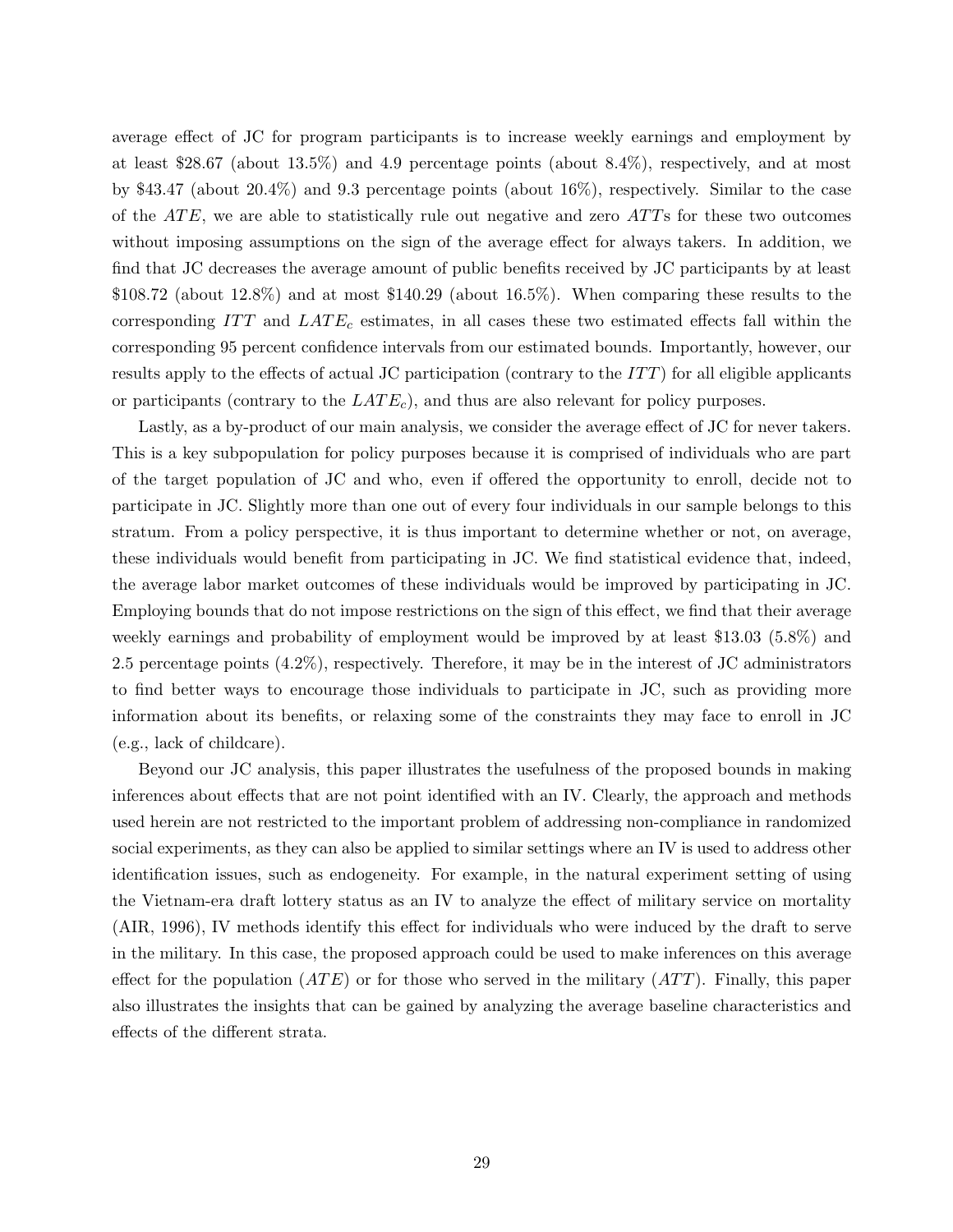|                            |                  |               |           | Labor Market Outcomes Sample |                  |               | Public Benefits Sample |                   |
|----------------------------|------------------|---------------|-----------|------------------------------|------------------|---------------|------------------------|-------------------|
|                            |                  | Missing $Z=1$ | $Z=0$     | Diff.(Std.Err.)              |                  | Missing $Z=1$ | $Z=0$                  | Diff.(Std.Err.)   |
|                            | Prop.            |               |           |                              | Prop.            |               |                        |                   |
| Female                     | $\overline{0}$   | .417          | $.407$    | .009(.010)                   | $\boldsymbol{0}$ | .415          | .406                   | .009(.010)        |
| Age at Baseline            | $\overline{0}$   | 18.42         | 18.38     | .035(.042)                   | $\boldsymbol{0}$ | 18.41         | 18.38                  | .031(.041)        |
| White, Non-hispanic        | $\overline{0}$   | .273          | .266      | $.007$ $(.009)$              | $\boldsymbol{0}$ | .274          | .269                   | .005(.009)        |
| Black, Non-Hispanic        | $\boldsymbol{0}$ | .483          | $.478\,$  | .005(.010)                   | $\boldsymbol{0}$ | .477          | .474                   | $.003$ $(.010)$   |
| Hispanic                   | $\overline{0}$   | .171          | $.179\,$  | $-.008(.008)$                | $\boldsymbol{0}$ | .172          | .180                   | $-.008(.007)$     |
| Other Race/Ethnicity       | $\boldsymbol{0}$ | $.073\,$      | $.078\,$  | $-.005(.005)$                | $\boldsymbol{0}$ | .076          | $.076\,$               | .000(.005)        |
| Never Married              | .017             | $.916\,$      | $.915\,$  | $.001$ $(.006)$              | .020             | $.914\,$      | $.915\,$               | $-.001(.005)$     |
| Married                    | .017             | $.020\,$      | $.022\,$  | $-.002(.003)$                | $.020\,$         | .020          | $.022\,$               | $-.001(.003)$     |
| Living Together            | .017             | .040          | $.041\,$  | $-.001(.004)$                | $.020\,$         | .040          | $.041$                 | $-.001(.004)$     |
| Separated                  | $.017$           | $.024\,$      | $.022\,$  | $.002$ $(.003)$              | $.020\,$         | $.025\,$      | $.022\,$               | $.003$ $(.003)$   |
| Has Child                  | .007             | $.181\,$      | $.184\,$  | $-.003(.008)$                | $.008$           | $.181\,$      | $.183\,$               | $-.002$ $(.008)$  |
| Number of Children         | .011             | $.253\,$      | $.248\,$  | .005(.012)                   | $.012\,$         | $.251\,$      | $.247\,$               | .004(.012)        |
| Personal Education         | .018             | $10.08\,$     | $10.09\,$ | $-.008(.031)$                | .021             | 10.08         | 10.10                  | $-.019(.030)$     |
| Mother's Education         | .194             | 11.50         | 11.51     | $-.011(.058)$                | $.197\,$         | 11.49         | 11.53                  | $-.042$ $(.057)$  |
| Father's Education         | $.391\,$         | 11.43         | 11.54     | $-.110(.073)$                | $.394\,$         | 11.45         | 11.57                  | $-.127*$ $(.072)$ |
| Ever Arrested              | $.017$           | .258          | $.263\,$  | $-.005(.009)$                | $.019$           | $.259\,$      | $.266\,$               | $-.007(.009)$     |
| Household Inc.: $<$ 3000   | .368             | .252          | $.258\,$  | $-.006(.011)$                | .371             | .250          | .255                   | $-.005(.011)$     |
| 3000-6000                  | .368             | .201          | $.204\,$  | $-.004(.010)$                | $.371\,$         | .198          | $.208\,$               | $-.010(.010)$     |
| 6000-9000                  | .368             | $.116$        | .111      | .006(.008)                   | $.371\,$         | $.117$        | .109                   | .008(.008)        |
| 9000-18000                 | .368             | $.245$        | .243      | .001(.011)                   | $.371\,$         | .246          | $.241\,$               | .005(.011)        |
| >18000                     | .368             | $.187\,$      | $.183\,$  | $.003$ $(.010)$              | $.371\,$         | .189          | .187                   | .002(.010)        |
| Personal Inc.: $<$ 3000    | .083             | .786          | .790      | $-.004(.008)$                | $.086$           | .783          | .788                   | $-.006(.008)$     |
| 3000-6000                  | .083             | .129          | $.129\,$  | .000(.007)                   | $.086$           | .130          | $.131\,$               | $-.000(.007)$     |
| 6000-9000                  | .083             | $.055\,$      | $.046\,$  | $.009**(.005)$               | $.086\,$         | $.056\,$      | $.046$                 | $.010**(.004)$    |
| > 9000                     | .083             | $.031\,$      | $.036\,$  | $-.005(.004)$                | $.086$           | $.031\,$      | $.035\,$               | $-.004(.004)$     |
| Have Job                   | .031             | $.216\,$      | $.209\,$  | $.007$ $(.008)$              | $.034\,$         | $.219\,$      | .211                   | $.009$ $(.008)$   |
| Weekly Hours Worked        | $\boldsymbol{0}$ | 21.69         | 21.13     | .563(.417)                   | $\boldsymbol{0}$ | 21.71         | 21.14                  | .576(.407)        |
| Weekly Earnings            | $\boldsymbol{0}$ | 110.35        | 104.29    | 6.059(4.482)                 | $\boldsymbol{0}$ | 110.66        | 104.53                 | 6.136(4.328)      |
| Had Job, Prev. Yr.         | .016             | $.651\,$      | $.643\,$  | .008(.010)                   | $.019\,$         | $.653\,$      | .646                   | $.007$ $(.009)$   |
| Months Employed, Prev. Yr. | $\boldsymbol{0}$ | $3.575\,$     | $3.516\,$ | .058(.085)                   | $\boldsymbol{0}$ | $3.582\,$     | $3.518\,$              | .064(.083)        |
| Earnings, Prev.Yr.         | .081             | 2991.8        | 2873.1    | 118.65(109.10)               | $.084\,$         | 3020.7        | 2893.8                 | 126.84 (107.01)   |
| Received Public Benefits   | .115             | .590          | $.595\,$  | $-.005(.010)$                | $.118$           | $.582\,$      | .590                   | $-.008(.010)$     |
| Months Received Benefits   | .127             | 6.554         | 6.542     | .012(.125)                   | .129             | 6.469         | 6.493                  | $-.024(.122)$     |
| Numbers of Observations    | 10520            | 6333          | 4187      |                              | 10976            | 6589          | 4387                   |                   |

Table 1: Summary Statistics of Baseline Variables

Note: Z denotes whether the individual was randomly assigned to participate (Z = 1) or not (Z = 0) in the Job Corps program. Public benefits include AFDC/TANF, food<br>stamps, SSI/SSA, and General Assistance. Computations use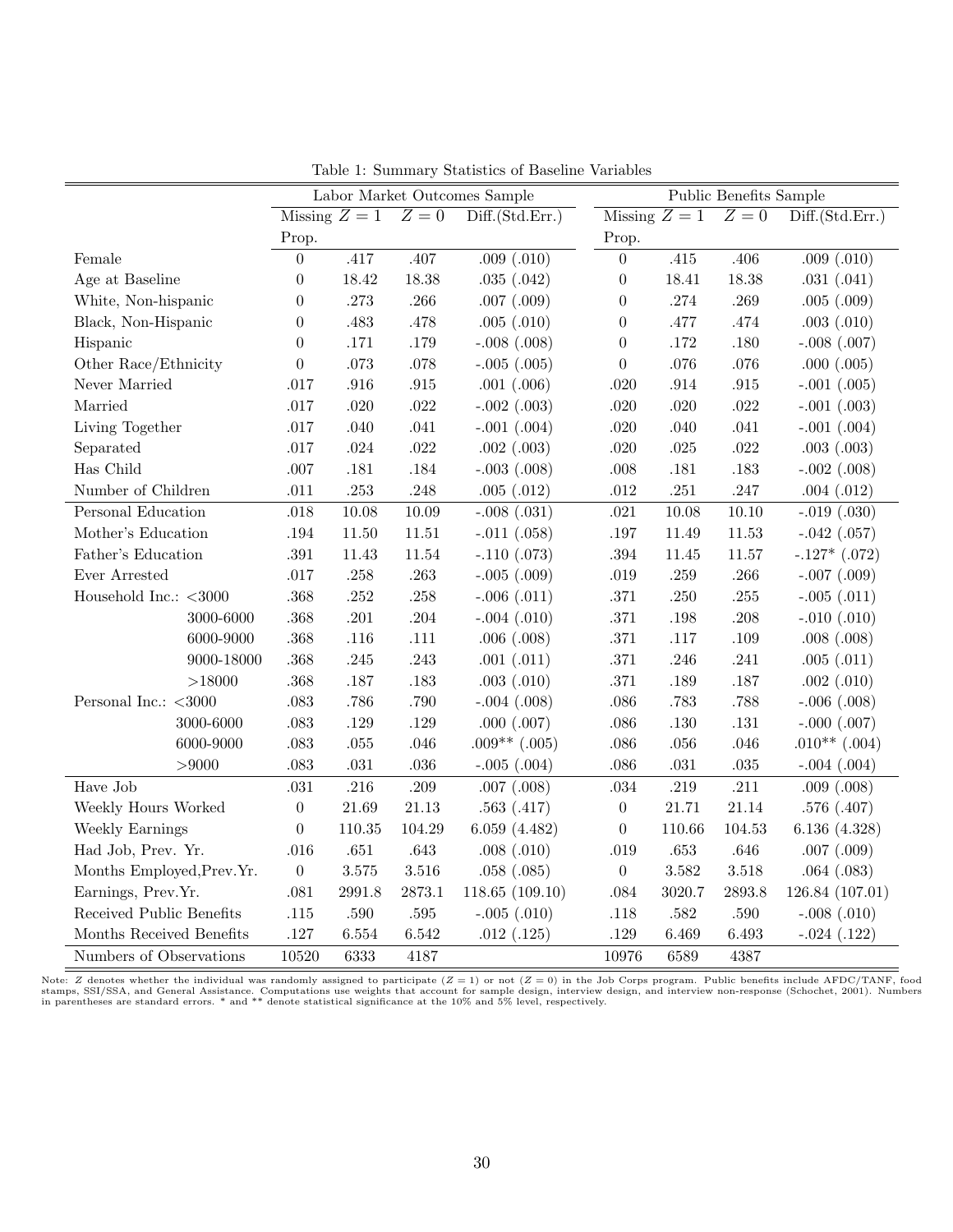|                                                                       |                    | Labor Market Outcomes Sample     |                               |                    | Public Benefits Sample             |
|-----------------------------------------------------------------------|--------------------|----------------------------------|-------------------------------|--------------------|------------------------------------|
|                                                                       | Enrollment         | Earnings                         | Employment                    | Enrollment         | Public benefits                    |
| Average for $Z=1$                                                     | $.730**$<br>(.006) | 228.78**<br>(3.004)              | $.608**$<br>(.006)            | $.732**$<br>(.005) | $747.21**$<br>(23.40)              |
| Average for $Z=0$                                                     | $.043**$<br>(.003) | 206.60**<br>(3.552)              | $.570**$<br>(.008)            | $.043**$<br>(.003) | 831.50**<br>(30.28)                |
| $ITT$                                                                 | $.687**$<br>(.006) | $22.19**$<br>(4.652)             | $.038**$<br>(.010)            | $.689**$<br>(.006) | $-84.29**$<br>(38.27)              |
| $LATE_c$                                                              |                    | $32.29**$<br>(7.007)             | $.055***$<br>(.015)           |                    | $-122.28**$<br>(56.78)             |
| Stratum Proportions (under Assumptions 1 and 4)                       |                    |                                  |                               |                    |                                    |
| $\pi_{nt}$                                                            | $.270**$<br>(.006) |                                  |                               | $.268**$<br>(.006) |                                    |
| $\pi_c$                                                               | $.687**$           |                                  |                               | $.689**$           |                                    |
| $\pi_{at}$                                                            | (.007)<br>$.043**$ |                                  |                               | (.006)<br>$.043**$ |                                    |
|                                                                       | (.003)             |                                  |                               | (.003)             |                                    |
| Selected Point Identified Average Outcomes (under Assumptions 1 to 4) |                    |                                  |                               |                    |                                    |
| E[Y(1) at]                                                            |                    | $132.10**$                       | $.393**$                      |                    | $545.45**$                         |
| E[Y(0) nt]                                                            |                    | (14.94)<br>223.79**              | (.037)<br>$.600**$            |                    | (110.12)<br>880.67**               |
| E[Y(1) c]                                                             |                    | (5.967)<br>236.82**<br>(4.022)   | (.012)<br>$.624**$<br>(.008)  |                    | (47.98)<br>$707.81**$<br>(28.26)   |
| E[Y(0) c]                                                             |                    | $204.53**$<br>(5.655)            | $.569**$<br>(.012)            |                    | 830.09**<br>(49.69)                |
| $E[Y Z = 1, D = 1]$                                                   |                    | 230.63**<br>(3.614)              | $.611**$<br>(.007)            |                    | 698.35**<br>(25.87)                |
| $E[Y Z=0,D=0]$                                                        |                    | 209.96**<br>(3.709)              | $.578**$<br>(.008)            |                    | 844.25**<br>(33.18)                |
| Relevant Average Outcome Differences (under Assumptions 1 to 4)       |                    |                                  |                               |                    |                                    |
| $E[Y(1) at] - E[Y(1) c]$                                              |                    | $-104.72**$                      | $-.232**$                     |                    | $-162.36$                          |
| $E[Y(0) nt] - E[Y(0) c]$                                              |                    | (16.56)<br>$19.26*$              | (.040)<br>.030                |                    | (119.80)<br>50.57                  |
| $E[Y(1) at] - E[Y(0) nt]$                                             |                    | (9.902)<br>$-91.70**$<br>(16.37) | (.021)<br>$-.207**$<br>(.039) |                    | (80.94)<br>$-335.22**$<br>(123.90) |
| $E[Y(1) at] - E[Y Z = 0, D = 0]$                                      |                    | $-77.86**$<br>(15.66)            | $-.185**$<br>(.038)           |                    | $-298.80**$<br>(115.62)            |
| $E[Y Z=1, D=1] - E[Y(0) nt]$                                          |                    | 6.834<br>(6.966)                 | .011<br>(.014)                |                    | $-182.32**$<br>(54.59)             |
| $E[Y(1) at] - E[Y(0) c]$                                              |                    | $-72.43**$<br>(16.24)            | $-.176**$<br>(.039)           |                    | $-284.64**$<br>(123.99)            |
| $E[Y(1) c] - E[Y(0) nt]$                                              |                    | $13.03*$<br>(7.153)              | $.025*$<br>(.015)             |                    | $-172.85**$<br>(58.82)             |
|                                                                       |                    |                                  |                               |                    |                                    |

|  | Table 2: Estimates of Selected Point Identified Objects |  |  |  |  |  |
|--|---------------------------------------------------------|--|--|--|--|--|
|--|---------------------------------------------------------|--|--|--|--|--|

Note: Z denotes whether the individual was randomly assigned to participate (Z = 1) or not (Z = 0) in the Job Corps program. D denotes whether the individual ever<br>enrolled in the program (D = 1) or not (D = 0) during the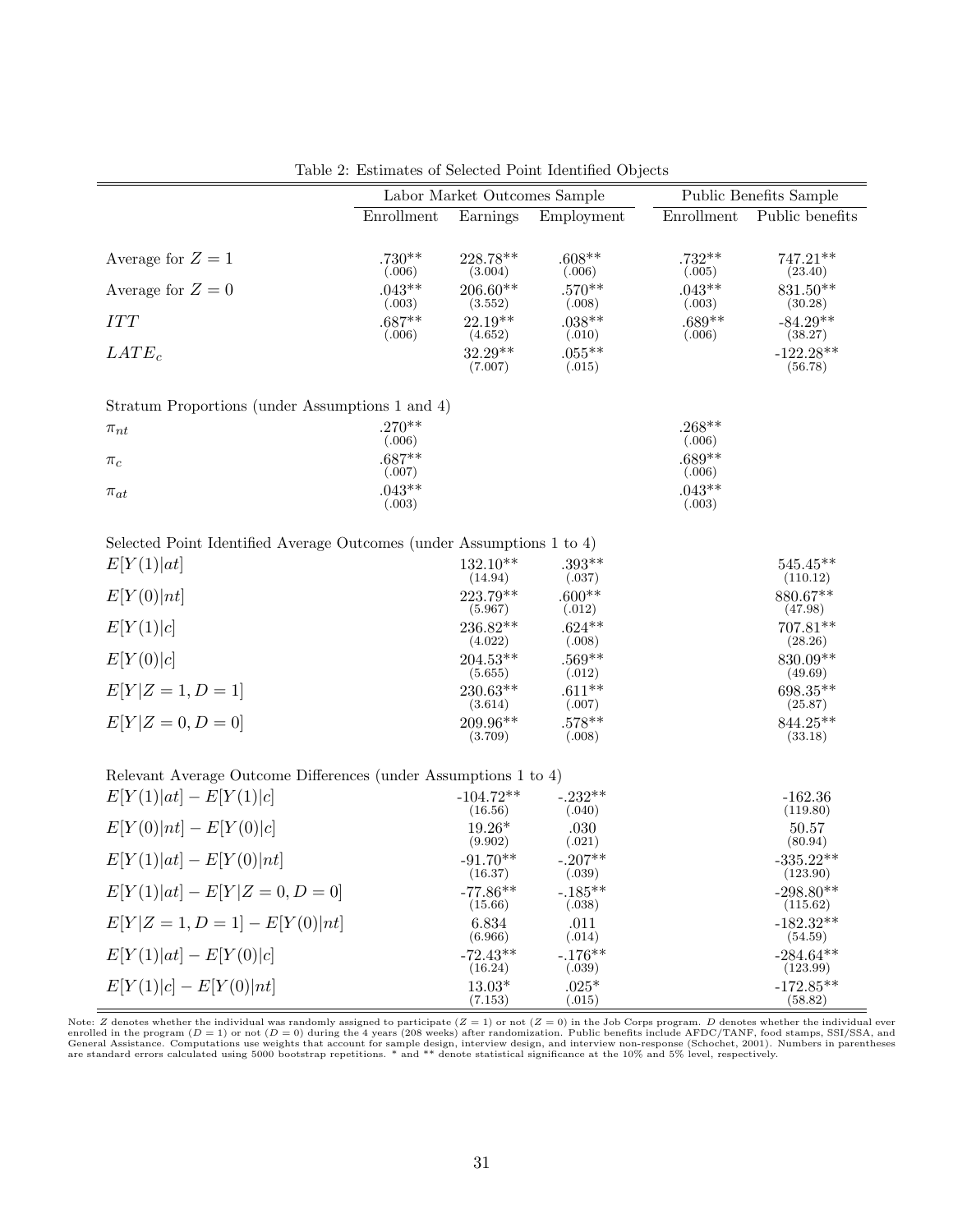| Variable                  | nt         | $\mathfrak{c}$ | <i>at</i> | $nt-c$     | $c - at$  | $nt-at$    |
|---------------------------|------------|----------------|-----------|------------|-----------|------------|
| Female                    | $.467**$   | $.397**$       | $.324***$ | $.070**$   | $.073**$  | $.143**$   |
|                           | (.011)     | (.007)         | (.035)    | (.015)     | (.037)    | (.036)     |
| Age at Baseline           | 18.74**    | $18.32**$      | 17.64**   | $.428**$   | $.674***$ | $1.102**$  |
|                           | (.052)     | (.029)         | (.133)    | (.063)     | (.137)    | (.143)     |
| White, Non-hispanic       | $.284**$   | $.263**$       | $.296***$ | $.021*$    | $-.033$   | $-.012$    |
|                           | (.011)     | (.006)         | (.034)    | (.013)     | (.036)    | (.036)     |
| Black, Non-Hispanic       | $.472**$   | $.484**$       | $.488**$  | $-.012$    | $-.004$   | $-.016$    |
|                           | (.012)     | (.007)         | (.037)    | (.015)     | (.039)    | (.039)     |
| Married                   | $.035***$  | $.016**$       | .005      | $.019**$   | $.011**$  | $.030**$   |
|                           | (.004)     | (.002)         | (.005)    | (.005)     | (.005)    | (.006)     |
| Has Child                 | $.237**$   | $.162**$       | $.148**$  | $.075***$  | .015      | $.089**$   |
|                           | (.010)     | (.005)         | (.028)    | (.012)     | (.030)    | (.029)     |
| Personal Education        | $10.27**$  | $10.05**$      | $9.637**$ | $.224***$  | $.408**$  | $.632**$   |
|                           | (.035)     | (.020)         | (.095)    | (.044)     | (.101)    | (.100)     |
| Household Inc.: $<$ 3000  | $.267**$   | $.255***$      | $.187**$  | .012       | $.068**$  | $.080**$   |
|                           | (.008)     | (.005)         | (.021)    | (.010)     | (.022)    | (.022)     |
| >18000                    | $.181**$   | $.181**$       | $.233**$  | .000       | $-.052*$  | $-.052*$   |
|                           | (.007)     | (.004)         | (.027)    | (.009)     | (.028)    | (.027)     |
| Personal Inc.: $<$ 3000   | $.750**$   | $.799**$       | $.843**$  | $-.049**$  | $-.044$   | $-.093**$  |
|                           | (.010)     | (.005)         | (.026)    | (.012)     | (.027)    | (.027)     |
| > 9000                    | $.042**$   | $.030**$       | $.015*$   | $.012*$    | $.015*$   | $.027**$   |
|                           | (.005)     | (.002)         | (.008)    | (.006)     | (.009)    | (.009)     |
| Have Job at Baseline      | $.224**$   | $.208**$       | $.216***$ | .015       | $-.008$   | .008       |
|                           | (.010)     | (.006)         | (.031)    | (.012)     | (.033)    | (.032)     |
| Weekly Hours Worked       | 22.07**    | $21.29**$      | $20.44**$ | .775       | .853      | 1.629      |
|                           | (.488)     | (.272)         | (1.652)   | (.585)     | (1.734)   | (1.700)    |
| Weekly Earnings           | $113.79**$ | $102.76**$     | $92.63**$ | $11.03**$  | 10.13     | $21.15***$ |
|                           | (2.989)    | (2.041)        | (7.986)   | (3.989)    | (8.328)   | (8.562)    |
| Had Job, Prev. Yr.        | $.667**$   | $.640**$       | $.651**$  | $.027**$   | $-.010$   | .016       |
|                           | (.010)     | (.006)         | (.035)    | (.013)     | (.036)    | (.035)     |
| Months Employed, Prev.Yr. | $3.684**$  | $3.527**$      | $3.120**$ | .157       | .407      | $.563*$    |
|                           | (.102)     | (.057)         | (.310)    | (.125)     | (.324)    | (.325)     |
| Earnings, Prev.Yr.        | 3246.8**   | $2831.5**$     | 2302.9**  | $415.30**$ | 528.64**  | 943.94**   |
|                           | (101.80)   | (63.58)        | (251.57)  | (127.99)   | (263.42)  | (273.94)   |
| Received Public Benefits  | $.607**$   | $.588**$       | $.596**$  | .020       | $-.009$   | .011       |
|                           | (.011)     | (.006)         | (.037)    | (.013)     | (.038)    | (.037)     |
| Months Received Benefits  | $6.744**$  | $6.503**$      | $6.518**$ | .240       | $-.014$   | .226       |
|                           | (.122)     | (.073)         | (.414)    | (.153)     | (.437)    | (.424)     |

Table 3: Average Baseline Characteristics of Strata in the Labor Market Outcomes Sample

Note: Averages are estimated with the overidentified nonparametric GMM procedure described in the Appendix. Public benefits include AFDC/TANF,<br>food stamps, SSI/SSA, and General Assistance. Missing values for each of the ba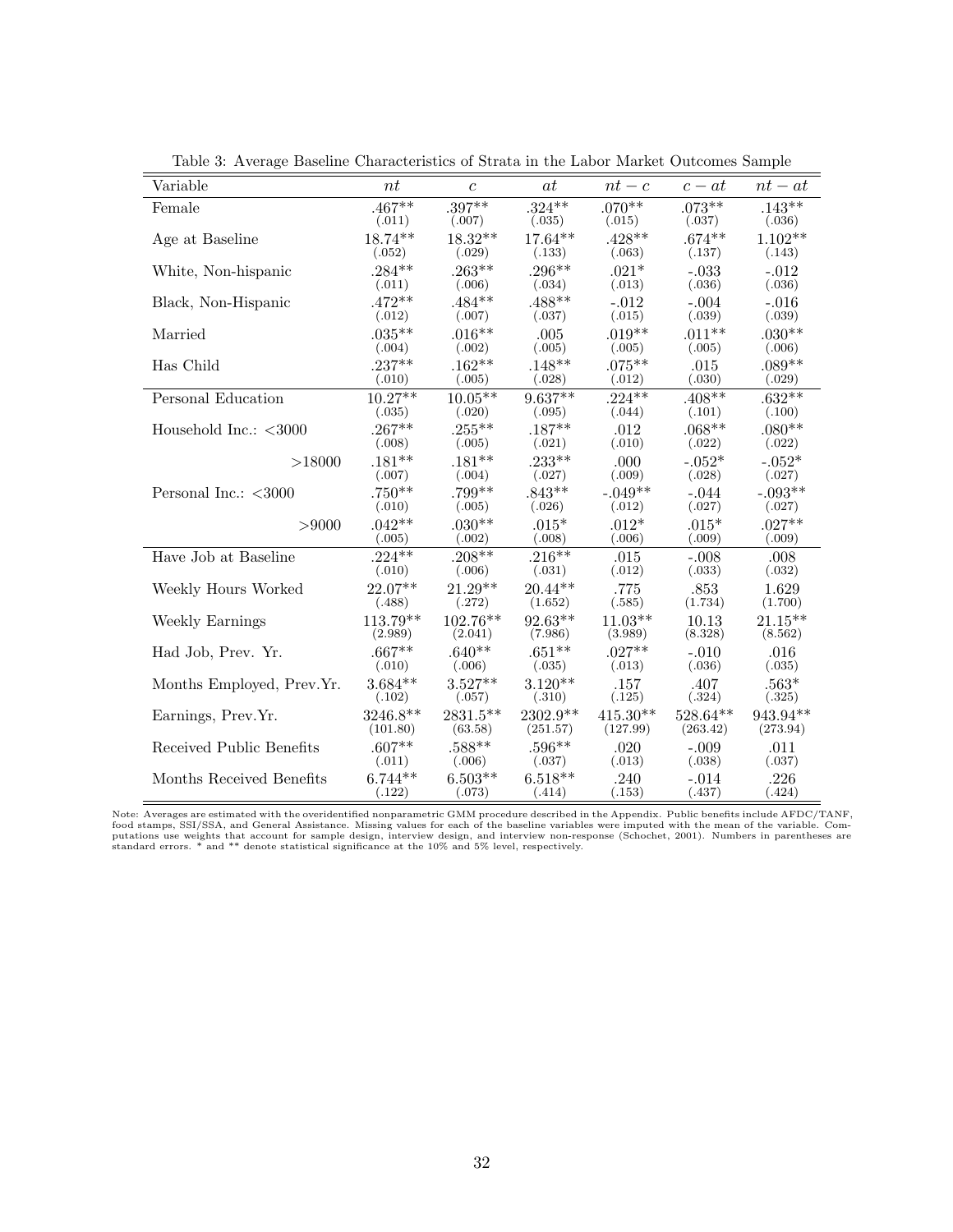| Variable                  | nt         | $\mathfrak{c}$ | at        | $nt-c$    | $c - at$  | $nt-at$    |
|---------------------------|------------|----------------|-----------|-----------|-----------|------------|
| Female                    | $.464**$   | $.396**$       | $.330**$  | $.069**$  | $.066*$   | $.134***$  |
|                           | (.011)     | (.006)         | (.035)    | (.014)    | (.037)    | (.036)     |
| Age at Baseline           | 18.75**    | $18.31**$      | 17.68**   | $.435***$ | $.635**$  | $1.070**$  |
|                           | (.049)     | (.027)         | (.126)    | (.061)    | (.135)    | (.133)     |
| White, Non-hispanic       | $.289**$   | $.265***$      | $.289**$  | $.024*$   | $-.024$   | $-.000$    |
|                           | (.011)     | (.006)         | (.035)    | (.014)    | (.037)    | (.036)     |
| Black, Non-Hispanic       | $.461**$   | $.480**$       | $.503**$  | $-.019$   | $-.023$   | $-.042$    |
|                           | (.012)     | (.007)         | (.037)    | (.015)    | (.039)    | (.039)     |
| Married                   | $.036**$   | $.016**$       | .006      | $.020**$  | $.010**$  | $.030**$   |
|                           | (.004)     | (.002)         | (.005)    | (.005)    | (.005)    | (.006)     |
| Has Child                 | $.234***$  | $.163**$       | $.164***$ | $.072**$  | $-.001$   | $.071**$   |
|                           | (.009)     | (.005)         | (.029)    | (.012)    | (.031)    | (.030)     |
| Personal Education        | $10.27**$  | $10.05**$      | $9.663**$ | $.225***$ | $.382**$  | $.607**$   |
|                           | (.034)     | (.020)         | (.091)    | (.043)    | (.096)    | (.094)     |
| Household Inc.: $<$ 3000  | $.262**$   | $.253**$       | $.198**$  | .009      | $.055***$ | $.064**$   |
|                           | (.008)     | (.004)         | (.020)    | (.010)    | (.022)    | (.021)     |
| >18000                    | $.184**$   | $.184***$      | $.233**$  | .000      | $-.050*$  | $-.049*$   |
|                           | (.007)     | (.004)         | (.028)    | (.009)    | (.029)    | (.028)     |
| Personal Inc.: $<$ 3000   | $.746**$   | .797**         | $.840**$  | $-.051**$ | $-.043*$  | $-.094**$  |
|                           | (.010)     | (.005)         | (.024)    | (.012)    | (.026)    | (.025)     |
| > 9000                    | $.042**$   | $.030**$       | $.015***$ | $.012**$  | $.015*$   | $.027**$   |
|                           | (.005)     | (.002)         | (.007)    | (.006)    | (.008)    | (.009)     |
| Have Job at Baseline      | $.227**$   | $.211**$       | $.213**$  | .016      | $-.002$   | .014       |
|                           | (.010)     | (.005)         | (.028)    | (.012)    | (.030)    | (.029)     |
| Weekly Hours Worked       | $21.80**$  | $21.41**$      | $20.63**$ | .392      | .774      | 1.165      |
|                           | (.460)     | (.291)         | (1.426)   | (.594)    | (1.548)   | (1.494)    |
| Weekly Earnings           | $112.60**$ | $103.55**$     | $94.21**$ | $9.025**$ | 9.342     | $18.37**$  |
|                           | (2.890)    | (2.180)        | (7.394)   | (4.094)   | (7.954)   | (7.804)    |
| Had Job, Prev. Yr.        | $.667**$   | $.642**$       | $.668**$  | $.025*$   | $-.026$   | $-.001$    |
|                           | (.011)     | (.006)         | (.031)    | (.013)    | (.033)    | (.032)     |
| Months Employed, Prev.Yr. | $3.644**$  | $3.553**$      | $3.060**$ | .091      | .492      | $.584*$    |
|                           | (.103)     | (.057)         | (.282)    | (.130)    | (.302)    | (.299)     |
| Earnings, Prev.Yr.        | $3241.9**$ | $2863.6**$     | 2390.4**  | 378.31**  | 473.14*   | $851.45**$ |
|                           | (99.19)    | (65.20)        | (233.19)  | (130.21)  | (250.73)  | (249.72)   |
| Received Public Benefits  | $.601**$   | $.581**$       | $.583**$  | .020      | $-.001$   | .019       |
|                           | (.010)     | (.006)         | (.033)    | (.013)    | (.035)    | (.034)     |
| Months Received Benefits  | $6.684**$  | $6.433**$      | $6.395**$ | .251      | .038      | .289       |
|                           | (.122)     | (.076)         | (.378)    | (.158)    | (.408)    | (.385)     |

Table 4: Average Baseline Characteristics of Strata in the Public Benefits Sample

Note: Averages are estimated with the overidentified nonparametric GMM procedure described in the Appendix. Public benefits include AFDC/TANF,<br>food stamps, SSI/SSA, and General Assistance. Missing values for each of the ba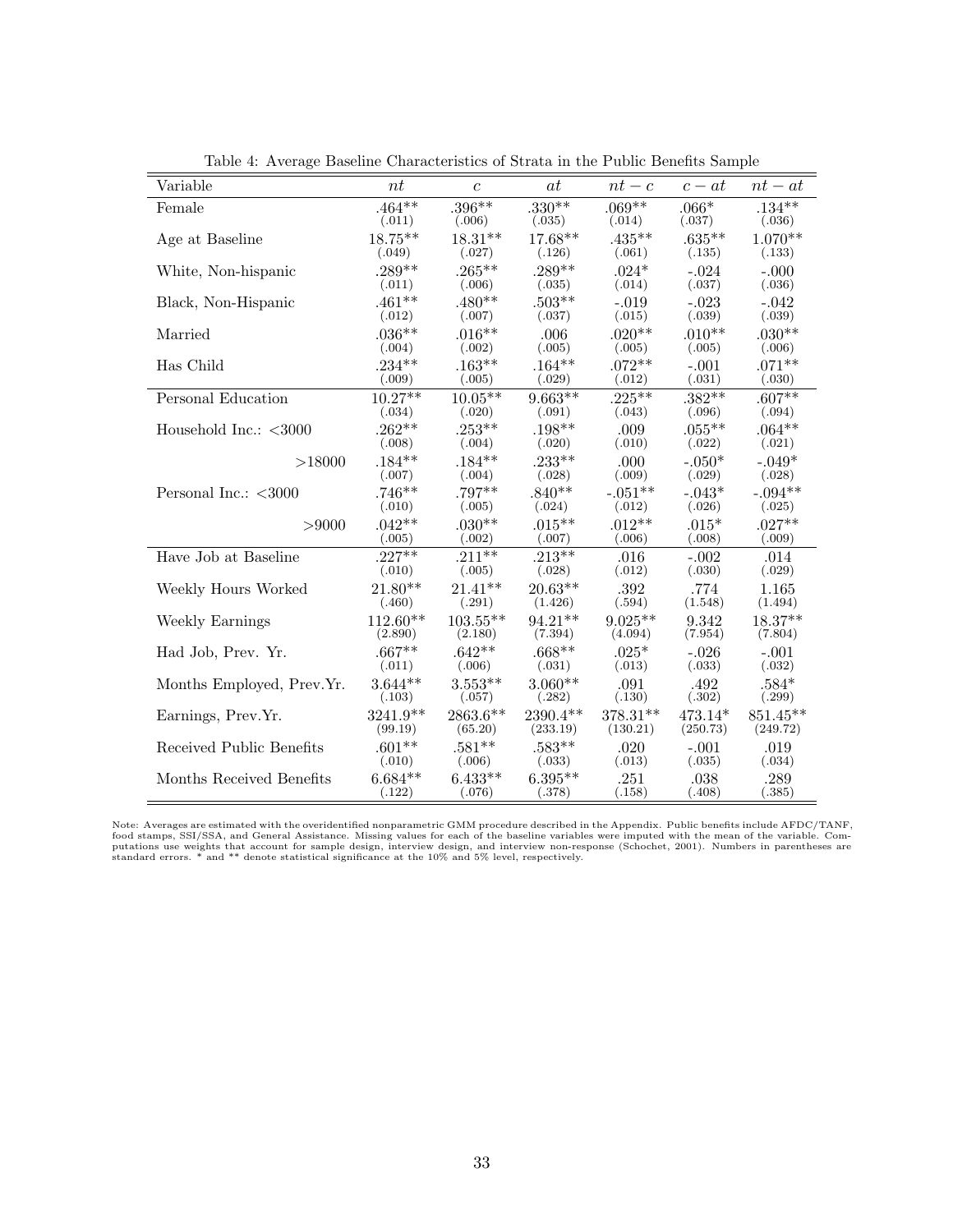|                                                                      |          | Weekly Earnings    | Employment      |      | Public Benefits     |          |
|----------------------------------------------------------------------|----------|--------------------|-----------------|------|---------------------|----------|
|                                                                      | LB       | UB                 | LB              | UB   | LB                  | UB       |
| Bounds under Assumptions 1 to 4 and Bounded Outcome Assumption (A5)  |          |                    |                 |      |                     |          |
| Proposition 1                                                        | $-69.86$ | 201.02             | $-.150$         | .163 | $-632.86$           | 1812.4   |
|                                                                      |          | $[-78.34, 210.61]$ | $[-.167, .179]$ |      | $[-702.21, 1901.6]$ |          |
| Bounds Adding Monotonicity of Local Average Outcomes Assumption (A6) |          |                    |                 |      |                     |          |
| Proposition 2                                                        | 22.19    | 201.02             | .038            | .163 | $-632.86$           | $-84.29$ |
|                                                                      |          | [14.18, 210.61]    | [.021, .179]    |      | $[-702.21, -22.13]$ |          |
| Bounds Adding Different Mean Dominance Assumptions (A7a, A7b, A7c)   |          |                    |                 |      |                     |          |
| Proposition 3a (A7a)                                                 | $-6.507$ | 201.02             | $-.027$         | .163 | $-188.43$           | 1812.4   |
|                                                                      |          | $[-16.65, 210.61]$ | $[-.050, .179]$ |      | $[-265.90, 1901.6]$ |          |
| Proposition 3b (A7b)                                                 | 20.67    | 201.02             | .033            | .163 | $-145.90$           | 1812.4   |
|                                                                      |          | [11.97, 210.61]    | [.015, .179]    |      | $[-212.69, 1901.6]$ |          |
| Proposition 3c (A7c)                                                 | 22.57    | 201.02             | .037            | .163 | $-142.76$           | 1812.4   |
|                                                                      |          | [13.72, 210.61]    | [.019, .179]    |      | $[-210.62, 1901.6]$ |          |
| Bounds Adding Both A6 and Each of A7a, A7b, and A7c                  |          |                    |                 |      |                     |          |
| Proposition 4 (A6, A7a)                                              | 20.43    | 201.02             | .034            | .163 | $-188.43$           | $-84.29$ |
|                                                                      |          | [13.01, 210.58]    | [.018, .180]    |      | $[-265.95, -22.09]$ |          |
| Proposition 5 (A6, A7b)                                              | 22.97    | 201.01             | $.039\,$        | .163 | $-145.90$           | $-84.29$ |
|                                                                      |          | [14.53, 210.56]    | [.020, .180]    |      | $[-213.01, -21.83]$ |          |
| Proposition 6 (A6, A7c)                                              | 24.61    | 201.04             | .042            | .163 | $-142.76$           | $-84.29$ |
|                                                                      |          | [16.01, 210.59]    | [.023, .180]    |      | $[-210.62, -22.13]$ |          |

Table 5: Estimated Bounds on the Population Average Treatment Effects  $(ATE)$ 

Note: Outcomes are measured four years after randomization. Public benefits include AFDC/TANF, food stamps, SSI/SSA, and General Assistance.<br>The bounds that do not involve minimum or maximum operators are estimated with sa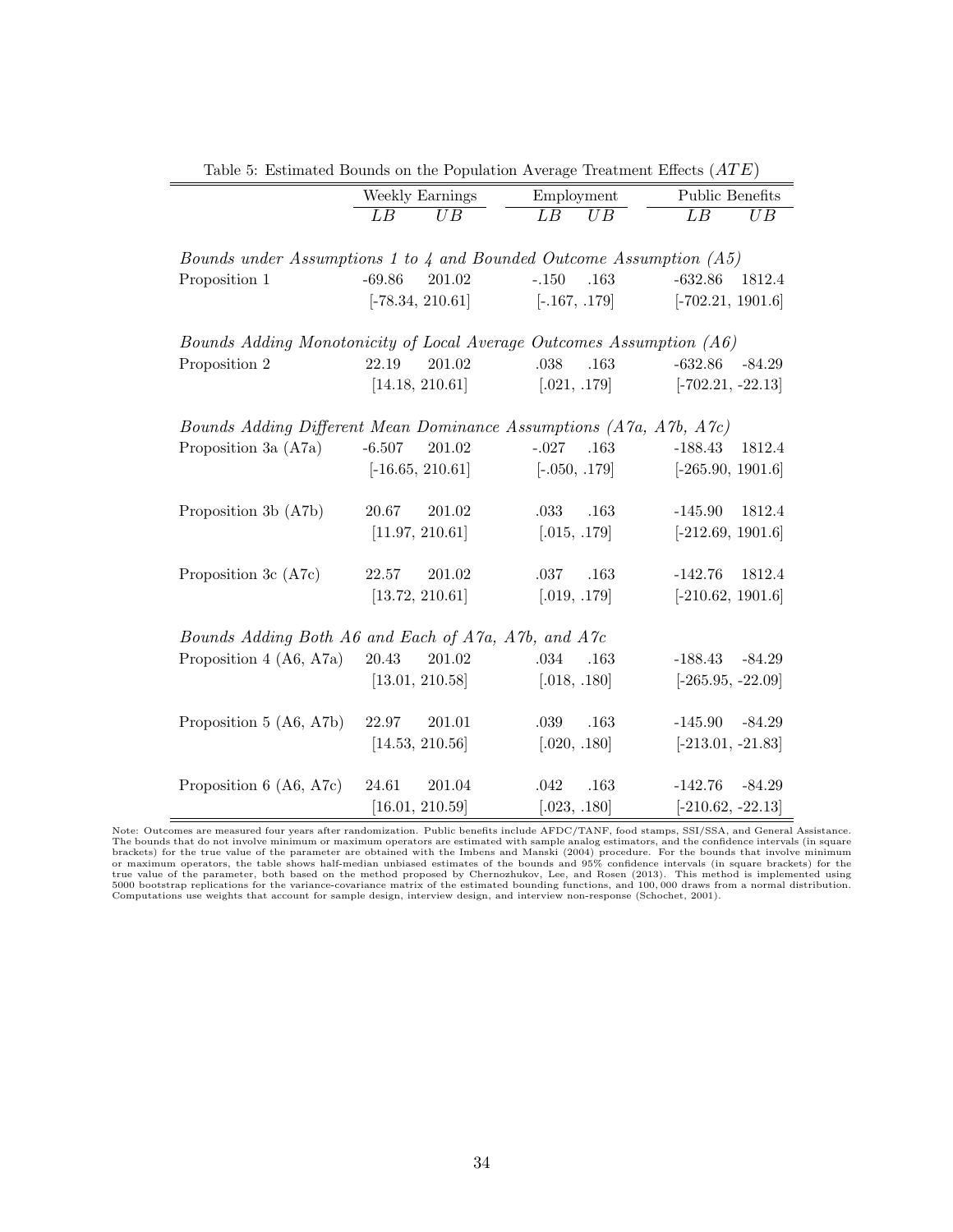| Table o: Estimated Dounds on the Average Treatment Effect on the Treated (ATT) |                   |                       |                        |
|--------------------------------------------------------------------------------|-------------------|-----------------------|------------------------|
|                                                                                | Weekly Earnings   | Employment            | Public Benefits        |
|                                                                                | LB<br>UB          | $\overline{LB}$<br>UB | LB<br>UB               |
|                                                                                |                   |                       |                        |
| Bounds under Assumptions 1 to $\lambda$ and Bounded Outcome Assumption (A5)    |                   |                       |                        |
| Proposition 1'                                                                 | $-53.53$<br>43.47 | $-.019$<br>.093       | $-921.15$<br>$-48.23$  |
|                                                                                | $[-67.48, 54.03]$ | $[-.042, .116]$       | $[-1045.36, 35.96]$    |
|                                                                                |                   |                       |                        |
| Bounds Adding Monotonicity of Local Average Outcomes Assumption (A6)           |                   |                       |                        |
| Proposition 2'                                                                 | 28.67<br>43.47    | .049<br>.093          | $-921.15$<br>-108.72   |
|                                                                                | [18.32, 54.03]    | [.027, .116]          | $[-1045.36, -25.63]$   |
|                                                                                |                   |                       |                        |
| Bounds Adding Different Mean Dominance Assumptions (A7a, A7b, A7c)             |                   |                       |                        |
| Proposition $3a (A7a)$                                                         | 18.39<br>43.47    | .026<br>.093          | $-145.90$<br>$-48.23$  |
|                                                                                | [8.32, 54.03]     | [.005, .116]          | $[-227.18, 36.06]$     |
|                                                                                |                   |                       |                        |
| Proposition 3'b (A7b)                                                          | 19.94<br>43.47    | .028<br>.093          | $-141.86$<br>$-48.23$  |
|                                                                                | [9.03, 54.03]     | [.006, .116]          | $[-230.62, 36.16]$     |
|                                                                                |                   |                       |                        |
| Proposition 3'c (A7c)                                                          | 20.55<br>43.47    | $.029\,$<br>.093      | $-140.29$<br>$-48.23$  |
|                                                                                | [9.28, 54.03]     | [.006, .116]          | $[-232.15, 36.21]$     |
|                                                                                |                   |                       |                        |
| Bounds Adding Both A6 and Each of A7a, A7b, and A7c                            |                   |                       |                        |
| Proposition 4' $(AG, A7a)$                                                     | 27.86<br>43.48    | .047<br>.093          | $-145.90 -108.72$      |
|                                                                                | [16.00, 55.65]    | [.023, .119]          | $[-230.68, -21.95]$    |
|                                                                                |                   |                       |                        |
| Proposition 5' $(46, 47b)$                                                     | 27.96<br>43.48    | .047<br>.093          | $-141.86 - 108.72$     |
|                                                                                | [16.08, 55.67]    | [.023, .119]          | $[-235.62, -20.73]$    |
|                                                                                |                   |                       |                        |
| Proposition $6'$ (A6, A7c)                                                     | 27.98<br>43.47    | .047<br>.093          | $-140.29$<br>$-108.72$ |
|                                                                                | [16.11, 55.64]    | [.023, .119]          | $[-237.89, -20.18]$    |

Table 6: Estimated Bounds on the Average Treatment Effect on the Treated  $(ATT)$ 

Note: Outcomes are measured four years after randomization. Public benefits include AFDC/TANF, food stamps, SSI/SSA, and General Assistance.<br>The bounds that do not involve minimum or maximum operators are estimated with sa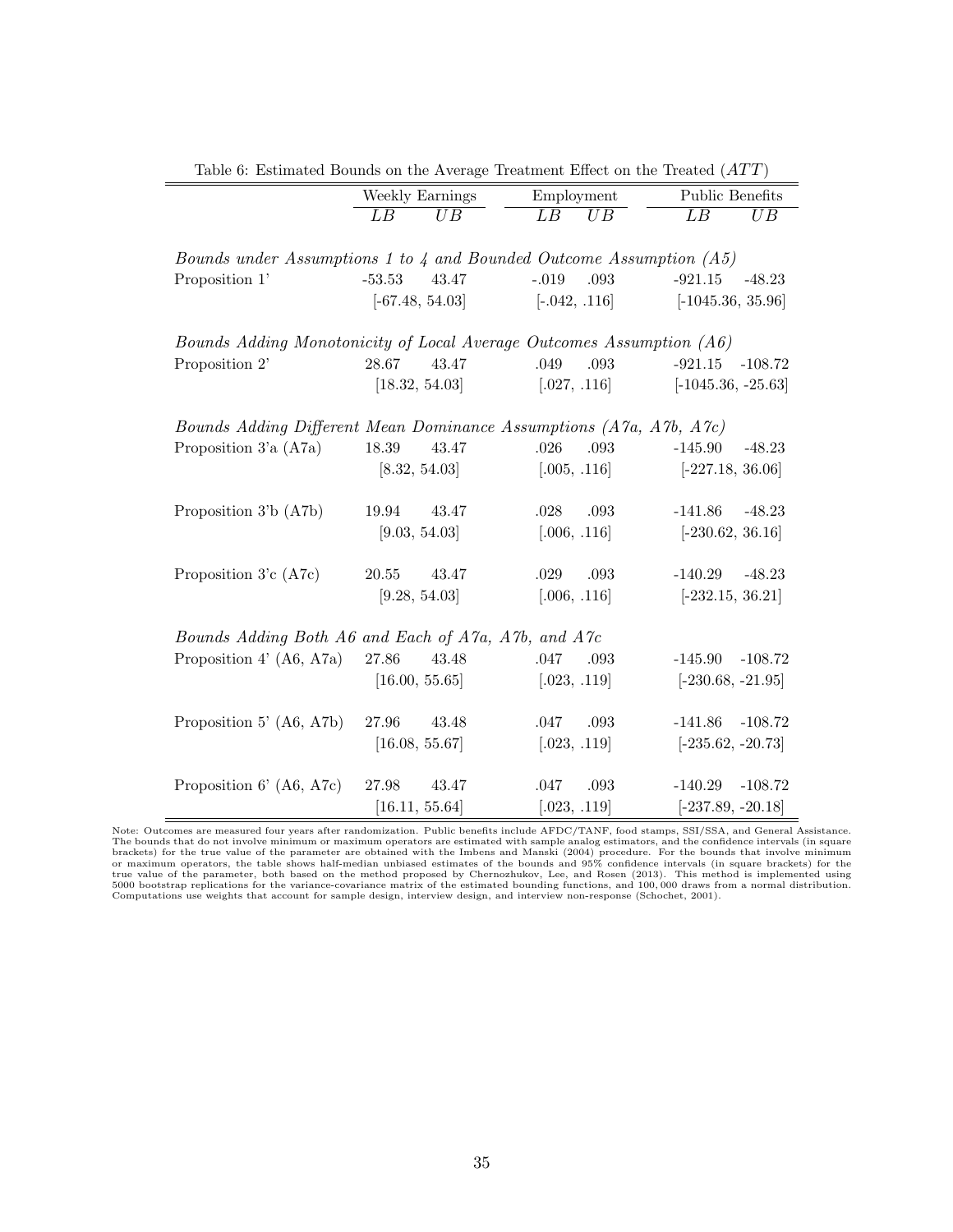|                                                                                                                                                                                                                                                                                                                                                                                                                                                                                                                                                                                                                                                                                                                                                                                                                                                                                                                                                                                                                               | Weekly Earnings        | Table 7: Estimated Bounds on $LATEs$ of Never Takers and Always Takers | Employment             |                   |                          | Public Benefits             |
|-------------------------------------------------------------------------------------------------------------------------------------------------------------------------------------------------------------------------------------------------------------------------------------------------------------------------------------------------------------------------------------------------------------------------------------------------------------------------------------------------------------------------------------------------------------------------------------------------------------------------------------------------------------------------------------------------------------------------------------------------------------------------------------------------------------------------------------------------------------------------------------------------------------------------------------------------------------------------------------------------------------------------------|------------------------|------------------------------------------------------------------------|------------------------|-------------------|--------------------------|-----------------------------|
|                                                                                                                                                                                                                                                                                                                                                                                                                                                                                                                                                                                                                                                                                                                                                                                                                                                                                                                                                                                                                               | $\overline{LATE}_{nt}$ | $\overline{L}ATE_{at}$                                                 | $\overline{LAT}E_{nt}$ | $\bar{L}ATE_{at}$ | $\overline{L}ATE_{nt}$   | $\overline{L}ATE_{at}$      |
|                                                                                                                                                                                                                                                                                                                                                                                                                                                                                                                                                                                                                                                                                                                                                                                                                                                                                                                                                                                                                               | $LB$ $U\overline{B}$   | $U$ $B$<br>LB.                                                         | LB UB                  | LB UB             | UB<br>LB                 | U <sub>B</sub><br>LB        |
| Bounds under Assumptions 1 to 4 and Bounded Outcome Assumption $(A5)$                                                                                                                                                                                                                                                                                                                                                                                                                                                                                                                                                                                                                                                                                                                                                                                                                                                                                                                                                         |                        |                                                                        |                        |                   |                          |                             |
| Proposition 1"                                                                                                                                                                                                                                                                                                                                                                                                                                                                                                                                                                                                                                                                                                                                                                                                                                                                                                                                                                                                                | $-223.79$ $641.87$     | $-733.57$ 132.10                                                       | $00F$ 009.             | .393<br>$109 -$   | 6990.6<br>-880.67        | 545.45<br>$-7325.8$         |
|                                                                                                                                                                                                                                                                                                                                                                                                                                                                                                                                                                                                                                                                                                                                                                                                                                                                                                                                                                                                                               | $[-233.61, \, 651.70]$ | $[-758.51, 157.03]$                                                    | $[-.620, .421]$        | $[-.668, .454]$   | $[-959.40, 7069.3]$      | $-7506.9, 726.53$           |
| $\label{eq:bound} Bourds \ Adding \ Monotonicity \ of \ Local \ Average \ Outcomes \ Assumption \ (A6)$                                                                                                                                                                                                                                                                                                                                                                                                                                                                                                                                                                                                                                                                                                                                                                                                                                                                                                                       |                        |                                                                        |                        |                   |                          |                             |
| Proposition 2"                                                                                                                                                                                                                                                                                                                                                                                                                                                                                                                                                                                                                                                                                                                                                                                                                                                                                                                                                                                                                | 641.87<br>.000         | 132.10<br>000                                                          | 00<br>$000$ .          | .393<br>000       | $000$ .<br>-880.67       | $000$ .<br>$-7325.8$        |
|                                                                                                                                                                                                                                                                                                                                                                                                                                                                                                                                                                                                                                                                                                                                                                                                                                                                                                                                                                                                                               | [.000, 651.70]         | [.000, 157.03]                                                         | [.000, .421]           | [0.000, .454]     | $[-959.40, .000]$        | $[-7506.9, .000]$           |
| Bounds Adding Different Mean Dominance Assumptions (ATa, ATb, ATc)                                                                                                                                                                                                                                                                                                                                                                                                                                                                                                                                                                                                                                                                                                                                                                                                                                                                                                                                                            |                        |                                                                        |                        |                   |                          |                             |
| Proposition $3"a$ (A7a)                                                                                                                                                                                                                                                                                                                                                                                                                                                                                                                                                                                                                                                                                                                                                                                                                                                                                                                                                                                                       | $-91.70$ $641.87$      | $-91.70$ 132.10                                                        | $-207$ 102.            | 393<br>$-207$     | 6990.6<br>-335.22        | 545.45<br>335.22            |
|                                                                                                                                                                                                                                                                                                                                                                                                                                                                                                                                                                                                                                                                                                                                                                                                                                                                                                                                                                                                                               | $[-118.63, \, 651.70]$ | $[-118.63, 157.03]$                                                    | $[-.272, .421]$        | $[-.272, .454]$   | $-531.16, 7069.3$        | 726.53<br>$-531.16,$        |
| Proposition 3"b (A7b)                                                                                                                                                                                                                                                                                                                                                                                                                                                                                                                                                                                                                                                                                                                                                                                                                                                                                                                                                                                                         | 6.834 641.87           | $-77.86$ 132.10                                                        | $-400$<br>.011         | .393<br>$-185$    | 6990.6<br>$-182.32$      | 545.45<br>$-298.80$         |
|                                                                                                                                                                                                                                                                                                                                                                                                                                                                                                                                                                                                                                                                                                                                                                                                                                                                                                                                                                                                                               | $[-4.625, 651.70]$     | $-103.62, 157.03$                                                      | $[-.013, .421]$        | $[-.247, .454]$   | $[-272.08, 7069.3]$      | 726.53<br>$-488.95,$        |
| Proposition $3"c$ (A7c)                                                                                                                                                                                                                                                                                                                                                                                                                                                                                                                                                                                                                                                                                                                                                                                                                                                                                                                                                                                                       | 13.03 641.87           | $-72.43$ 132.10                                                        | 400<br>025             | .393<br>$-176$    | 6990.6<br>$-172.85$      | 545.45<br>284.64            |
|                                                                                                                                                                                                                                                                                                                                                                                                                                                                                                                                                                                                                                                                                                                                                                                                                                                                                                                                                                                                                               | [1.260, 651.70]        | $[-99.15, 157.03]$                                                     | [.000, .421]           | $[-.240, .454]$   | $-264.71, 7069.3$        | $[-484.84, 726.53]$         |
| Bounds Adding Both A6 and Each of A7a, A7b, and A7c Proposition $4^n$ (A6, A7a) .000 641.88 .000 132.                                                                                                                                                                                                                                                                                                                                                                                                                                                                                                                                                                                                                                                                                                                                                                                                                                                                                                                         |                        |                                                                        |                        |                   |                          |                             |
| Proposition $4"$ (A6, A7a)                                                                                                                                                                                                                                                                                                                                                                                                                                                                                                                                                                                                                                                                                                                                                                                                                                                                                                                                                                                                    |                        | 132.08                                                                 | .400<br>$\infty$       | 393<br>000        | $\frac{8}{1}$<br>-335.22 | .000<br>$-335.22$           |
|                                                                                                                                                                                                                                                                                                                                                                                                                                                                                                                                                                                                                                                                                                                                                                                                                                                                                                                                                                                                                               | [.000, 651.70]         | [.000, 158.98]                                                         | [.000, .421]           | .000, .458        | $[-531.16, .000]$        | $[-531.16, .000]$           |
| Proposition $5"$ (A6, A7b) $\,$                                                                                                                                                                                                                                                                                                                                                                                                                                                                                                                                                                                                                                                                                                                                                                                                                                                                                                                                                                                               | 3.032 641.89           | 132.12<br>000                                                          | 00<br>003              | .393<br>000       | 000<br>$-182.32$         | $\frac{60}{2}$<br>$-298.80$ |
|                                                                                                                                                                                                                                                                                                                                                                                                                                                                                                                                                                                                                                                                                                                                                                                                                                                                                                                                                                                                                               | [.000, 651.70]         | [.000, 159.07]                                                         | [.000, .421]           | .000, .458        | $[-272.08, .000]$        | $[-488.95, .000]$           |
| Proposition 6" (A6, A7c)                                                                                                                                                                                                                                                                                                                                                                                                                                                                                                                                                                                                                                                                                                                                                                                                                                                                                                                                                                                                      | 9.119 641.88           | 132.12<br>000                                                          | .401<br>017            | .393<br>000       | $000$ .<br>$-172.85$     | $000$ .<br>$-284.64$        |
|                                                                                                                                                                                                                                                                                                                                                                                                                                                                                                                                                                                                                                                                                                                                                                                                                                                                                                                                                                                                                               | [.000, 651.70]         | 1.000, 159.07                                                          | .421<br>[.000]         | .458<br>.000.     | $[-264.71, .000]$        | $[-484.96, .000]$           |
| value of the parameter, both based on the method proposed by Chernozhukov, Lee, and Rosen (2013). This method is implemented using 5000 bootstrap replications for the variance-covariance matrix<br>of the estimated bounding functions, and 100,000 draws from a normal distribution. Computations use weights that account for sample design, interview design, and interview non-response (Schochet,<br>2001). For weekly earning<br>maximum operators are estimated with sample analog estimators, and the confidence intervals (in square brackets) for the true value of the parameter are obtained with the Imbens and Manski (2004)<br>Note: Outcomes are measured four years after randomization. Public benefits include AFDC/TANF, food stamps, SSI/SSA, and General Assistance. The bounds that do not involve minimum or<br>procedure. For the bounds that involve minimum or maximum operators, the table shows half-median unbiased estimates of the bounds and 95% confidence intervals (in square brackets) |                        |                                                                        |                        |                   |                          | for the true                |
|                                                                                                                                                                                                                                                                                                                                                                                                                                                                                                                                                                                                                                                                                                                                                                                                                                                                                                                                                                                                                               |                        |                                                                        |                        |                   |                          |                             |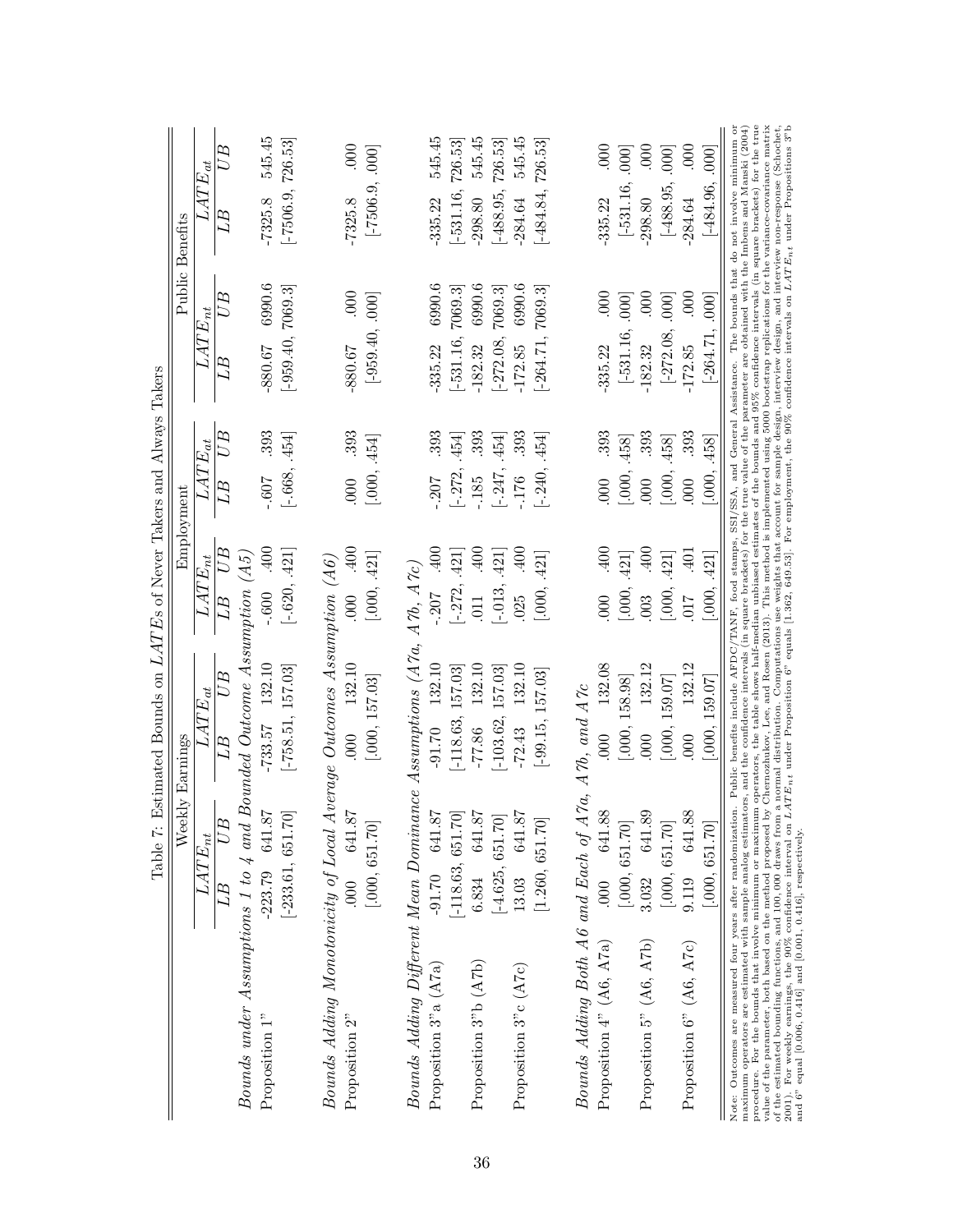# References

- [1] Angrist, J. and Fernandez-Val, I. (2010), "Extrapolate-ing: external validity and overidentification in the  $LATE$  framework," Working Paper 16566, NBER.
- [2] Angrist, J., Imbens, G., and Rubin, D. (1996), "Identification of causal effects using instrumental variables," Journal of the American Statistical Association 91, 444-472.
- [3] Balke, A. and Pearl, J. (1997), "Bounds on treatment effects from studies with imperfect compliance," Journal of the American Statistical Association 92(439), 1171-1176.
- [4] Bampasidou, M., Flores, C., Flores-Lagunes, A., and Parisian, D. (2014), "The role of degree attainment in the differential impact of Job Corps on adolescents and young adults," Research in Labor Economics 40: 113-156.
- [5] Bhattacharya, J., Shaikh, A., and Vytlacil, E. (2008), "Treatment effect bounds under monotonicity assumptions: an application to Swan-Ganz catheterization," American Economic Review: Papers & Proceedings 98:2, 351-356.
- [6] Blanco, G., Flores, C. and Flores-Lagunes, A. (2012), "Bounds on average and quantile treatment effects of Job Corps training on wages," Journal of Human Resources 48 (3): 659-701.
- [7] Burghardt, J., Schochet, P.Z., McConnell, S., Johnson, T., Gritz, R.M., Glazerman, S., Homrighausen, J. and Jackson, R. (2001), "Does Job Corps work? Summary of the National Job Corps Study," 8140-530, Mathematica Policy Research, Inc., Princeton, NJ.
- [8] Chen, X. and Flores, C. (2014),"Bounds on Treatment Effects in the Presence of Sample Selection and Noncompliance: The Wage Effects of Job Corps", Journal of Business and Economic Statistics, forthcoming.
- [9] Chernozhukov, V., Lee, S. and Rosen, A. (2013), "Intersection bounds: estimation and inference," Econometrica 81 (2): 667-737.
- [10] Chesher, A. (2010), "Instrumental variable models for discrete outcomes," Econometrica 78 (2): 575-601.
- [11] Chiburis, R. (2010a), "Bounds on treatment effects using many types of monotonicity," Working paper.
- [12] Chiburis, R. (2010b), "Semiparametric bounds on treatment effects," Journal of Econometrics 159, 267-275.
- [13] Deaton, A. (2010), "Instruments, randomization, and learning about development," Journal of Economic Literature 48, 424-455.
- [14] Dehejia, R. and Wahba, S. (1999), "Causal effects in nonexperimental studies: reevaluating the evaluation of training programs," Journal of the American Statistical Association 94, 1053-1062.
- [15] Flores, C. and Flores-Lagunes, A. (2010), "Nonparametric partial identification of causal net and mechanism average treatment effects ," Working paper. California Polytechnic State University, San Luis Obispo, CA.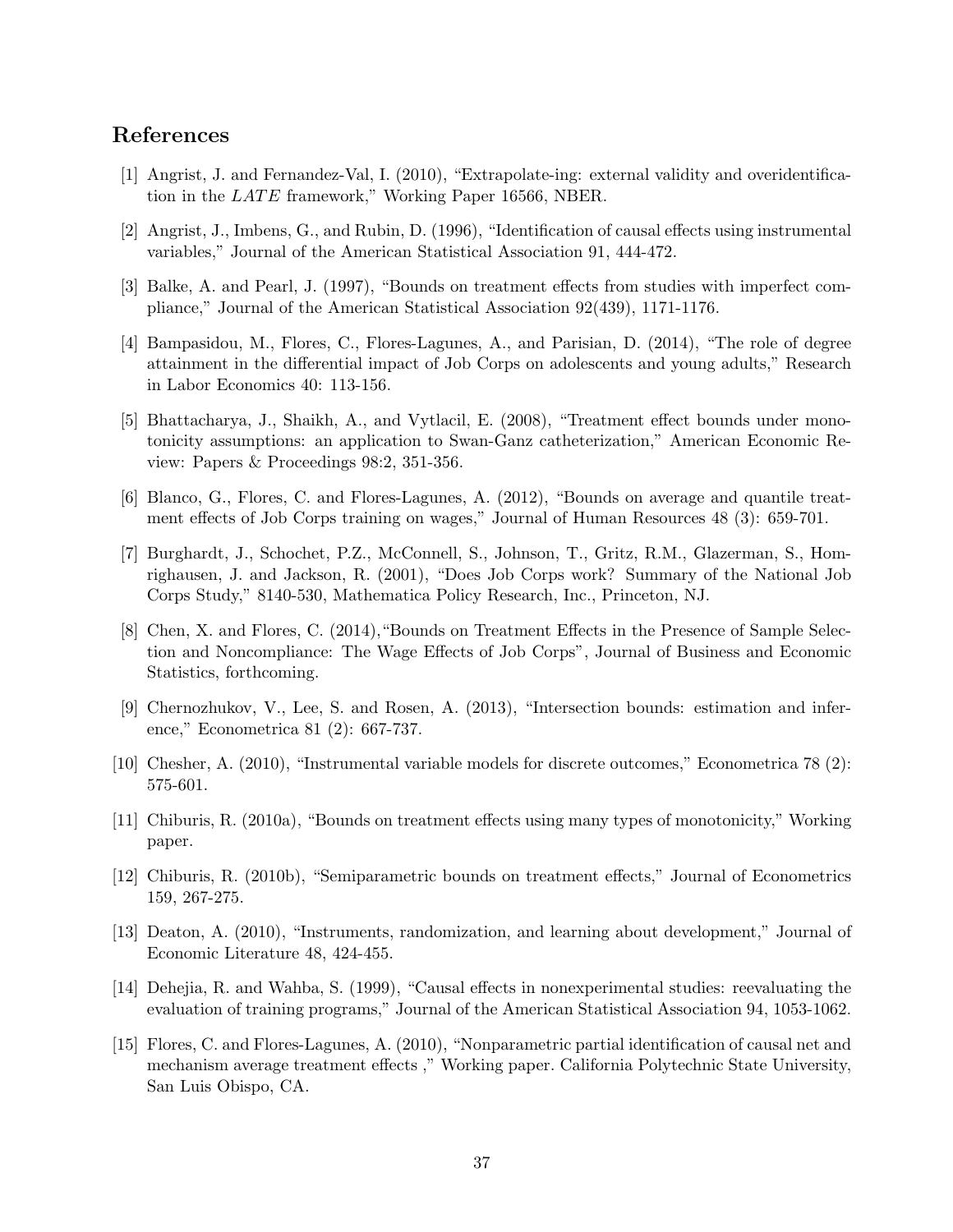- [16] Flores, C. and Flores-Lagunes, A. (2013), "Partial identification of local average treatment effects with an invalid instrument," Journal of Business and Economic Statistics 31 (4): 534-545.
- [17] Flores-Lagunes, A., Gonzalez, A. and Neumann, T. (2010), "Learning but not earning? The impact of Job Corps training on Hispanic youth," Economic Inquiry 48 (3): 651-667.
- [18] Frumento, F., Mealli, F., Pacini, B. and Rubin, D. (2012), "Evaluating the Effect of Training on Wages in the Presence of Noncompliance, Nonemployment, and Missing Outcome Data," Journal of the American Statistical Association, 107 (498), 450-466.
- [19] Hahn, J. (2010), "Bounds on ATE with discrete outcomes," Economics Letters 109, 24-27.
- [20] Heckman, J. (1996), "On air: Identification of causal effects using instrumental variables," Journal of The American Statistical Association, 91, 459-462 .
- [21] Heckman, J. (2010), "Building bridges between structural and program evaluation approaches to evaluating policy," Journal of Economic Literature, 48 (2), 356-398.
- [22] Heckman, J., LaLonde, R. and Smith, J. (1999), "The economics and econometrics of active labor market programs," in Handbook of Labor Economics 3A, 1865-2097, ed. by Ashenfelter, O. and Card, D., North-Holland.
- [23] Heckman, J. and Urzua, S. (2010), "Comparing IV with structural models: What simple IV can and cannot Identify," Journal of Econometrics, 156 (1), 27–37.
- [24] Heckman, J. and Vytlacil, E. (2000), "Instrumental variables, selection models, and tight bounds on the average treatment effect," Technical Working Paper 259, NBER.
- [25] Hirano, K. and Porter, J. (2012), "Impossibility results for nondifferentiable functionals," Econometrica 80 (4): 1769-1790.
- [26] Huber, M., Laffers, L. and Mellace, G. (2015), "Sharp IV bounds on average treatment effects on the treated and other populations under endogeneity and noncompliance," Journal of Applied Econometrics, forthcoming.
- [27] Huber, M. and Mellace, G. (2010), "Sharp IV bounds on average treatment effects under endogeneity and noncompliance," Discussion Paper no. 2010-31, Universität St. Gallen.
- [28] Imbens, G. and Angrist, J. (1994), "Identification and estimation of local average treatment effects," Econometrica 62 (2), 467-475.
- [29] Imbens, G. and Manski, C. (2004), "Confidence intervals for partially identified parameters", Econometrica 72 (6), 1845-1857.
- [30] Kitagawa, T. (2009), "Identification region of the potential outcome distributions under instrument independence," CEMMAP working paper.
- [31] LaLonde, R. (1986), "Evaluating the econometric evaluations of training programs with experimental data," American Economic Review 76(4), 604-620.
- [32] Lee, D. (2009), "Training, wages, and sample selection: estimating sharp bounds on treatment effects," Review of Economic Studies 76, 1071-1102.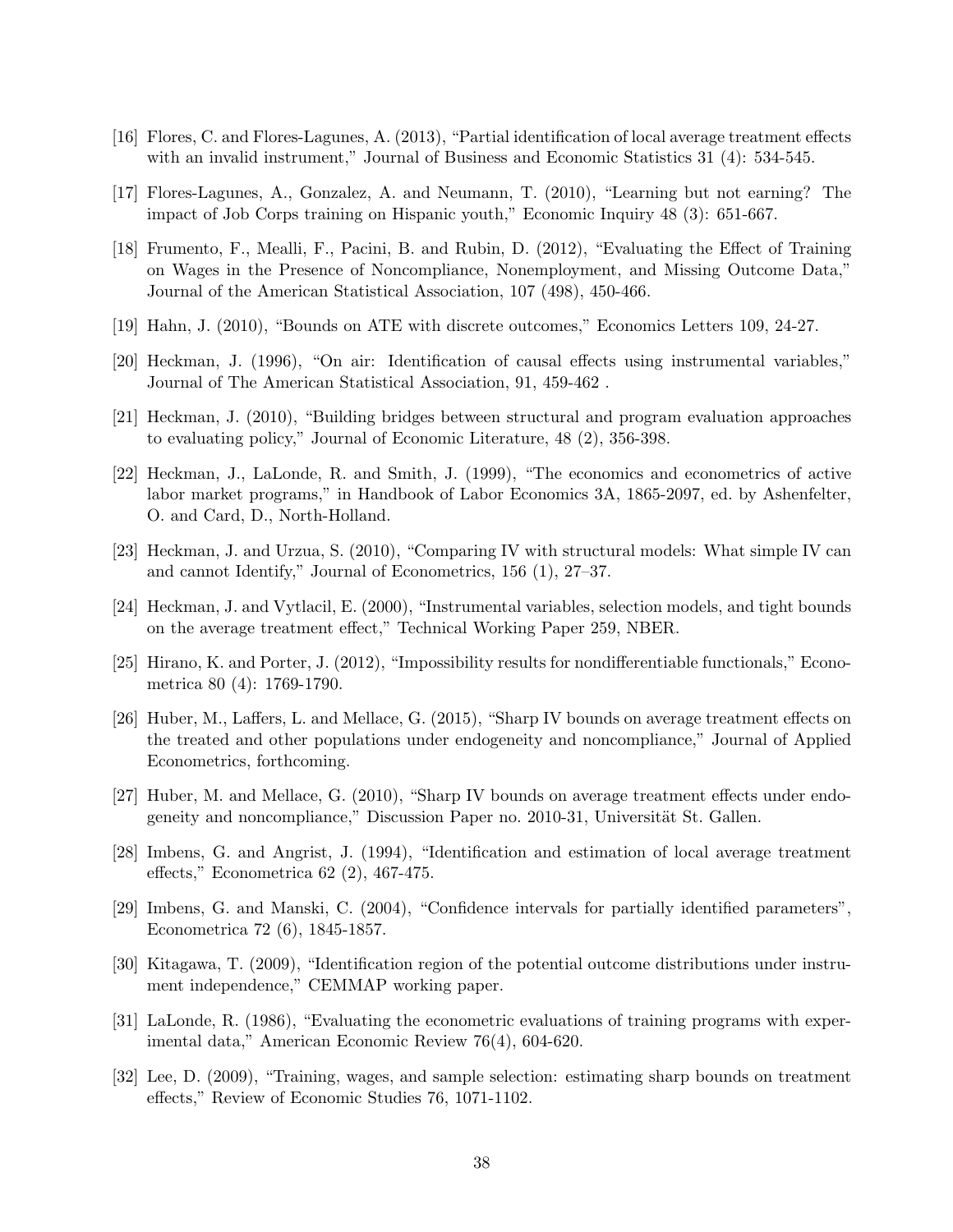- [33] Machado, C., Shaikh, A. and Vytlacil, E. (2009), "Instrumental variables and the sign of the average treatment effect," Working paper.
- [34] Manski, C. (1990) "Nonparametric bounds on treatment effects," American Economic Review: Papers and Proceedings 80, 319-323.
- [35] Manski, C. (1997), "Monotone treatment response," Econometrica 65(6), 1311-1334.
- [36] Manski, C. and Pepper, J. (2000), "Monotone instrumental variables: with an application to the returns to schooling," Econometrica 68 (4), 997-1010.
- [37] Moffitt, R. (2003), "The Temporary Assistance for Needy Families Program," in Means-Tested Transfer Programs in the United States, 291-363, ed. by Moffitt, R., University of Chicago Press.
- [38] Robins, J. and Greenland, S. (1996), "Comment on Angrist, Imbens and Rubin: Estimation of the global average treatment effects using instrumental variables," Journal of the American Statistical Association, 91, 456-458.
- [39] Schochet, P., Burghardt, J. and Glazerman, S., 2001. National Job Corps Study: the impacts of Job Corps on participants' employment and related outcomes. Mathematica Policy Research, Inc., Princeton, NJ.
- [40] Schochet, P., Burghardt, J. and McConnell, S. (2008), "Does Job Corps work? Impact findings from the National Job Corps Study," American Economic Review, 98(5), 1864-1886.
- [41] Shaikh, A. and Vytlacil, E. (2011), "Partial identification in triangular systems of equations with binary dependent variables," Econometrica 79(3), 949-955.
- [42] U.S. Department of Labor (2015), "Job Corps fact sheet," http://www.doleta.gov/Programs/factsht/jobcorps.cfm (Accessed March 10, 2015).
- [43] van Ours, J. (2004), "The Locking-in Effect of Subsidized Jobs," Journal of Comparative Economics, 32, 37-55.
- [44] Vytlacil, E. (2002), "Independence, monotonicity, and latent index models: an equivalence result," Econometrica 70 (1), 331-341.
- [45] Zhang, J. Rubin, D., and Mealli, F. (2008), "Evaluating the effects of job training programs on wages through principal stratification," In D. Millimet et al. (eds) Advances in Econometrics vol XXI, Elsevier.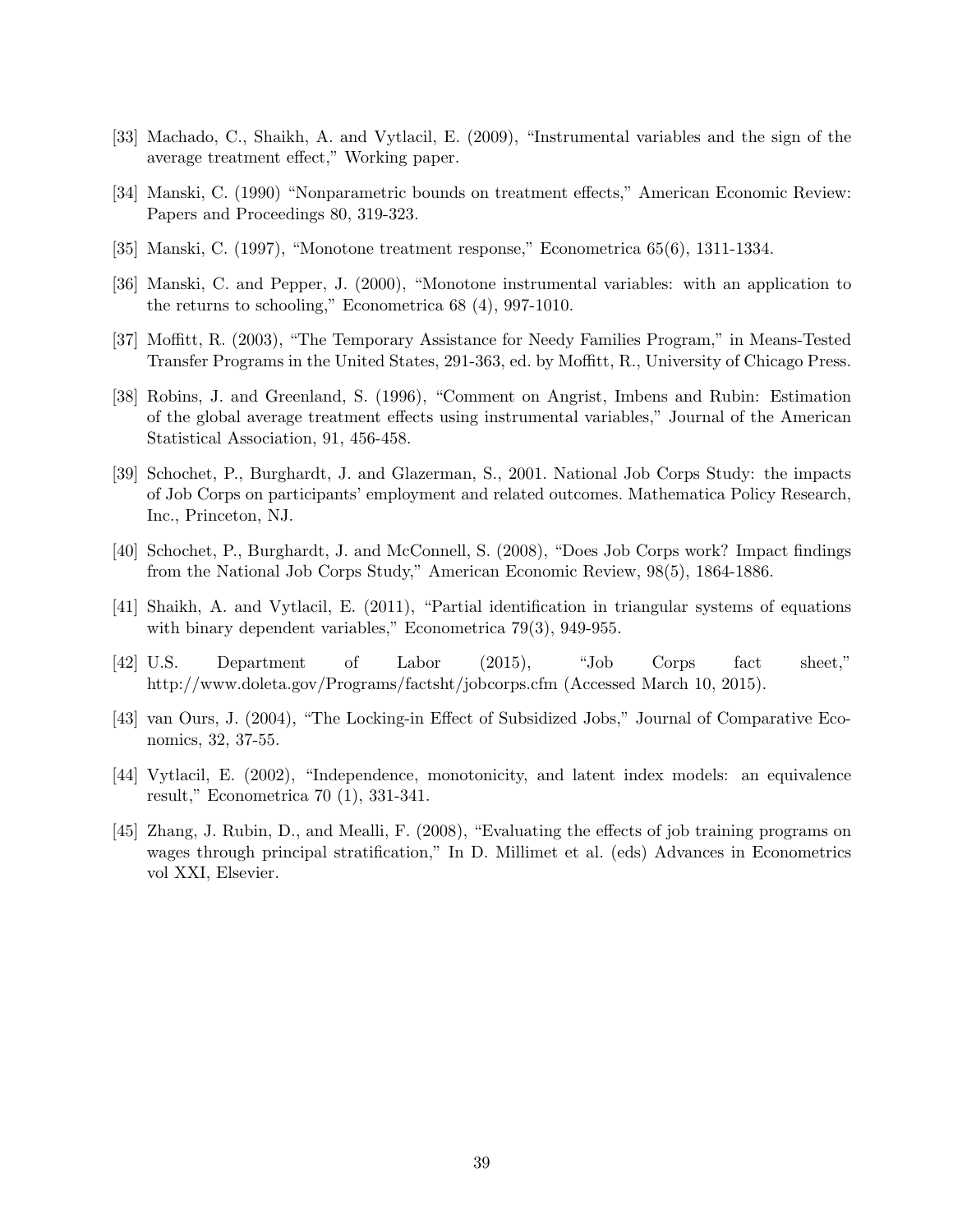# A Appendix

## A.1 Proof

We present only the proof of Proposition 2, as the proofs for the rest of the propositions are similar. Under Assumptions 1 through 4, AIR show that  $LATE_c = (E[Y|Z = 1] - E[Y|Z = 0])/(p_{1|1} - p_{2|2})$  $p_{1|0}$ ). By Assumption 6(ii), and since we have ordered Z such that  $p_{1|1} > p_{1|0}$ , the direction of the monotonicity in Assumption  $6(i)$  is identified from the sign of  $LATE_c$ . Here we consider only the case when  $LATE_c > 0$ , as the sharp bounds when  $LATE_c < 0$  are constructed in the same way. From equation (1) we can write  $ATE = \pi_{at}(E[Y(1)|at] - E[Y(0)|at]) + \pi_{nt}(E[Y(1)|nt] - E[Y(0)|nt]) +$  $\pi_c LATE_c$ . Under Assumptions 1 though 4, the sampling process identifies each of the quantities to the right of this equation except for  $E[Y(1)|nt]$  and  $E[Y(0)|at]$ , and thus equation (2) follows. Since there are no restrictions on these two means other than those imposed by Assumptions 5 and 6(i), these two assumptions directly imply the bounds  $y^u \geq E[Y(1)|nt] \geq E[Y(0)|nt] = \overline{Y}^{10}$  and  $\overline{Y}^{01} = E[Y(1)|at] \geq E[Y(0)|at] \geq y^l$ . The lower (upper) bound on ATE in Proposition 2 is obtained from equation (2) by setting  $E[Y(1)|nt]$  at its lower (upper) bound and  $E[Y(0)|at]$  at its upper (lower) bound.

For sharpness, first,  $ATE$  attains its smallest value when  $E[Y(0)|at] = \overline{Y}^{01}$  and  $E[Y(1)|nt] = \overline{Y}^{10}$ . Otherwise, always-takers or never-takers violate Assumption  $6(i)$ . Similarly,  $ATE$  attains its largest value when  $E[Y(0)|at] = y^l$  and  $E[Y(1)|nt] = y^u$ . Otherwise, always-takers or never-takers violate Assumption 5. Next, we will show that  $\forall \alpha \in [LB, UB]$ , there exist distributions consistent with observed data, and  $ATE = \alpha$  evaluated under such distributions.  $\forall \alpha \in [LB, UB]$ , it can be written as  $\alpha = \overline{Y}^{11} p_{1|1} - \overline{Y}^{00} p_{0|0} + q_1 p_{0|1} - q_0 p_{1|0}$ , where  $q_1 \in [\overline{Y}^{10}, y^u]$  and  $q_0 \in [y^l, \overline{Y}^{01}]$ . Let  $F_{Y_1|Z,D}(y_1|1, d)$ denote the distribution of the potential outcome  $Y(1)$  conditional on  $Z = 1$  and  $D = d$ . Similarly,  $F_{Y_0|Z,D}(y_0|0, d)$  denotes the distribution of the potential outcome  $Y(0)$  conditional on  $Z = 0$  and  $D = d$ . Then, define

$$
F_{Y_1|Z,D}(y_1|1,d) = \begin{cases} F_{Y|Z,D}(y|1,1), & \text{if } D = 1\\ 1[y_1 \ge q_1], & \text{if } D = 0 \end{cases}
$$

and

$$
F_{Y_0|Z,D}(y_0|0,d) = \begin{cases} F_{Y|Z,D}(y|0,0), & \text{if } D = 0 \\ 1[y_0 \ge q_0], & \text{if } D = 1 \end{cases}.
$$

$$
ATE = E[Y(1) - Y(0)]
$$
  
=  $E[Y(1)|Z = 1] - E[Y(0)|Z = 0]$   
=  $p_{1|1}E[Y(1)|Z = 1, D = 1] + p_{0|1}E[Y(1)|Z = 1, D = 0] - p_{1|0}E[Y(0)|Z = 0, D = 1] -$   
 $p_{0|0}E[Y(0)|Z = 0, D = 0]$   
=  $p_{1|1}E[Y|Z = 1, D = 1] + p_{0|1}E[Y(1)|Z = 1, D = 0] - p_{1|0}E[Y(0)|Z = 0, D = 1] - p_{0|0}E[Y|Z = 0, D = 0]$   
=  $p_{1|1}\overline{Y}^{11} + p_{0|1}q_1 - p_{1|0}q_0 - p_{0|0}\overline{Y}^{00}$   
=  $\alpha$ .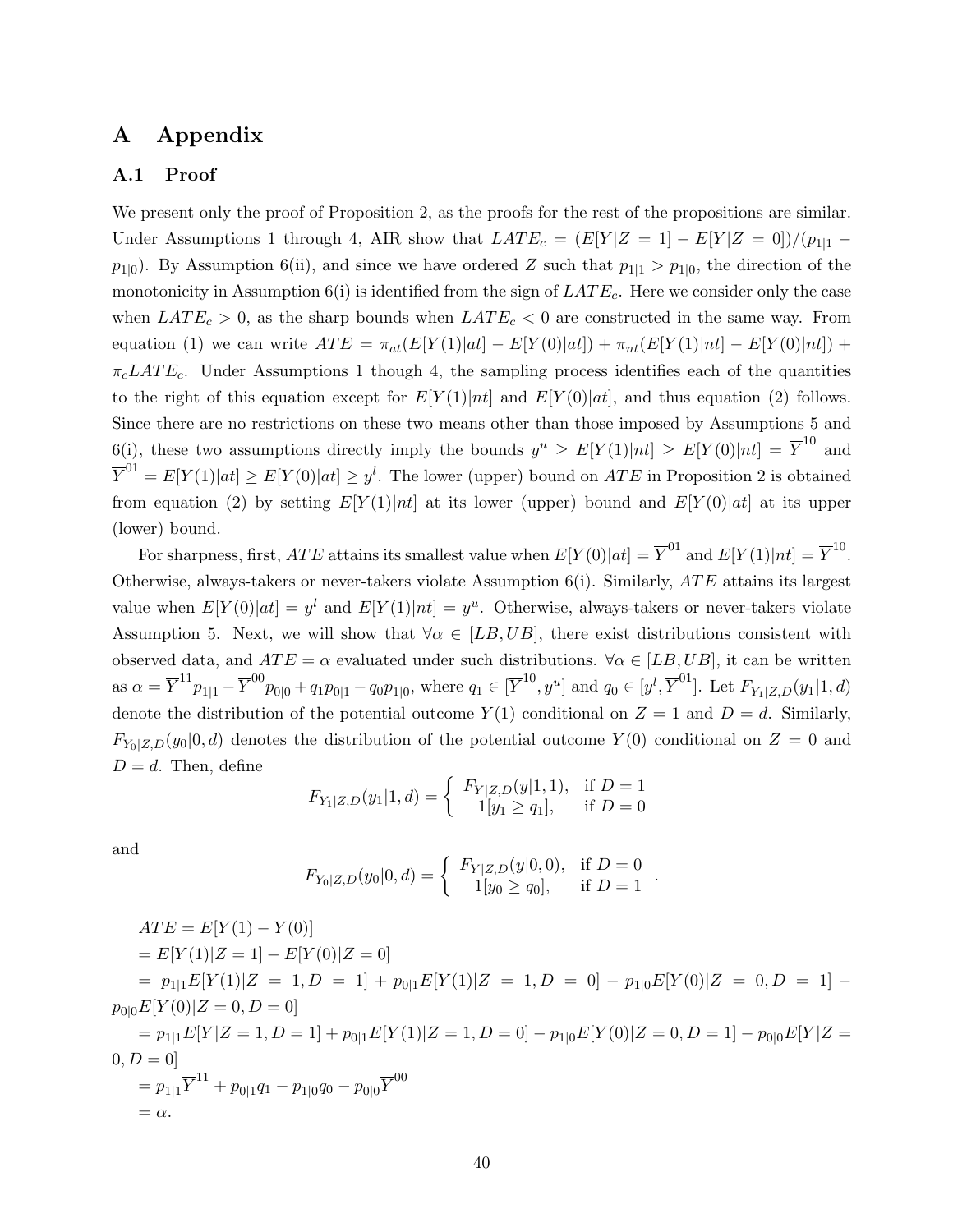The second line follows Assumption 1, the third line follows Law of Iterated Expectation, and the fourth and fifth lines follow the defined distributions.

#### A.2 GMM Moment Function

We write the moment functions for average baseline characteristics of all the strata based on the conditional expectation defined by  $\{Z, D\}$ . Let  $\overline{x}_k$  denote the expectation of a scalar baseline variable for a certain stratum  $k$ . The moment function for this variable is defined as:

$$
g(\{\overline{x}_k\}) = \begin{bmatrix} (x - \overline{x}_{at})(1 - Z)D \\ (x - \overline{x}_{nt})Z(1 - D) \\ (x - \overline{x}_c \frac{\pi_c}{p_{1|1}} - \overline{x}_a \frac{\pi_{at}}{p_{1|1}})ZD \\ (x - \overline{x}_c \frac{\pi_c}{p_{0|0}} - \overline{x}_n \frac{\pi_{nt}}{p_{0|0}})(1 - Z)(1 - D) \\ x - \sum_k \pi_k \overline{x}_k \end{bmatrix}
$$

where  ${\lbrace \overline{x}_k \rbrace} = {\lbrace \overline{x}_{at}, \overline{x}_{nt}, \overline{x}_c \rbrace}$ . By Law of Iterated Expectation,  $E[g(\lbrace \overline{x}_k \rbrace)] = 0$  when evaluated at the true value of  $\{\overline{x}_k\}.$ 

Alternatively, we could also write the moment function for the proportions of all the strata and then estimate the model together with the average baseline characteristics simultaneously by GMM. However, such GMM estimators do not behave well in our data. Thus, in our application, we first identify the proportions of all the strata, and then estimate all the average baseline characteristics given the identified proportions. As seen in  $g(\lbrace \bar{x}_k \rbrace)$ , for each variable, we have 5 equations (4 derived from the conditional expectations defined by  $\{Z, D\}$  plus one from the expectation for the entire sample) to identify 3 means, i.e.,  $\{\bar{x}_k\}$ . Since the standard errors obtained from this GMM model do not take into account the fact that the proportions of the strata are also estimated, we employ a 500-repetition bootstrap to calculate the standard errors of the estimated average baseline characteristics.

## **A.3** Bounds on  $LATE_{nt}$  and  $LATE_{at}$

This subsection presents the bounds on  $LATE_{nt}$  and  $LATE_{at}$  under each set of assumptions considered in the paper. They are obtained by using the equations:  $LATE_{nt} = E[Y(1)|nt] - \overline{Y}^{10}$  and  $LATE_{at} = \overline{Y}^{01} - E[Y(0)|at]$ . The propositions below, labeled Proposition 1" to Proposition 6", show the bounds for those two parameters and are analogous to those presented in the main text for the  $ATE$  and  $ATT$ .

**Proposition 1"** Under Assumptions 1 through 5, sharp bounds on  $\text{LATE}_{nt}$  and  $\text{LATE}_{at}$  are given by:  $y^l - \overline{Y}^{10} \leq LATE_{nt} \leq y^u - \overline{Y}^{10}$ , and  $\overline{Y}^{01} - y^u \leq LATE_{at} \leq \overline{Y}^{01} - y^l$ .

**Proposition 2"** Under Assumptions 1 through 6, sharp bounds on  $\text{LATE}_{nt}$  and  $\text{LATE}_{at}$  are given by: If  $E[Y|Z = 1] - E[Y|Z = 0] > 0$ ,  $0 \leq LATE_{nt} \leq y^u - \overline{Y}^{10}$ , and  $0 \leq LATE_{at} \leq \overline{Y}^{01} - y^l$ ; if  $E[Y|Z=1] - E[Y|Z=0] < 0, y^l - \overline{Y}^{10} \leq LATE_{nt} \leq 0, and \overline{Y}^{01} - y^u \leq LATE_{at} \leq 0.$